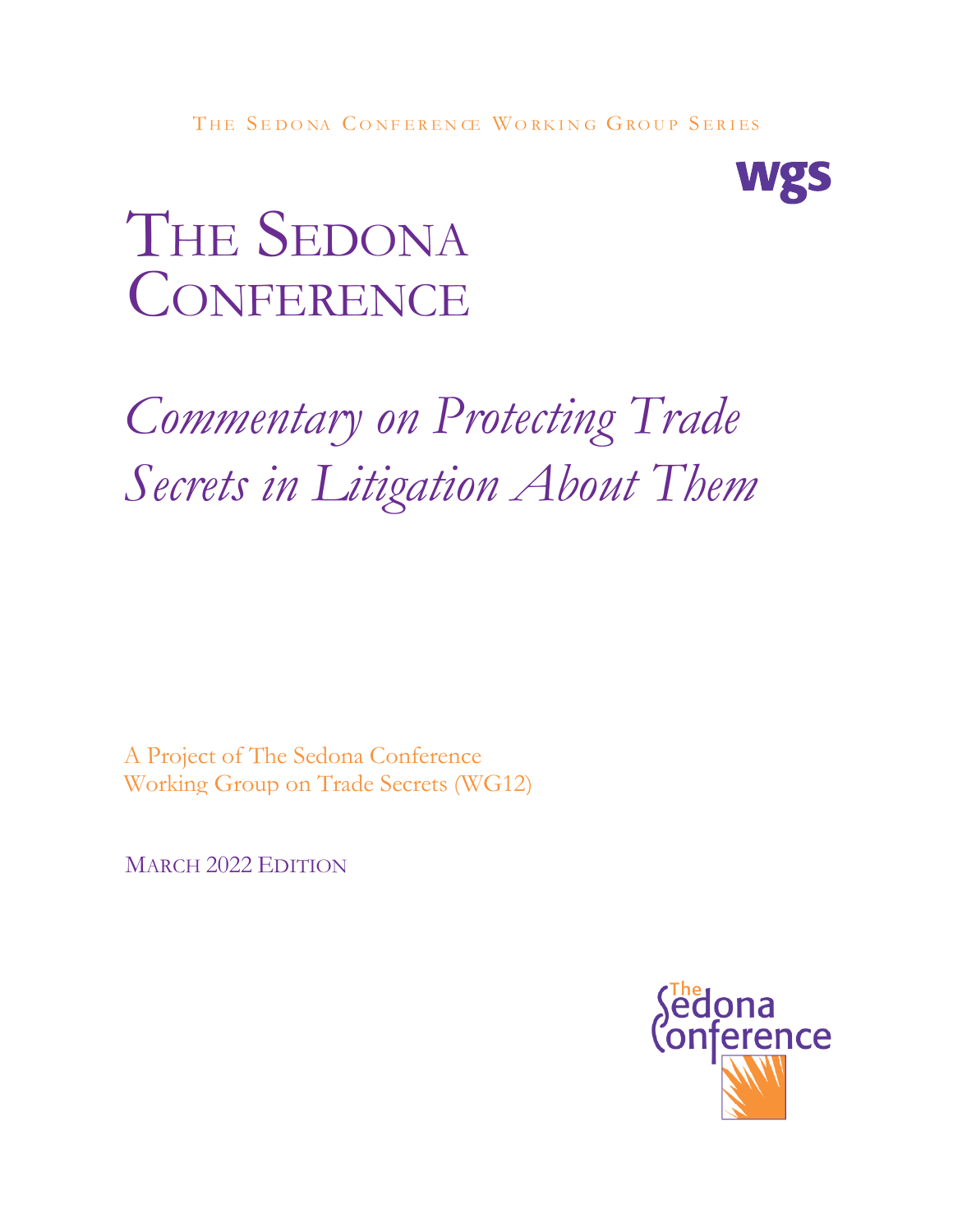## **The Sedona Conference Commentary on Protecting Trade Secrets in Litigation About Them**

*A Project of The Sedona Conference Working Group (WG12) on Trade Secrets*

### MARCH 2022 EDITION

| Author:                                                     | The Sedona Conference                                              |                                                                               |
|-------------------------------------------------------------|--------------------------------------------------------------------|-------------------------------------------------------------------------------|
| <b>Editors-in-Chief:</b>                                    | James Pooley                                                       | Victoria Cundiff                                                              |
| <b>Managing Editor:</b>                                     | Jim W. Ko                                                          |                                                                               |
| <b>Senior Editors:</b>                                      | Randall E. Kahnke                                                  | Eric Ostroff                                                                  |
| <b>Contributing Editors:</b>                                | John Barry<br>Benjamin I. Fink<br>Dina Hayes<br>Samuel C. Straight | Charles Duncan<br>R. Mark Halligan<br>Mary Goodrich Nix<br>Kenneth J. Withers |
| WG12 Steering Committee Patrick J. O'Toole, Jr.<br>Liaison: |                                                                    |                                                                               |
| <b>Judicial Advisors:</b>                                   | Ronald J. Hedges                                                   | Hon. Laurie J. Miller                                                         |
| <b>Judicial Review Panel:</b>                               | Hon. Cathy Ann Bencivengo<br>Ronald J. Hedges                      | Hon. Cathy Bissoon<br>Hon. Laurie J. Miller                                   |

The opinions expressed in this publication, unless otherwise attributed, represent consensus views of the members of The Sedona Conference's Working Group 12. They do not necessarily represent the views of any of the individual participants or their employers, clients, or any organizations to which they may belong, nor do they necessarily represent official positions of The Sedona Conference.

We thank all of our Working Group Series Annual Sponsors, whose support is essential to our ability to develop Working Group Series publications. For a listing of our sponsors, click on the "Sponsors" navigation bar on the homepage of our website.

### REPRINT REQUESTS:

Requests for reprints or reprint information should be directed to Craig W. Weinlein, Executive Director, The Sedona Conference, at info@sedonaconference.org or 602-258-4910.

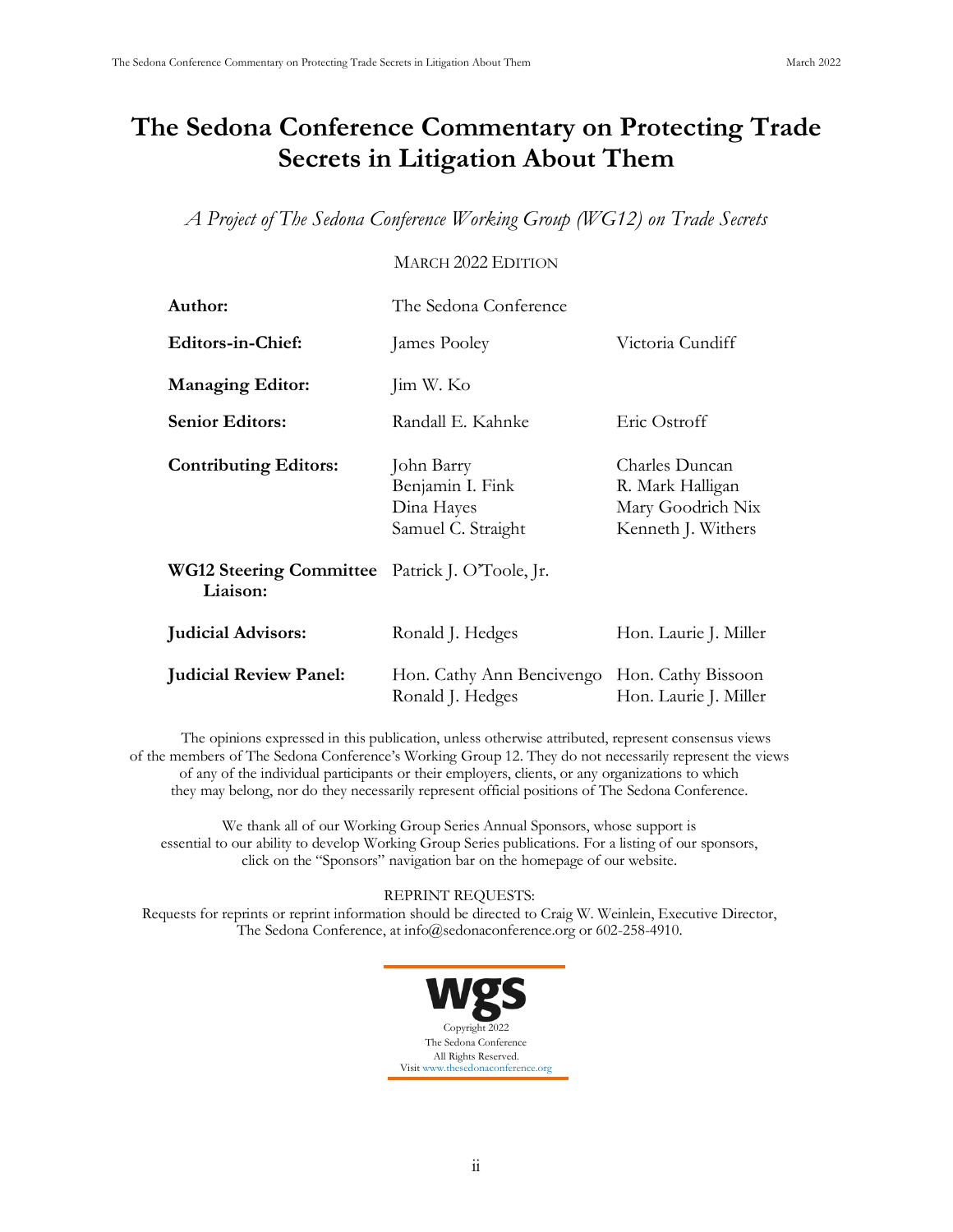## **Preface**

Welcome to the final, March 2022 version of *The Sedona Conference Commentary on Protecting Trade Secrets in Litigation About Them ("Commentary")*, a project of The Sedona Conference Working Group on Trade Secret Law (WG12). This is one of a series of Working Group commentaries published by The Sedona Conference, a  $501(c)(3)$  research and educational institute dedicated to the advanced study of law and policy in the areas of antitrust law, complex litigation, intellectual property rights, and data security and privacy law. The mission of The Sedona Conference is to move the law forward in a reasoned and just way.

The mission of WG12, formed in February 2018, is "to develop consensus and nonpartisan principles for managing trade secret litigation and well-vetted guidelines for consideration in protecting trade secrets, recognizing that every organization has and uses trade secrets, that trade secret disputes frequently intersect with other important public policies such as employee mobility and international trade, and that trade secret disputes are litigated in both state and federal courts." The Working Group consists of members representing all stakeholders in trade secret law and litigation.

The WG12 *Commentary* drafting team was launched in 2018. Earlier drafts of this publication were a focus of dialogue at the WG12 Annual Meeting, Online, in November 2020, the WG12 Annual Meeting in Charlotte, North Carolina, in November 2019, and the WG12 Inaugural Meeting in Los Angeles, California, in November 2018. The *Commentary* was published for public comment in June 2021. The editors have reviewed the comments received through the Working Group Series review and comment process and, where appropriate, incorporated them into this final version.

This *Commentary* represents the collective efforts of many individual contributors. On behalf of The Sedona Conference, I thank in particular James Pooley, the now Chair Emeritus of WG12, and Victoria Cundiff, the Chair of WG12, who serve as the Editors-in-Chief of this publication, and Randall E. Kahnke and Eric Ostroff, who serve as the Senior Editors of this publication. I also thank everyone else involved for their time and attention during this extensive drafting and editing process, including our Contributing Editors John Barry, Charles Duncan, Benjamin I. Fink, Mark Halligan, Dina Hayes, Mary Goodrich Nix, Samuel C. Straight, and Kenneth J. Withers.

The Working Group had the benefit of candid comments by the Judicial Advisors designated to this *Commentary* drafting team effort—Ronald J. Hedges and Hon. Laurie J. Miller. The Working Group further had the benefit of the review of our Judicial Review Panel formed for this *Commentary*, consisting of Hon. Cathy Ann Bencivengo, Hon. Cathy Bissoon, Ronald J. Hedges, and Hon. Laurie J. Miller. The statements in this *Commentary* are solely those of the nonjudicial members of the Working Group; they do not represent any judicial endorsement of any recommended practices.

The drafting process for this *Commentary* also was supported by the Working Group 12 Steering Committee.

We encourage your active engagement in the dialogue. Membership in The Sedona Conference Working Group Series is open to all. The Series includes WG12 and several other Working Groups in the areas of electronic document management and discovery, cross-border discovery and data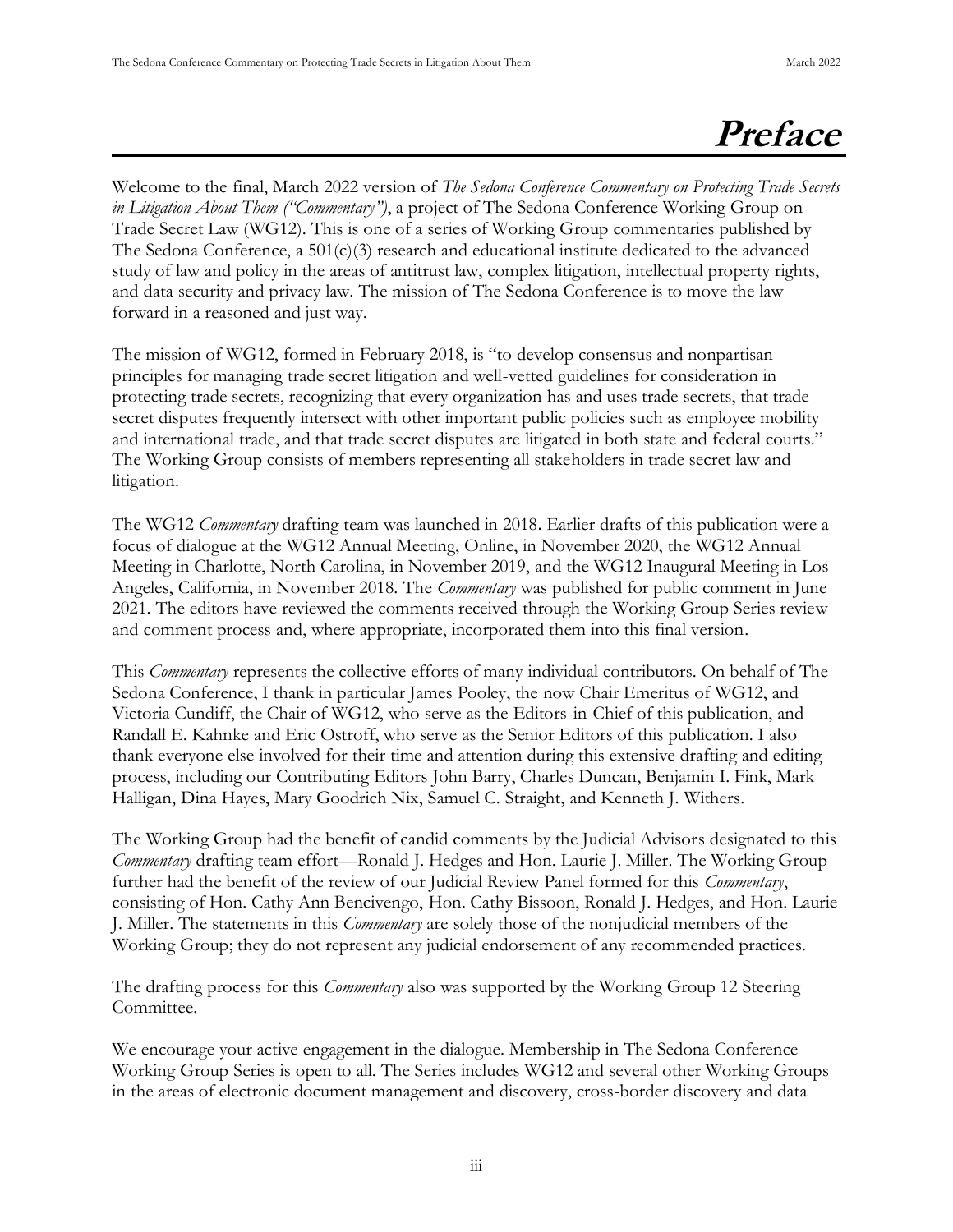protection laws, international data transfers, data security and privacy liability, patent remedies and damages, and patent litigation best practices. The Sedona Conference hopes and anticipates that the output of its Working Groups will evolve into authoritative statements of law, both as it is and as it should be.

Craig W. Weinlein Executive Director The Sedona Conference March 2022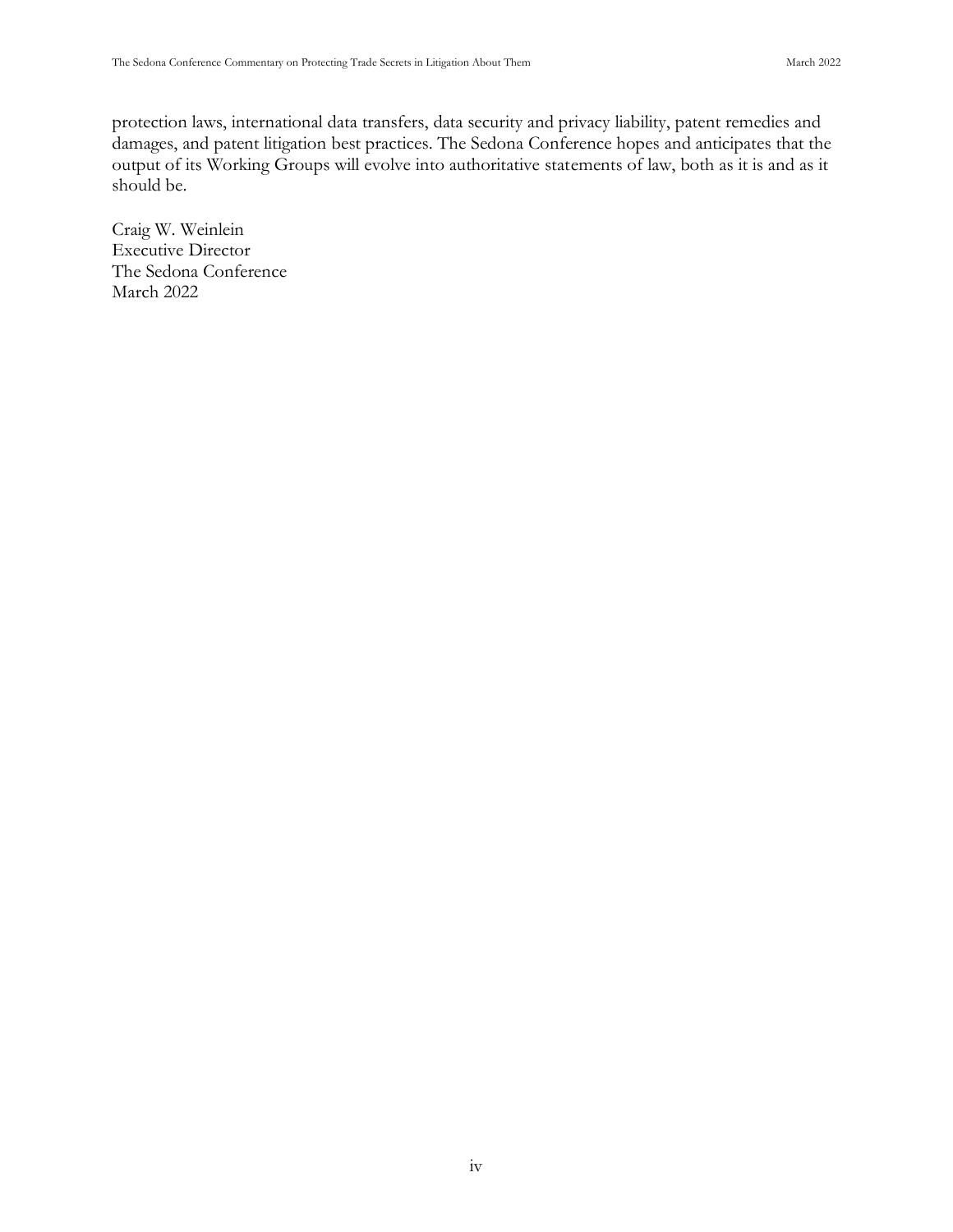## **Foreword**

This Working Group 12 *Commentary on Protecting Trade Secrets in Litigation About Them* provides Principles and Best Practice recommendations to help the bench and bar navigate several competing interests inherent in trade secret litigation, including trade secret plaintiffs' interest in maintaining their asserted trade secrets while asserting them, trade secret defendants' interest in securing information about the asserted trade secrets as necessary to effectively mount a defense, and the public's interest in maintaining public access to the courts.

This drafting process was a challenging one, with fundamental points of disagreement raised on multiple fronts throughout. This publication reflects the consensus, nonpartisan approach of The Sedona Conference.

The editors would like to express their appreciation to the members of the drafting team and the judicial advisors for their valuable input and thoughtful commentary in reaching a balanced consensus on difficult issues.

> James Pooley Victoria Cundiff Editors-in-Chief and Working Group 12 Steering Committee Chair Emeritus and Chair

 Randall E. Kahnke Eric Ostroff Senior Editors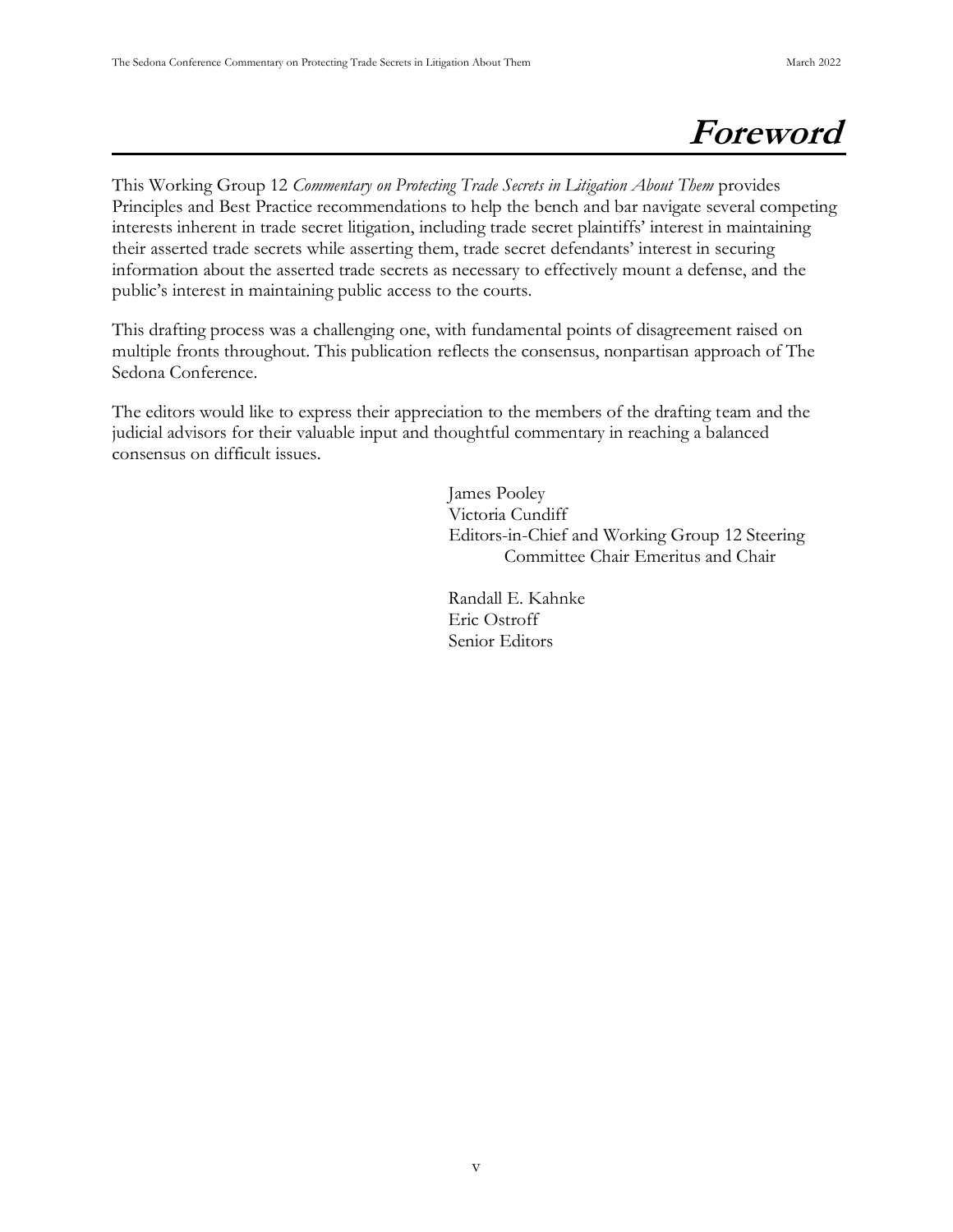## **Table of Contents**

| I.                                                                                       |                                                                                   |                                                                    |  |
|------------------------------------------------------------------------------------------|-----------------------------------------------------------------------------------|--------------------------------------------------------------------|--|
| II.                                                                                      |                                                                                   | Access to Trade Secret Information by Party Representatives during |  |
|                                                                                          | А.                                                                                |                                                                    |  |
|                                                                                          | Β.                                                                                |                                                                    |  |
|                                                                                          | C.                                                                                |                                                                    |  |
| III.                                                                                     |                                                                                   |                                                                    |  |
| IV.                                                                                      | Protection of Trade Secret Information Disclosed at Trial and the Right of Public |                                                                    |  |
| А.<br><b>B.</b><br>Trade Secret Information Presumed to be Restricted from Disclosure 17 |                                                                                   |                                                                    |  |
|                                                                                          |                                                                                   |                                                                    |  |
|                                                                                          | C.                                                                                |                                                                    |  |
| D.                                                                                       |                                                                                   |                                                                    |  |
|                                                                                          |                                                                                   | 1.                                                                 |  |
|                                                                                          |                                                                                   | 2.                                                                 |  |
|                                                                                          |                                                                                   | 3.                                                                 |  |
|                                                                                          |                                                                                   | 4.                                                                 |  |
| V.                                                                                       |                                                                                   |                                                                    |  |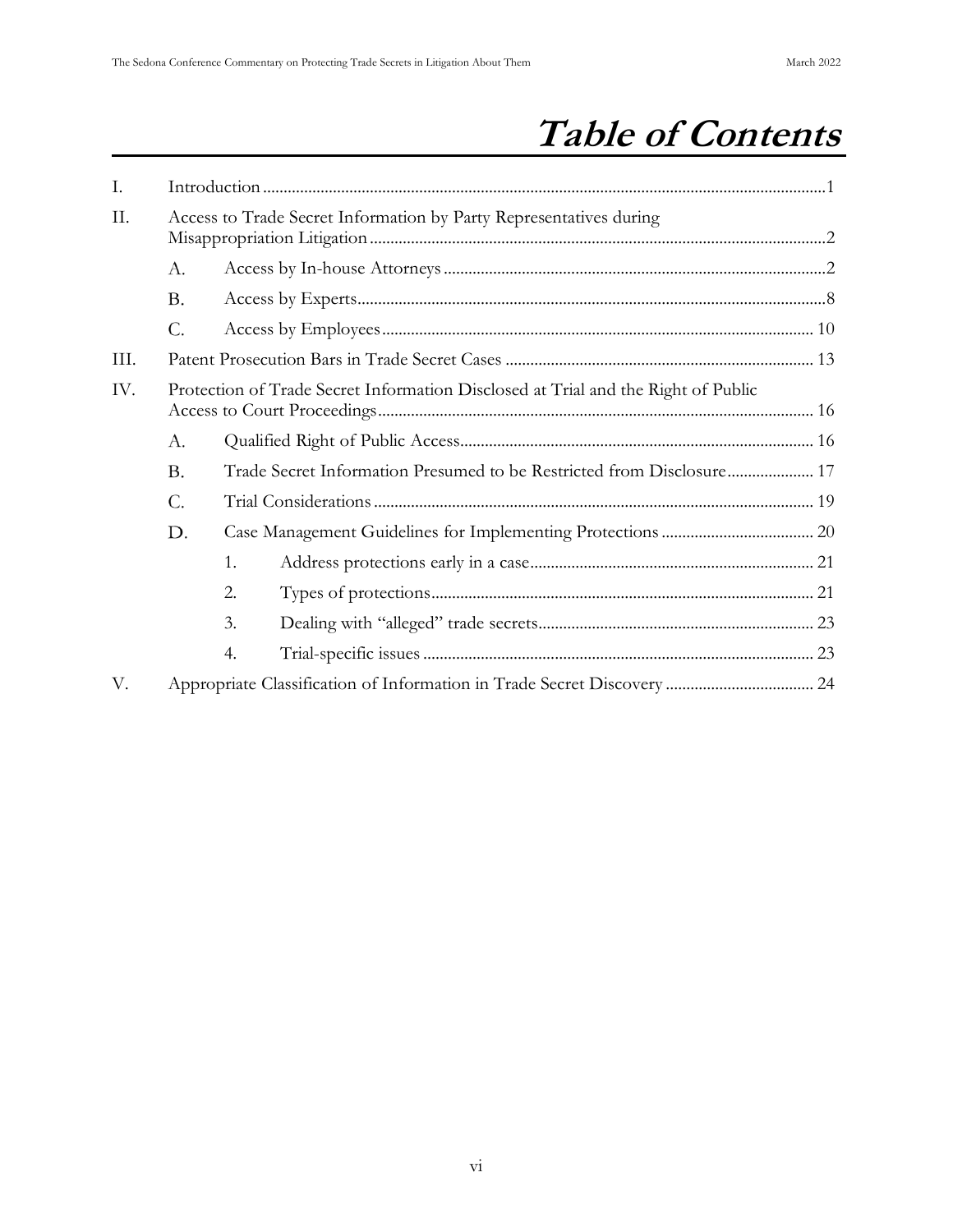## **Protecting Trade Secrets in Litigation About Them Principles "At a Glance"**

Principle No. 1 – Whether a party's in-house attorneys, experts, or employees should be permitted [to have access to the trade secrets of another party should be determined by balancing the risk of](#page-10-2)  [disclosure and harm to the producing party with the need for the other party to have the](#page-10-2)  information in order to properly prepare its case. [........................................................................................2](#page-10-2)

Principle No. 2 [WG2, Chapter 2, Principle 1] – [In civil proceedings, the public has a qualified right](#page-24-2)  [of access to documents filed with a court that are relevant to adjudicating the merits of a](#page-24-2)  [controversy. In compelling circumstances, a court may exercise its discretion](#page-24-2) to deny public access [to submitted documents to protect the privacy, confidentiality or other rights of the litigants.](#page-24-2) .........16

Principle No. 3 – [Because public disclosure of a trade secret in litigation could destroy its value, if](#page-25-1)  [the trade secret owner establishes that certain information reveals all or a meaningful part of a trade](#page-25-1)  [secret, such information should be restricted from public disclosure, in both filings and open court.](#page-25-1)  [Restrictions should be as narrowly tailored as necessary to protect the trade secrets at issue.](#page-25-1) ............17

Principle No. 4 – [In cases to be tried before a jury, restrictions on disclosure of a trade secret at trial](#page-27-1)  [should be implemented in a manner that minimizes any prejudicial effects of the restrictions...........19](#page-27-1)

Principle No.  $5 - A$  court does not need to make a conclusive determination as to whether a party's [information qualifies as a trade secret before ordering appropriate protections. Instead, the court](#page-31-2)  [should determine whether that party has credibly identified the existence of a trade secret, making a](#page-31-2)  [particularized finding regarding the specific information that is subject to protection.........................23](#page-31-2)

Principle No. 6 – [The parties should cooperate in good faith to develop and implement a protective](#page-33-0)  [order that balances: \(a\) the need to protect trade secret information; \(b\) the right of both parties to](#page-33-0)  [receive timely disclosures and discovery responses; and \(c\) the right to have specified nonattorney](#page-33-0)  [representatives also timely review the other party's discovery responses.](#page-33-0)...............................................25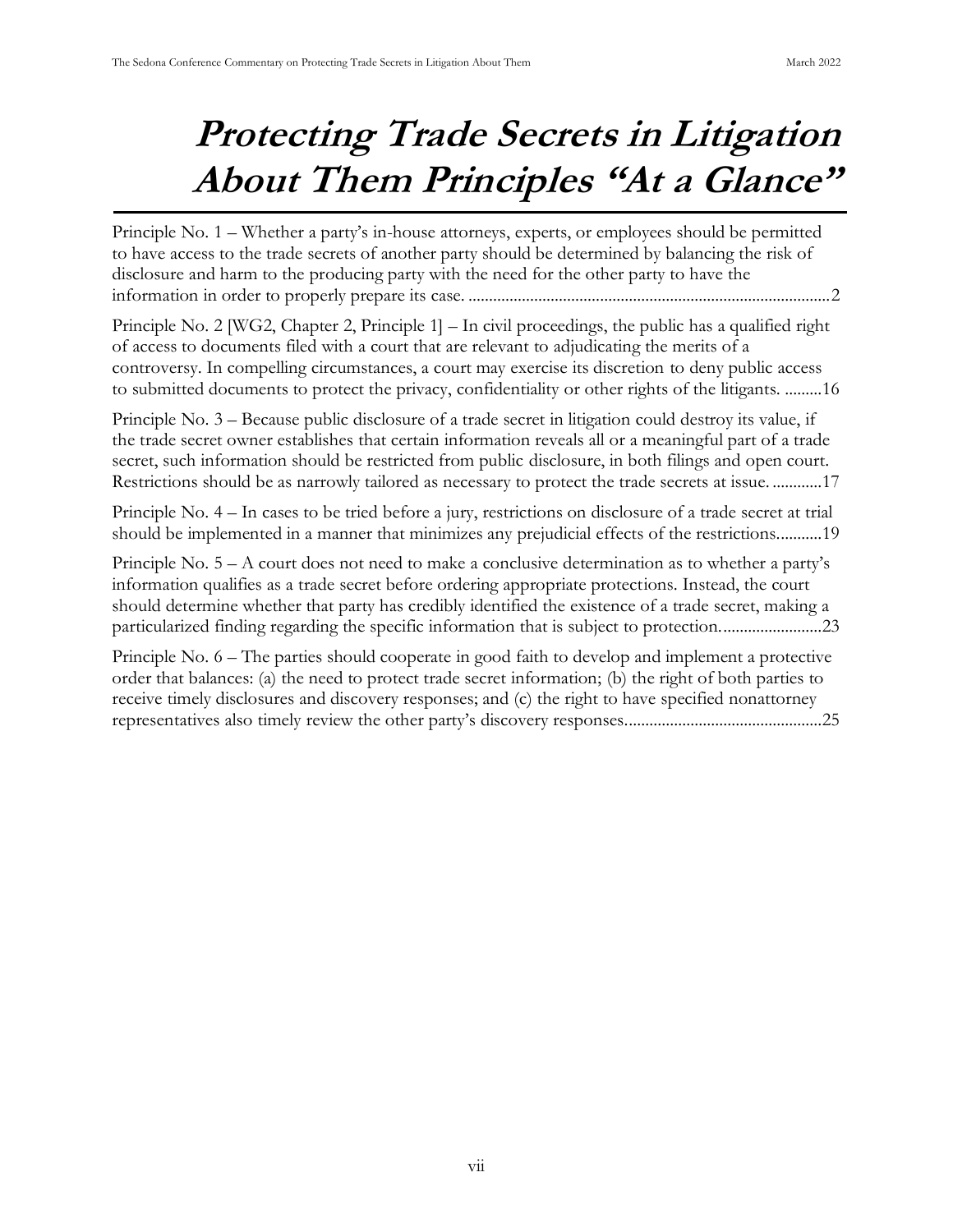## **Protecting Trade Secrets in Litigation About Them Guidelines "At a Glance"**

| Guideline No. 1 – In determining whether in-house counsel of the receiving party should have<br>access, or limited access, to the trade secrets of the producing party, in-house counsel's role in                                                                                                                                                                                                                                  |
|-------------------------------------------------------------------------------------------------------------------------------------------------------------------------------------------------------------------------------------------------------------------------------------------------------------------------------------------------------------------------------------------------------------------------------------|
| Guideline No. 2 - In determining whether in-house counsel of the receiving party should have<br>access, or limited access, to the trade secrets of the producing party, the extent of the negative                                                                                                                                                                                                                                  |
| Guideline No. 3 – To further protect against disclosure of a producing party's trade secret<br>information, when in-house attorneys of the receiving party are permitted to have access to the trade                                                                                                                                                                                                                                |
| Guideline No. 4 - To safeguard a producing party's trade secret information when disclosed to a<br>testifying or nontestifying expert, a nondisclosure agreement should be required. A nondisclosure<br>agreement may not be sufficient, however, when the expert is, or may become, a competitor of the                                                                                                                            |
| Guideline No. 5 - An employee accused of misappropriating trade secrets should be given access to<br>the former employer's trade secrets that he or she is accused of misappropriating, unless a case<br>presents an unusual circumstance where the former employer can establish good cause for not doing<br>so and appropriate restrictions are put in place to avoid further use or dissemination of the trade<br>10<br>secrets. |
| Guideline No. 6 – An employee of a receiving party may be given access to the producing party's<br>trade secret information if nonemployee subject matter experts are not readily available, the<br>employee has unique specialized knowledge pertaining to the trade secrets, and the employee agrees                                                                                                                              |
| Guideline No. 7 – Patent prosecution bars should be considered in trade secret litigation when<br>patent prosecution attorneys and agents are involved in the litigation and should assess pertinent<br>factors that reasonably reflect the risks presented by the disclosure of proprietary competitive<br>14                                                                                                                      |
| Guideline No. 8 - In a matter tried before a jury, when the court seals the courtroom or implements<br>other protections that are known to the jury, the court should instruct the jury to draw no inferences<br>.20                                                                                                                                                                                                                |
| Guideline No. 9 - When a trial will involve sealing the courtroom, the parties should confer and<br>propose to the court a means of coordinating the presentation of evidence to minimize the number                                                                                                                                                                                                                                |
| Guideline No. 10 - Attorneys should address the issue of needed protections at the earliest possible<br>time, for example, at the Federal Rule of Civil Procedure 26(f) initial conference21                                                                                                                                                                                                                                        |
| Guideline No. 11 - Restrictions on disclosure of a trade secret in litigation should be implemented<br>in a manner that minimizes the burden on courts and their administrative staff, while adequately                                                                                                                                                                                                                             |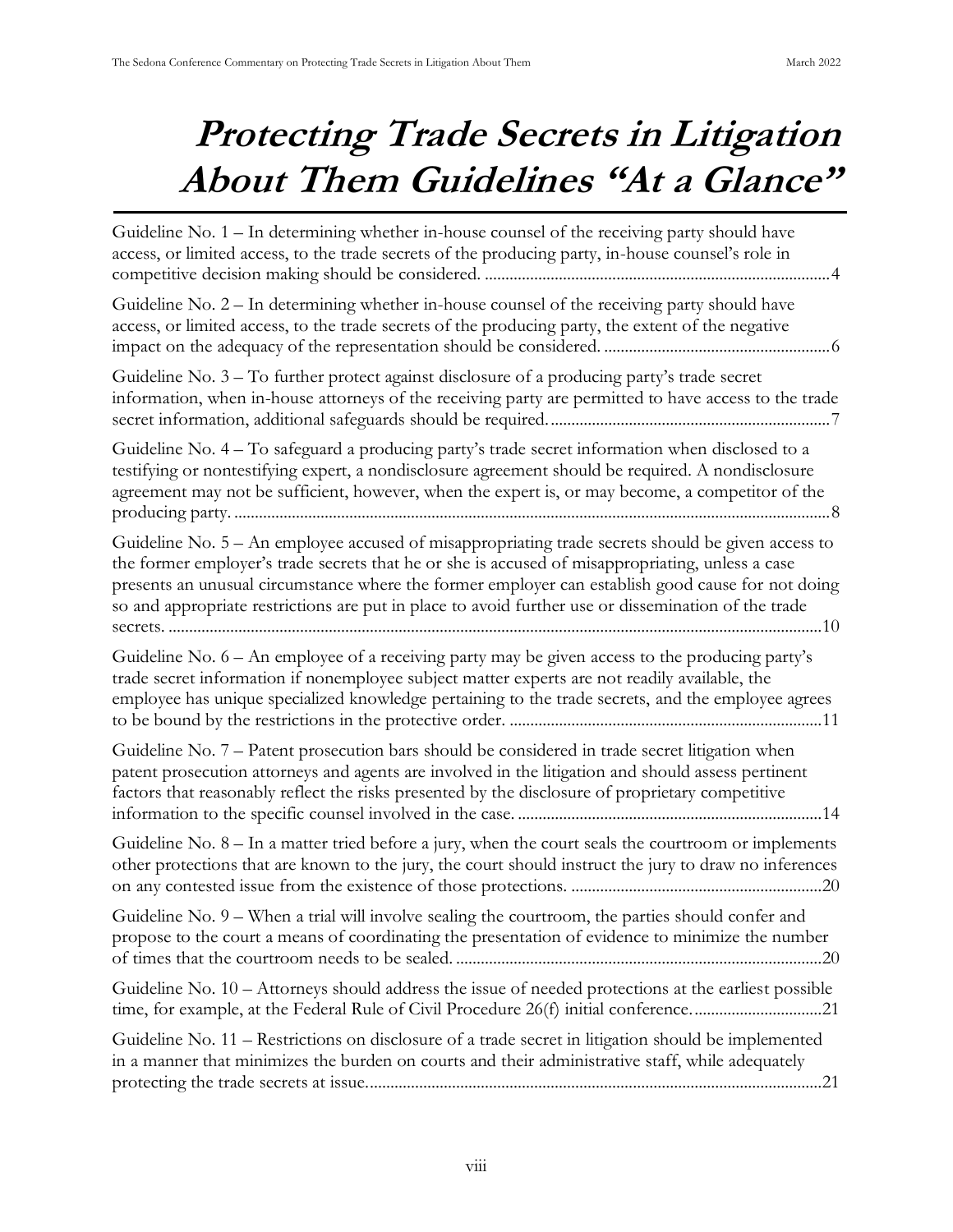| Guideline No. 12 – Protections for trade secrets may include: sealing the courtroom during portions<br>of trials or hearings; restricting public access to the portions of filings, transcripts, exhibits, and<br>evidence that reveal part or all of a trade secret; and ordering court personnel and jurors not to |
|----------------------------------------------------------------------------------------------------------------------------------------------------------------------------------------------------------------------------------------------------------------------------------------------------------------------|
| Guideline No. $13$ – Prior to sealing the courtroom in a trial or hearing, the court should conduct an<br>in camera hearing to examine the trade secrets at issue and determine the scope of the protection. 23                                                                                                      |
| Guideline No. 14 - Parties should develop protective orders to protect the type of information likely<br>to be discovered in each particular case, using any jurisdictionally provided model protective order as                                                                                                     |
| Guideline No. $15 - In$ circumstances where group designation of documents is required, within a<br>reasonable time after initial production, the parties should cooperate in good faith to adjust the<br>confidentiality designation from documents or categories of documents to allow access by specific          |
| Guideline No. 16 – Protective orders should set forth a specific process for challenging<br>confidentiality designations, including a conference between the parties. Should the parties be unable<br>to resolve a dispute, the producing party should be required under the protective order to file a              |
| Guideline No. 17 – Protective orders should contain a provision recognizing that the court can<br>award fees to the prevailing party in a motion regarding the propriety of a designation where the<br>court finds that the designation or opposition thereto was not substantially justified28                      |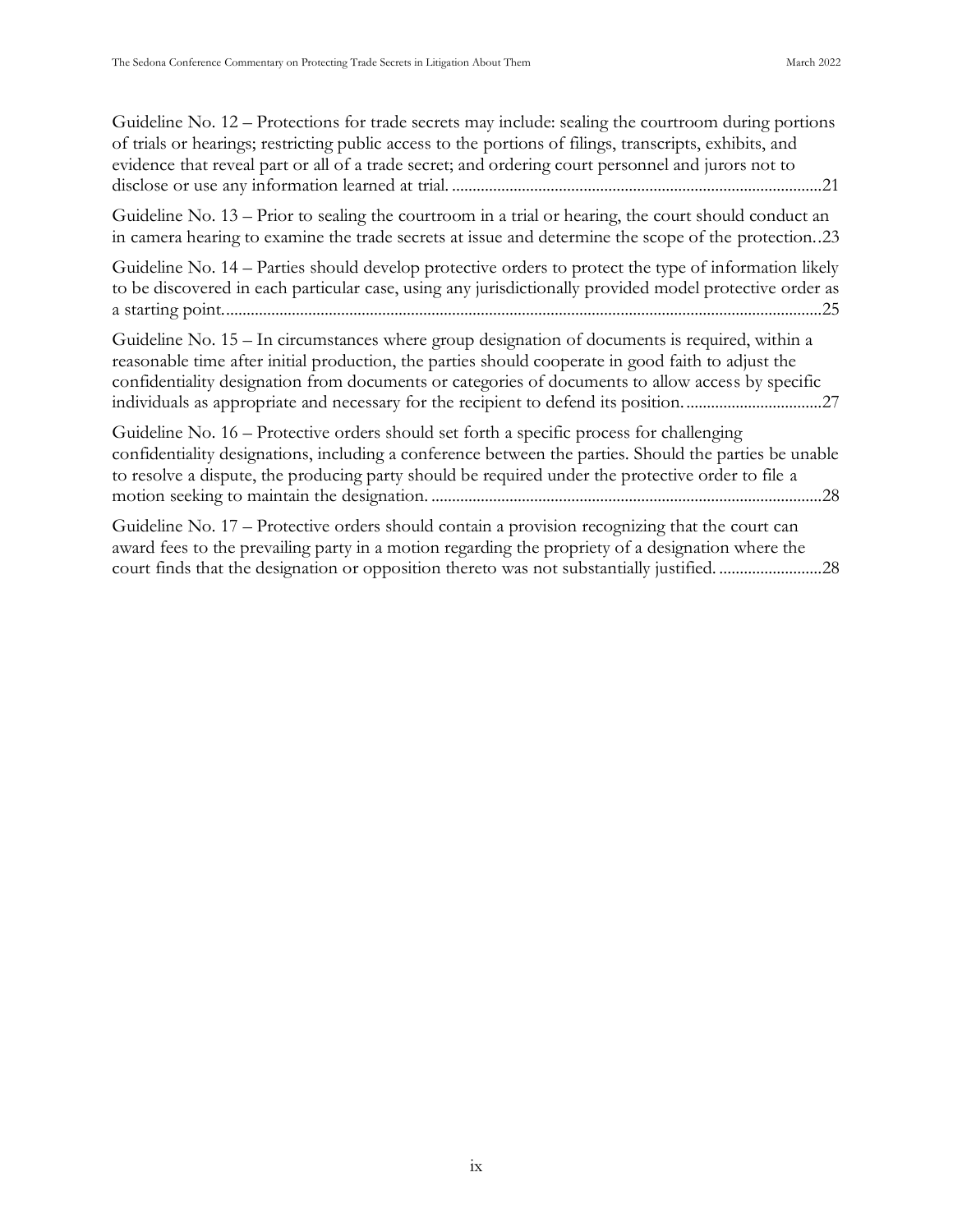## **I.Introduction**

<span id="page-9-0"></span>Trade secrets are a property interest that can be destroyed by disclosure. This makes litigation of trade secrets unique: by bringing claims seeking to remedy misappropriation, a trade secret owner puts these secret information assets at issue in the public litigation process. Without the ability to protect the secrecy of trade secrets in litigation, the law of trade secrets would disappear, as it would be impossible to enforce trade secret rights in the face of misappropriation. Both the Uniform Trade Secrets Act and the Defend Trade Secrets Act explicitly acknowledge the need to protect trade secrets in litigation.

But this issue of protection runs into competing policy objectives: First, defendants need information about the claims to mount an effective defense, and second, the public generally has a constitutional right to access judicial proceedings. In this *Commentary*, Working Group 12 attempts to reconcile these important objectives with the need to protect trade secrets when litigating misappropriation claims. This *Commentary* offers consensus recommendations to parties and courts for addressing these thorny issues in various contexts, including access to trade secret information by in-house counsel, experts, employees, and attorneys who prosecute patents, as well as providing consensus guidance to parties and courts about balancing the right to public access with the trade secret owner's right to maintain the secrecy of its trade secrets.

This *Commentary* also addresses logistical issues that often arise in trade secret cases. In virtually all such cases, discovery is governed by a protective order. This *Commentary* provides guidance for how these orders should be drafted and how parties should exchange information pursuant to a protective order. The goal is to avoid unnecessary overdesignation, which burdens parties and the court, while allowing for efficient exchange of information.

This *Commentary* does not address (a) issues surrounding the identification of trade secrets requirement for moving forward with a trade secret misappropriation claim,<sup>1</sup> (b) the effect of court rulings about protecting trade secrets in one proceeding on other related proceedings, (c) how a protective order should be interpreted when it is silent as to a certain issue (e.g., if a protective order does not specify whether a designated document can be used in other proceedings, whether the "default" position should or should not permit such use), and (d) the protection of trade secrets in confidential arbitration proceedings.

References in this *Commentary* to "trade secrets" are not meant to imply that the court has already adjudicated the information's status as a trade secret. nstead, these references will often refer to one party's alleged trade secrets.

<sup>1</sup> For more details regarding identification of trade secrets issues, *see* The Sedona Conference, *Commentary on the Proper Identification of Asserted Trade Secrets in Misappropriation Cases* 22 SEDONA CONF. J. 223 (2021), available at: [https://thesedonaconference.org/publication/Commentary\\_on\\_Proper\\_Identification\\_of\\_Trade\\_Secrets\\_in\\_](https://thesedonaconference.org/publication/Commentary_on_Proper_Identification_of_Trade_Secrets_in_Misappropriation_Cases) [Misappropriation\\_Cases](https://thesedonaconference.org/publication/Commentary_on_Proper_Identification_of_Trade_Secrets_in_Misappropriation_Cases)*.*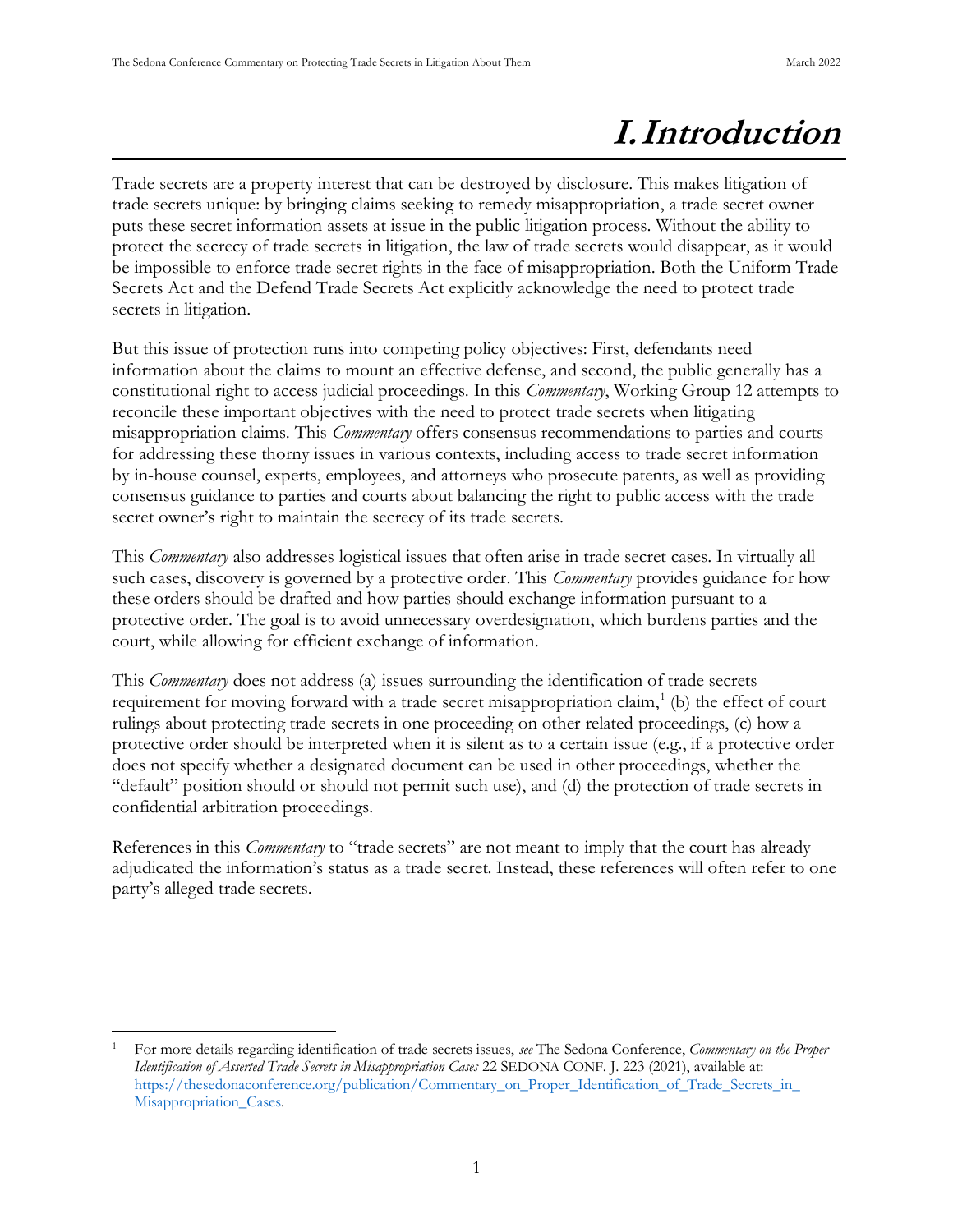## <span id="page-10-0"></span>**II. Access to Trade Secret Information by Party Representatives during Misappropriation Litigation**

Trade secret litigation necessitates negotiating appropriate terms of an operative protective order to define the tiers of confidential information and trade secrets, and the access to such tiers, while being mindful of the unique nature of proprietary and trade secret information that will be disclosed during the discovery process. Negotiating who may have access to trade secret information and the management of that access during the course of litigation is critical and can often be hotly disputed. Specifically, parties often disagree on the appropriate level of access to the asserted trade secret by certain individuals associated with the opposing party, including in-house attorneys, expert witnesses, and employees. Just as with any disclosure of a trade secret, if the trade secret owner loses control over the scope and manner of disclosure of the trade secret to these individuals during litigation, one of the key criteria for trade secret protection may be destroyed, and competitive harm could result.

Nevertheless, it may be necessary for certain individuals affiliated with the adversary to have access to the trade secrets to prepare their case. It is imperative that attorneys for the receiving party work with their clients to manage internal disclosures of trade secret information produced in litigation in order to avoid creating risk of liability to the producing party by violating the terms of disclosure.

## <span id="page-10-2"></span>**Principle No. 1 – Whether a party's in-house attorneys, experts, or employees should be permitted to have access to the trade secrets of another party should be determined by balancing the risk of disclosure and harm to the producing party with the need for the other party to have the information in order to properly prepare its case.**

#### <span id="page-10-1"></span>**ACCESS BY IN-HOUSE ATTORNEYS** A.

Whether and to what extent in-house attorneys of the receiving party can have access to asserted trade secret information of the producing party is an issue that arises often in trade secret litigation. Typically, a producing party will want to limit, as much as possible, the people who have access to its trade secrets, particularly with respect to people employed directly by an opposing party, who are often competitors. On the other hand, a receiving party may believe its ability to prosecute or defend its position in the case may be inhibited by not having access to the information that is at the heart of the dispute. Some courts have concluded that where a party is represented by outside counsel, outside counsel can adequately represent the party's interests in the litigation even if inhouse counsel is precluded from viewing confidential information.<sup>2</sup> Other courts have held that limiting in-house counsel's ability to access discovery "may create severe obstacles to a litigating

<sup>2</sup> Blackbird Tech LCC v. Serv. Lighting & Elec. Supplies, Inc., No. CV 15-53-RGA, 2016 WL 2904592, at \*5 (D. Del. May 18, 2016) (citing ST Sales Tech Holdings, LLC v. Daimler Chrysler Co., LLC, 2008 WL 5634214, at \*8 (E.D. Tex. Mar. 14, 2008) ("Courts have found time and again that requiring a party to rely on its competent outside counsel does not create an undue or unnecessary burden.")).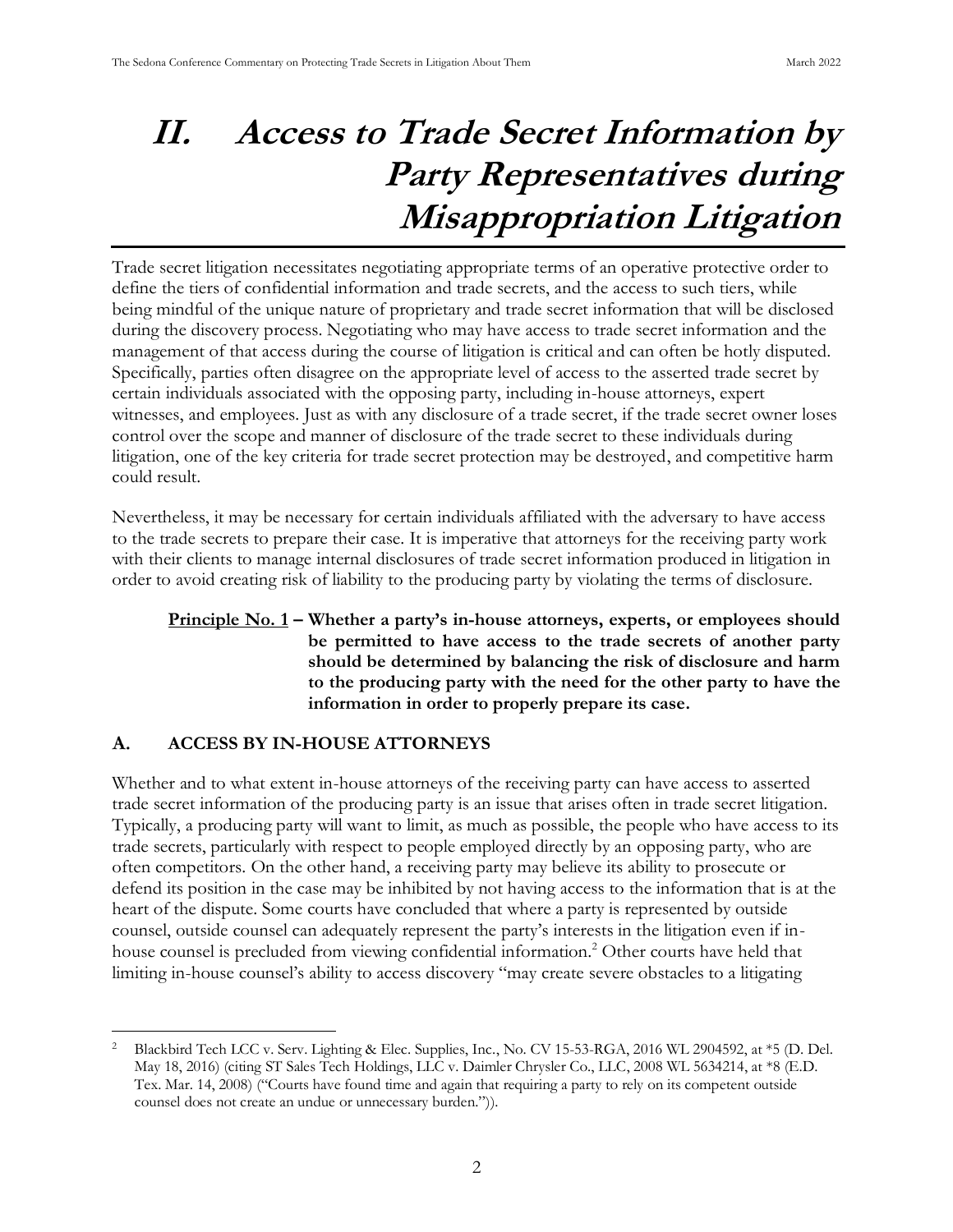party,"<sup>3</sup> and may prevent in-house counsel from appreciating "fully the strengths and weaknesses, such as they are, of their case  $\dots$ ."

The fact that in many trade secret cases both sides will be producing information they consider to be a trade secret often leads parties to reach an agreement with respect to this issue through a negotiated protective order. There are some cases, however, where the disagreement cannot be resolved and guidance from the court must be obtained.

When considering whether in-house counsel of the receiving party should have access to trade secret information of the producing party, courts should consider whether (a) in-house counsel of the receiving party is involved in competitive decision-making; and (b) good cause exists for granting access to the in-house attorneys of the receiving party. Courts routinely employ the good-cause standard when deciding protective order issues. 5 In scenarios where a party seeks to enforce a provision under the protective order, a showing of competitive harm resulting from the disclosures is required—and is often resolved through the implementation of a two-tiered protective order.<sup>6</sup> A party must show the protective order is necessary through good cause.<sup>7</sup> Then, the burden shifts to the party seeking to use a designated person to establish that the disclosure of the trade secret is relevant and necessary to the action.<sup>8</sup> The court must balance the need for the party seeking discovery against the opposing party's claim of injury.<sup>9</sup> Courts in multiple jurisdictions have balanced this need by seeing if the party seeking modification has good cause for the request.<sup>10</sup>

7 *Id.*

8 *Id.*

9 *Id.*

<sup>&</sup>lt;sup>3</sup> Philadelphia Gear Corp. v. Power Transmission Servs., Inc., C.A. No. 11364, 1991 WL 29957, at \*4 (Del. Ch. Mar. 6, 1991).

<sup>4</sup> Tanyous v. Banoub, C.A. No. 3402-VCN, 2010 WL 692615, at \*1 (Del. Ch. Feb 19, 2010).

See, e.g., Murata Mfg. Co., Ltd. v. Bel Fuse, Inc., 234 F.R.D. 175, 180 (N.D. Ill. 2006) ("In considering whether the party seeking to vacate the protective order has established good cause, the court must weigh that party's need for modification against the other party's need for protection, and ought to factor in the availability of alternatives to better achieve both sides' goals."); *see also* Makar-Wellbon v. Sony Elec*s.*, Inc., 187 F.R.D. 576 (E.D. Wis. 1999).

<sup>6</sup> *See, e.g.,* MGP Ingredients Inc. v. Mars, Inc., 245 F.R.D. 497, 500 (D. Kan. 2007).

<sup>10</sup> *See, e.g.,* Public Citizen v. Liggett Grp., Inc., 858 F.2d 775, 790–91 (1st Cir. 1988); Bayer AG & Miles, Inc. v. Barr Lab., Inc., 162 F.R.D. 456, 458 (S.D.N.Y. 1995); Factory Mut. Ins. Co. v. Insteel Indus., Inc., 212 F.R.D. 301, 304 (M.D.N.C. 2002) (noting that to modify a stipulated protective order, the party must show good cause because "good cause was at least implicitly acknowledged when the order was initiated."); *In re* Southeastern Milk Antitrust Litig., 2009 WL 3713119, at \*1 (E.D. Tenn. Nov. 3, 2009) (noting that a party had to establish good cause for modification of a protective order for documents that were marked highly confidential); LL Bean, Inc. v. Bank of Am*.* Corp., 2009 WL 10730643, at \*1 (D. Me. Aug. 20, 2009) (noting if a defendant does not stipulate to a protective order, it must only show good cause to modify the order, and if the defendant had stipulated to the order, it would need to show "particular good cause").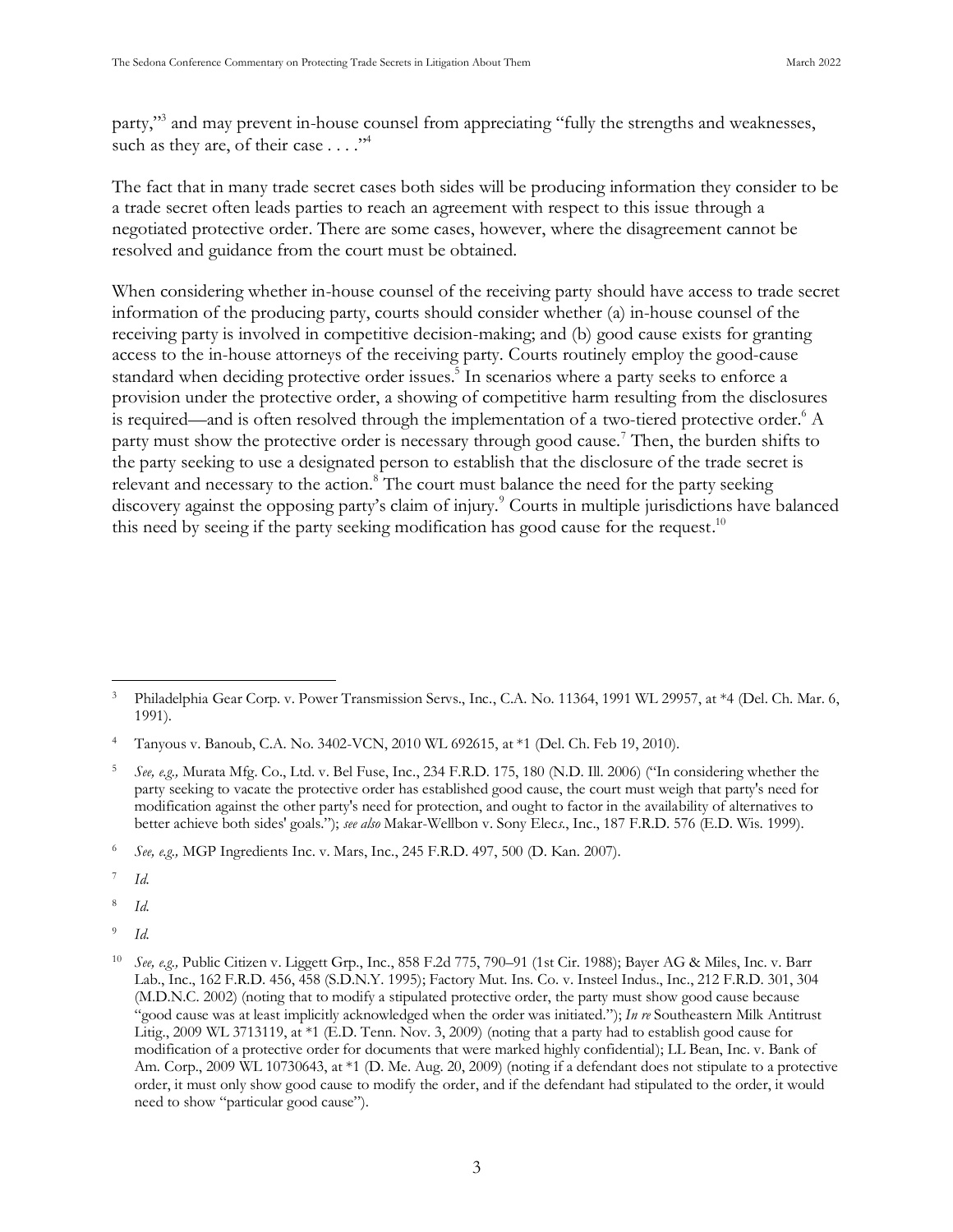## **Guideline No. 1 – In determining whether in-house counsel of the receiving party should have access, or limited access, to the trade secrets of the producing party, in-house counsel's role in competitive decision making should be considered.**

<span id="page-12-0"></span>As a practical matter, a receiving party that wants its in-house attorneys to have access to the trade secrets of the producing party should provide the opposing party with information regarding the number of in-house attorneys who would be accessing an opposing party's trade secret information and, for each in-house attorney, his or her (a) department or role in the organization generally (e.g., litigation, corporate, employment, intellectual property (IP), benefits), (b) title in the legal department (e.g., general counsel, chief legal officer, staff attorney, head IP counsel), (c) history of employment with the organization, (d) whether the person is an officer or part of the executive management team, and (e) whether and to what extent the person has a dual role involving nonlegal duties or responsibilities. These disclosures can be included as requirements of the protective order governing the confidentiality of information and submitted with the signed undertaking that commences an objection period.

In the event the parties are unable to agree, courts should consider this information and any other information the parties may submit to determine if access to trade secrets by in-house counsel is warranted. In making that determination, another factor the court should consider is whether the inhouse attorneys who will be provided with access to the trade secrets of a producing party may move into a competitive decision-making role at some point in the future when the trade secret information (a) still constitutes trade secrets and (b) might be relevant to the decision-making role.

In these situations, courts generally engage in a two-step analysis to determine whether in-house counsel should be permitted to access materials designated as confidential, highly confidential, or "attorneys' eyes only" ( $\triangle$ EO) in a protective order.<sup>11</sup> First, courts assess whether an unacceptable risk of inadvertent disclosure exists. This assessment "turns on the extent to which the person to whom the information is to be disclosed is involved in 'competitive decision making' with the client."<sup>12</sup> Second, courts must balance the risk of disclosure against any potential harm to the receiving party from restrictions imposed upon its right to have the benefit of counsel of its choice.<sup>13</sup> Some courts have collapsed this two-step test into a single-question inquiry. For example, the court in *Brown Bag Software v. Symantec Corp.* employed a balancing test to resolve a protective order dispute, balancing the risk of inadvertent disclosure of trade secrets to competitors against the risk that the nondisclosing party would be harmed by such protection<sup>14</sup>

<sup>11</sup> *See, e.g.,* Sanofi-Aventis U.S. LLC v. Breckenridge Pharm., Inc., 2016 WL 308795, at \*3-4 (D.N.J. Jan. 25, 2016); *In re* Deutsche Bank Trust Co. Ams., 605 F.3d 1373, 1378–80 (Fed. Cir. 2010). While similar considerations may exist with respect to confidential information that does not rise to the level of a trade secret, the guidance provided here is intended to apply only to information that qualifies as trade secrets. It is assumed that such information will be designated by the producing party as "highly confidential" or "attorneys' eyes only," not merely "confidential" in most instances.

<sup>12</sup> Voice Domain Techs., LLC v. Apple, Inc., 2014 WL 5106416, at \*3 (D. Mass. Aug. 4, 2015), *citing* U.S. Steel Corp. v. United States, 730 F.2d 1465, 1468 (Fed. Cir. 1984).

<sup>13</sup> *In re Deutsche Bank*, 605 F.3d at 1380.

<sup>14</sup> Brown Bag Software v. Symantec Corp., 960 F.2d 1465, 1470 (9th Cir. 1992). *See also* Kaseberg v. Conaco LLC, 2016 WL 3997600, at \*12 (S.D. Cal. July 26, 2016).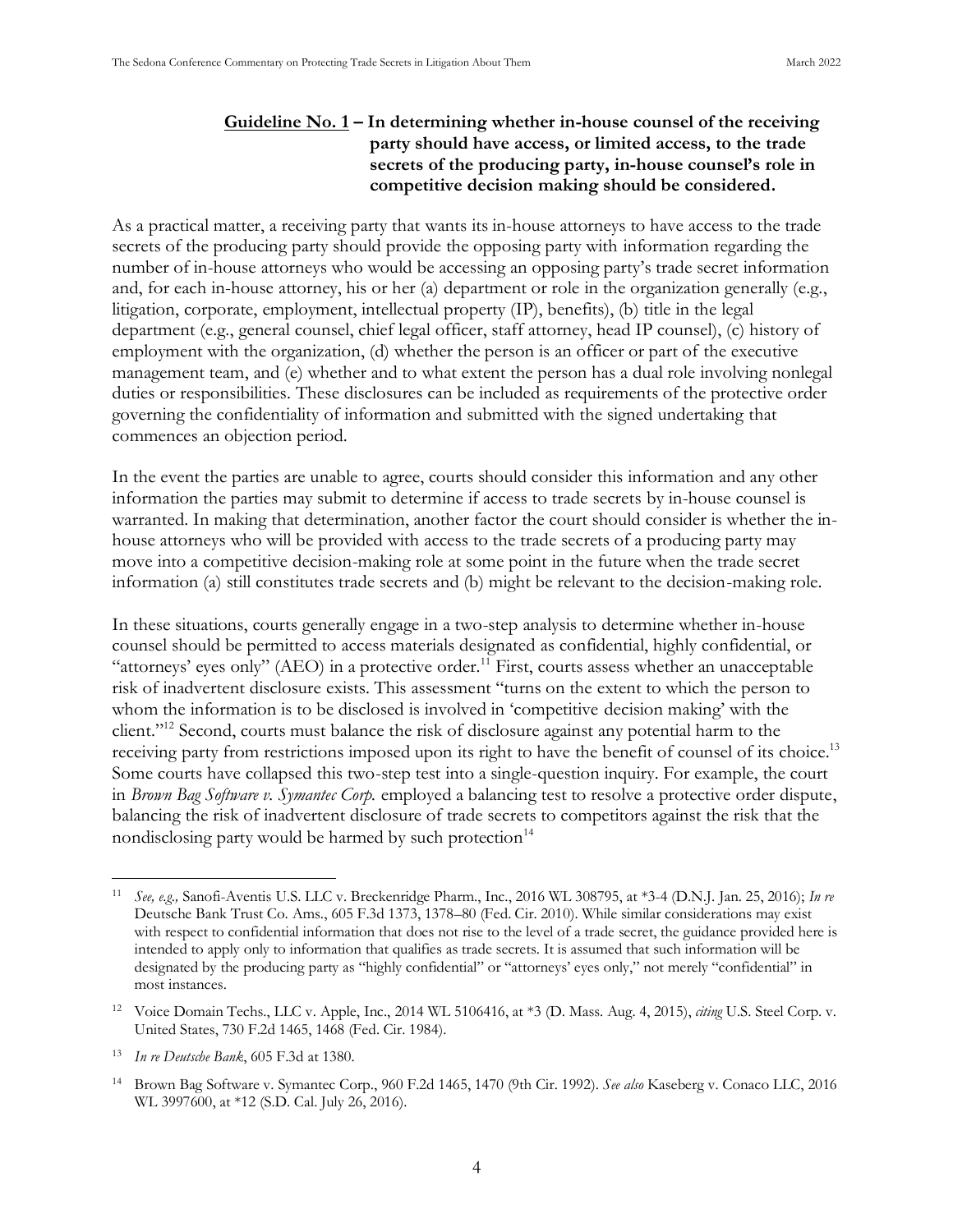On the issue of inadvertent disclosure, some courts have held that, even when in-house counsel of the receiving party can mentally distinguish highly confidential information produced in discovery from nonconfidential information, the lawyer may be put in an ethical predicament of having to refuse giving legal advice if doing so would entail improperly revealing the confidential material.<sup>15</sup> "[ ]ven the most rigorous efforts of the recipient of such information" may not prevent inadvertent disclosure:

[T]he fact that in-house counsel are bound by the rules of professional responsibility is insufficient alone to warrant granting access to confidential information of a competitor to in-house counsel. Notwithstanding the rules of professional conduct, the inadvertent use or disclosure of confidential information remains a major concern.<sup>16</sup>

Therefore, the risk of inadvertent disclosure should be considered when making discovery determinations regarding whether a producing party must grant access to its trade secrets to inhouse counsel of a receiving party.

With respect to "competitive decision making," courts have typically found this to be a fact-specific inquiry. The term often serves shorthand for a person's "activities, association, and relationship with a client that are such as to involve counsel's advice and participation in any or all of the client's decisions (e.g., pricing, product design, etc.) made in light of similar or corresponding information about a competitor."<sup>17</sup> Courts must look at the particular facts of the case to "determine whether there is an unacceptable risk of or opportunity for inadvertent disclosure of confidential information."<sup>18</sup> Importantly, mere contact with a competitive decision-maker is not a disqualification, and consideration into whether there is active participation in the determination of pricing, product design and patents is imperative. With respect to patent prosecution, a person who is involved with *inter partes* review (IPR) proceedings and decisions can be considered a competitive decision maker.<sup>19</sup>

<sup>15</sup> *See, e.g., In re Deutsche Bank*, 605 F.3d at 1378; Carpenter Tech. Corp. v. Armco, Inc., 132 F.R.D. 24, 27 (E.D. Pa. 1990)).

<sup>&</sup>lt;sup>16</sup> *Carpenter Tech.*, 132 F.R.D. at 27. *See also* F.T.C. v. Exxon Corp., 636 F.2d 1336, 1350 (D.C. Cir. 1980) ("[I]t is very difficult for the human mind to compartmentalize and selectively suppress information once learned, no matter how well-intentioned the effort may be to do so.").

<sup>17</sup> *U.S. Steel*, 730 F.2d at 1468 n.3 (applying the test to counsel); *see* Suture Exp., Inc. v. Cardinal Health, 200, LLC, 2013 WL 6909158, at  $*7$  (D. Kan. Dec. 31, 2013) (applying the competitive decision-making analysis to a member of plaintiff's board of directors).

<sup>18</sup> *Suture Exp.,* 2013 WL 6909158, at \*7.

<sup>19</sup> *See* Emerson Elec*.* Co. v. SIPCO, LLC, 2016 WL 6833741, at \*3–4 (N.D. Cal. Nov. 21, 2016).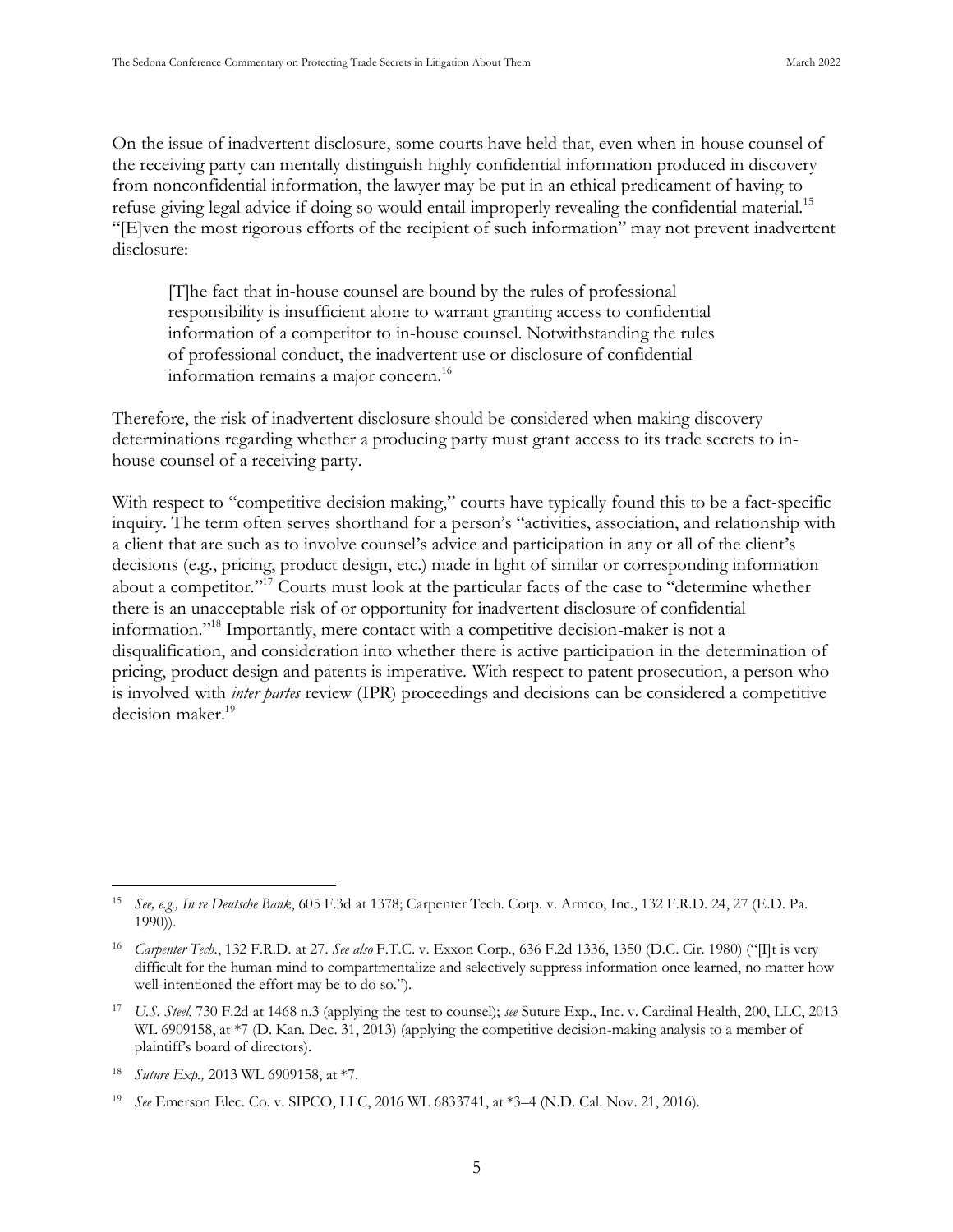## <span id="page-14-0"></span>**Guideline No. 2 – In determining whether in-house counsel of the receiving party should have access, or limited access, to the trade secrets of the producing party, the extent of the negative impact on the adequacy of the representation should be considered.**

The court should also consider whether and to what extent an in-house attorney's access to the trade secrets of the adverse party is necessary for the in-house attorney to adequately defend the company. If the case involves complex scientific formulas or highly technical matters that can only be properly understood with the assistance of uniquely credentialed or experienced in-house counsel, it is more likely that in-house counsel should have access with the protections identified above. However, if the case involves less technical business information—but trade secrets nonetheless—it is more likely that outside counsel is capable of understanding the information without the assistance of inhouse attorneys.<sup>20</sup> In addition to this technical knowledge or expertise in-house counsel may bring to the table, in-house counsel's role in litigation may provide other difficult-to-quantify benefits, including a deep company knowledge or cost-saving efficiencies that are not easily replicated by outside counsel. Factors like the size of the company and the nature of the dispute may impact these considerations and ultimately the degree to which in-house counsel should have access to the producing party's trade secrets.

As stated above, involvement in competitive decision-making is a strong factor against granting inhouse counsel of the receiving party access to a producing party's trade secret information during litigation. Further complicating the issue is the lack of safeguards in place to preserve the trade secret information if the in-house counsel given access is later authorized to make competitive decisions for the receiving party. In rare instances, the parties have had the forethought to include in a protective order a prohibition on participation in competitive decision making while litigation is ongoing.<sup>21</sup> However, these safeguards, when adopted, often do not clearly prohibit decision-making after litigation ends or in the event that one of the in-house attorneys finds work elsewhere (say, for a different competitor). In some circumstances, this issue may be resolved by requiring in-house attorneys to sign a nondisclosure agreement that can extend the period of protection beyond the litigation. In the absence of such a requirement, however, it is unclear how to keep in-house counsel of the receiving party from using such information after litigation has ended.<sup>22</sup>

<sup>20</sup> *See, e.g.,* Blackbird Tech LCC v. Serv. Lighting & Elec. Supplies, Inc., 2016 WL 2904592, at \*5 (D. Del. May 18, 2016) (citing ST Sales Tech Holdings, LLC v. Daimler Chrysler Co., LLC, 2008 WL 5634214, at \*8 (E.D. Tex. Mar. 14, 2008) ("Courts have found time and again that requiring a party to rely on its competent outside counsel does not create an undue or unnecessary burden.")). *See also* Akzo N.V. v. U. S. Int'l Trade Comm'n, 808 F.2d 1471, 1483 (Fed. Cir. 1986), *cert. denied,* 482 U.S. 909 (1987) (refusing to grant in-house counsel access to confidential business information in connection with exclusion order; "Obviously, where confidential material is disclosed to an employee of a competitor, the risk of the competitor's obtaining an unfair business advantage may be substantially increased.").

<sup>21</sup> *See* Affymetrix, Inc. v. Illumina, Inc., 2005 WL1801683, at \*1 (D. Del. July 28, 2005).

<sup>22</sup> There are two situations that could arise but are not addressed by this *Commentary*. They are (1) a party is represented in a lawsuit solely by in-house counsel without the involvement of outside counsel; and (2) outside counsel serves as "general counsel" or "general IP counsel" and may participate in competitive decision making for that party. While these situations could arise, they are not prevalent enough to warrant discussion here. Moreover, in such situations, the general principles set forth in this *Commentary* can be applied, but the analysis by the court will likely be factintensive and specific to that particular situation.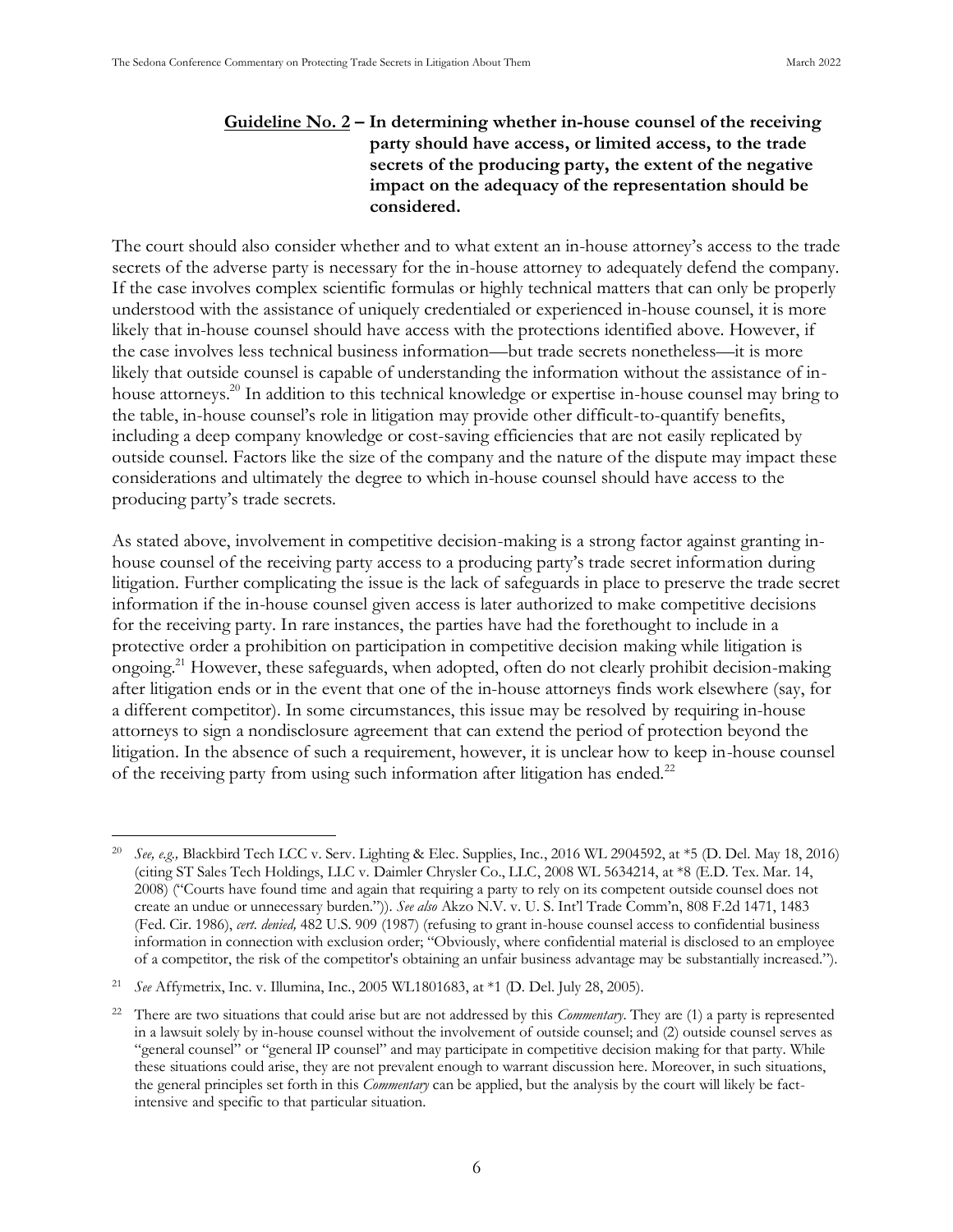## <span id="page-15-0"></span>**Guideline No. 3 – To further protect against disclosure of a producing party's trade secret information, when in-house attorneys of the receiving party are permitted to have access to the trade secret information, additional safeguards should be required.**

In cases involving trade secrets, courts have imposed various limitations on in-house counsel of the receiving party in order to receive access to the information at issue. One prominent limitation included in protective orders and upheld by courts is the requirement that such in-house counsel sign an affidavit agreeing to be bound by the terms of the protective order.<sup>23</sup> This may be used to ensure that in-house counsel who is given access to the asserted trade secret information is subject to liability for any unauthorized disclosures. Another limitation involves limiting the number of inhouse counsel of the receiving party who may access the confidential information.<sup>24</sup> In addition, many courts have put in place and upheld procedural safeguards to simultaneously minimize the risk of disclosure and allow the receiving party to access the materials it needs to sufficiently defend itself from claims of misappropriation (including the need for in-house counsel to be involved in implementation of a litigation hold for the litigation). Some of these procedural safeguards include: having in-house counsel lock their office doors when not in their offices; maintaining locked document storage rooms; maintaining separate servers for in-house counsel's computers that are not accessible by the rest of the company; maintaining an electronic database to store confidential electronic documents available only to in-house attorneys; prohibiting the relevant attorneys from participating in competitive decision making; and physically housing in-house attorneys in a separate location.<sup>25</sup>

When in-house attorneys of the receiving party are permitted to have access to trade secret information of an adversary, additional safeguards should be required to ensure the protection of the trade secret information. The following limitations should be considered:

- (a) Requiring the in-house attorneys who will have access to the information to sign a sworn statement agreeing to be bound by the terms of the protective order, so that the in-house attorneys are subject to the jurisdiction of the court for any unauthorized use or disclosures.
- (b) Limiting the number of in-house lawyers who are permitted to access the information, particularly in large organizations with numerous in-house attorneys.
- (c) Requiring in-house attorneys to lock the doors to their personal offices to the extent any of the information may exist in a hard-copy or tangible form in their offices.
- (d) Prohibiting in-house attorneys from printing or making a copy (electronic or hard copy) of the information or limiting the number of times the information may be printed or copied.
- (e) To the extent trade secrets of the opposing party are electronically stored by the receiving party's attorneys, the trade secrets should be stored on a device that is password protected, stored separately from and inaccessible by anyone else associated with the receiving party.

<sup>23</sup> *See, e.g.,* Bailey v. Dart Container Corp., 980 F. Supp. 560, 582–83 (D. Mass. 1996).

<sup>24</sup> *See id.* at 583.

<sup>25</sup> *See Affymetrix*, 2005 WL1801683, at \*1.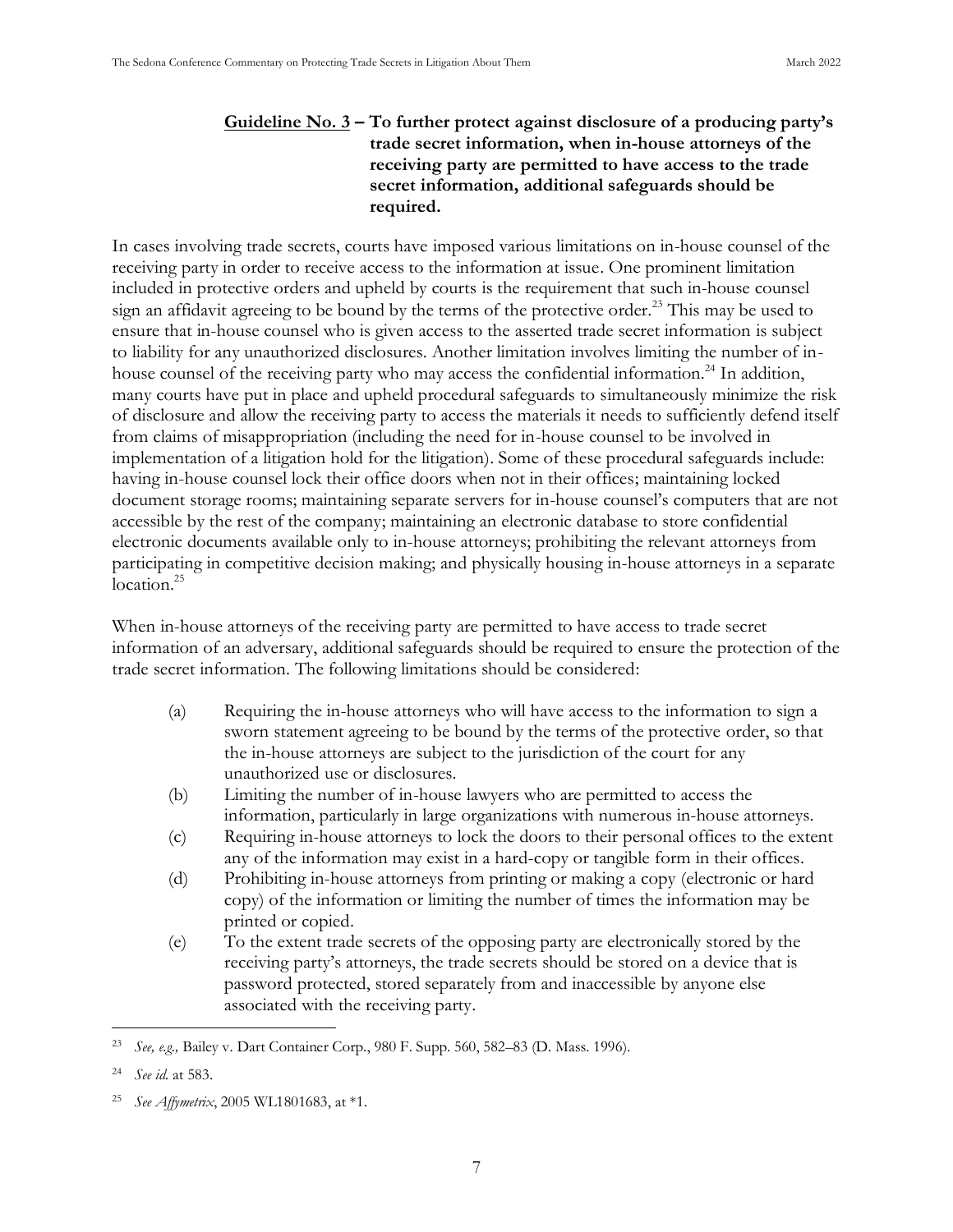(f) Prohibiting in-house attorneys from downloading, copying, or otherwise replicating (i.e., via screenshot) trade secret information of the producing party when stored by a third-party vendor.

#### <span id="page-16-0"></span>**B. ACCESS BY EXPERTS**

<span id="page-16-1"></span>There is no one-size-fits-all strategy to be gleaned from courts' handling of trade secret disclosures to experts. Consistency is lacking among decisions to grant or deny experts access to trade secret information during discovery.

## **Guideline No. 4 – To safeguard a producing party's trade secret information when disclosed to a testifying or nontestifying expert, a nondisclosure agreement should be required. A nondisclosure agreement may not be sufficient, however, when the expert is, or may become, a competitor of the producing party.**

Parties may be hesitant to disclose trade secrets to experts unaffiliated with either party for fear that they may have ties to an additional competitor or the industry as a whole. Where there is a disagreement regarding access to confidential information, courts have required the independent experts to sign a confidentiality order or nondisclosure agreement (NDA) to protect against any inappropriate disclosures.<sup>26</sup>

While most courts require experts to sign an NDA, courts differ on whether confidential materials may be disclosed to experts who are employed by or consult with competitors. For example, in *Layne Christensen Co. v. Purolite Co.*, experts were required to sign an NDA before viewing any confidential materials, but disclosure of attorneys' eyes-only materials to experts who were employed or consulted with competitors was expressly prohibited.<sup>27</sup> In contrast, other courts remain unconcerned with an expert's affiliation with a competitor as long as they agree to sign an NDA before confidential materials are disclosed.<sup>28</sup> In the event the producing party maintains its objection to the independent expert's access due to the expert's ongoing relationships with others in the field, an examination into whether alternative independent experts are available or how involved the expert is in the field is warranted. In *Symantec Corp. v. Acronis Corp.*, the objecting party showed that disclosing confidential material to a consultant created a "substantial" risk and that absent a showing that the expert possessed a unique expertise he was not allowed to access the materials.<sup>29</sup> In *Symantec*, the court noted that the consultant did not have unique knowledge "that could not be found in another expert" and he had "ongoing relationships with competitors in the field."<sup>30</sup> Therefore, the court found there was a tangible risk in providing the information and denied his status. The court

<sup>26</sup> *See, e.g.,* Sandvik, Inc. v. Mecca C & S, Inc., 2014 WL 11210395, at \*9 (Pa Com. Pl. May 21, 2014).

Layne Christensen Co. v. Purolite Co., 271 F.R.D. 240, 252 (D. Kan. 2010).

<sup>28</sup> *See, e.g.,* Streck, Inc. v. Research. & Diagnostic Sys., 250 F.R.D. 426, 430–33 (D. Neb. 2008) (finding an expert who engaged in active consultancy with a direct competitor was entitled to access because the risk of inadvertent disclosure was small where the expert's work did not fall within the topic area covered by the suit at hand).

<sup>29</sup> Symantec Corp. v. Acronis Corp., 2012 WL 3582974, at \*3 (N.D. Cal. Aug. 20, 2012).

<sup>30</sup> *Id.*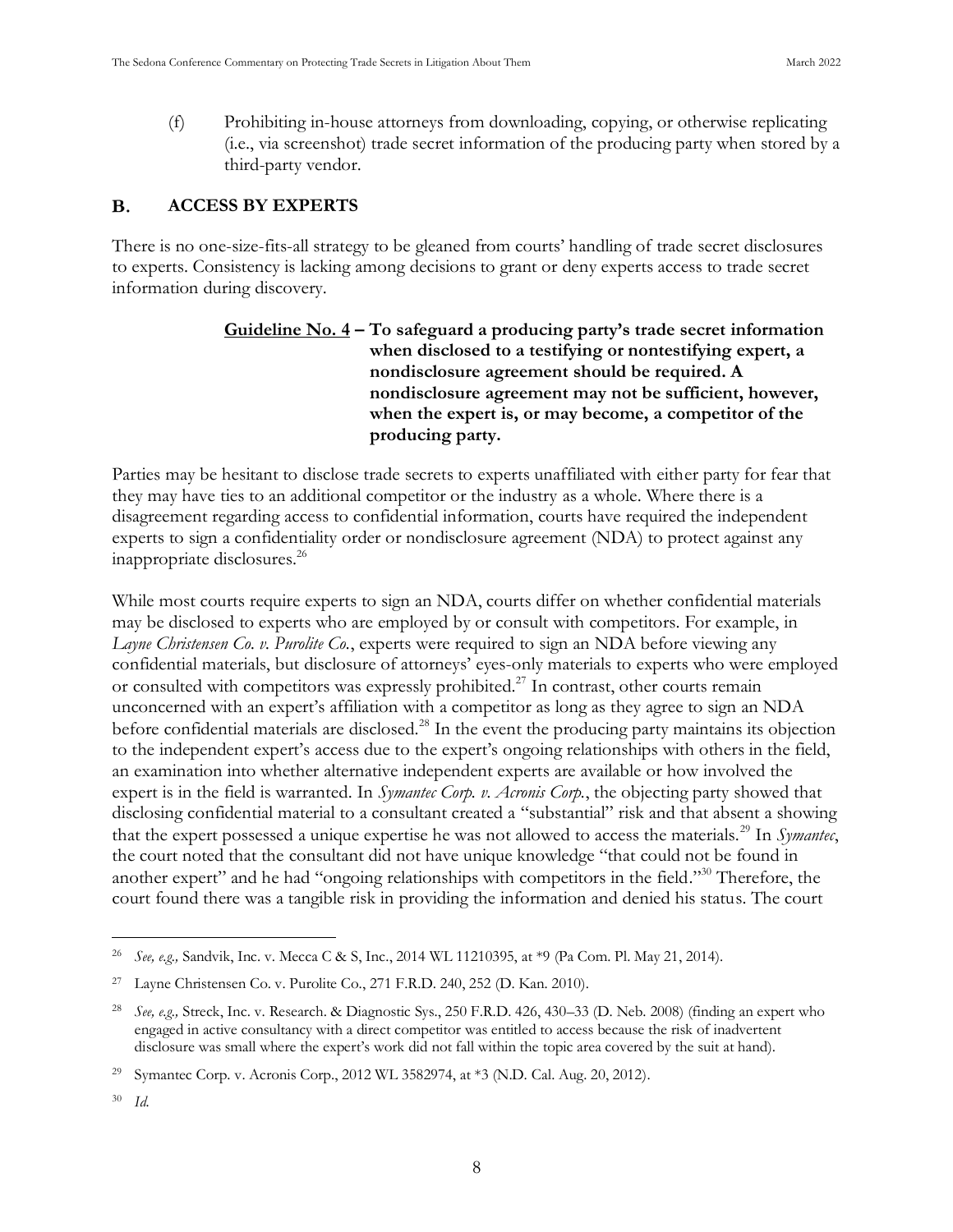further noted that his status as a consultant "rather than a testifying expert" further undercut how essential he was to the case. $31$ 

Notably, the court in *Symantec* distinguished its facts from *Advance SemiConductor Materials America v. Applied Materials*, where an objection to an independent testifying expert's access was overruled because the expert had not consulted in the industry for four years and had no future plans to do so.<sup>32</sup> Further, the independent expert was deemed to have unique knowledge that was not easily found in others.<sup>33</sup> The line of cases that discuss whether access to trade secret information by independent consultants "in the field" is appropriate also turns on whether the objecting party has presented a sound showing that potential misuse is real.<sup>34</sup> Similarly, in *Reedhycalog UK, Ltd. v. Baker Hughes Oilfield Operations Inc.*, the court determined that a party could be a technical expert even though the defendant had tried to hire the expert before plaintiff did because he did not seem to be biased, and there was a "limited amount of non-party experts in the field."<sup>35</sup> The court noted that the technical expert did not have any engagement in the products he was discussing, and denying access would prejudice the plaintiffs.<sup>36</sup> A party can also argue that a technical expert should not have access to certain materials if the expert has some competitive decision-making power in the industry or if the knowledge the expert would gain could be inadvertently used.<sup>37</sup> In *Sarl v. Sprint Nextel Corp.*, the court found that a technical expert could receive confidential information even though he had worked for an affiliated company of the defendants before the case.<sup>38</sup> The court noted he had no access to defendants' confidential materials before the case, and it was therefore appropriate.<sup>39</sup>

Where parties have agreed through the protective order to have experts sign an NDA, courts should generally uphold this provision. Contracting for such provisions indicates that the parties believe an NDA can adequately protect their trade secrets. If, however, there is no NDA in the protective order, courts must look much more closely at the facts of the specific case.<sup>40</sup>

<sup>36</sup> *Id.*

<sup>38</sup> *Id.*

<sup>31</sup> *Id.*

<sup>&</sup>lt;sup>32</sup> Advance SemiConductor Materials Am., Inc. v. Applied Materials, 1996 WL 908654, at \*8–9 (N.D. Cal. Oct. 28, 1996)

<sup>33</sup> *Id.*

<sup>34</sup> *See* White v. Hitachi, Ltd., 2005 WL 8162337, at \*3 (E.D. Tenn. June 3, 2005) (finding insufficient showing of "real" potential misuse when even though the expert had once worked for the plaintiff, he was now retired).

<sup>35</sup> Reedhycalog UK, Ltd. v. Baker Hughes Oilfield Operations, Inc., 251 F.R.D. 238, 246 (E.D. Tex. 2008).

<sup>37</sup> *See, e.g.,* Sarl v. Sprint Nextel Corp., 2013 WL 501783, at \*9 (D. Kan Feb. 8, 2013).

<sup>39</sup> *Id.*; *see also* Presidio Components*,* Inc. v. Am*.* Tech. Ceramics Corp., 2008 WL 4950989, at \*4 (S.D. Cal. Nov. 18, 2008).

<sup>&</sup>lt;sup>40</sup> For judicial opinions providing guidance if there is no NDA and a party is concerned about disclosing information to an expert who is employed by or provides services to competitors, *see, e.g.,* Layne Christensen Co. v. Purolite Co., 271 F.R.D. 240, 252 (D. Kan. 2010); Streck, Inc. v. Rsch. & Diagnostic Sys., 250 F.R.D. 426, 430–33 (D. Neb. 2008).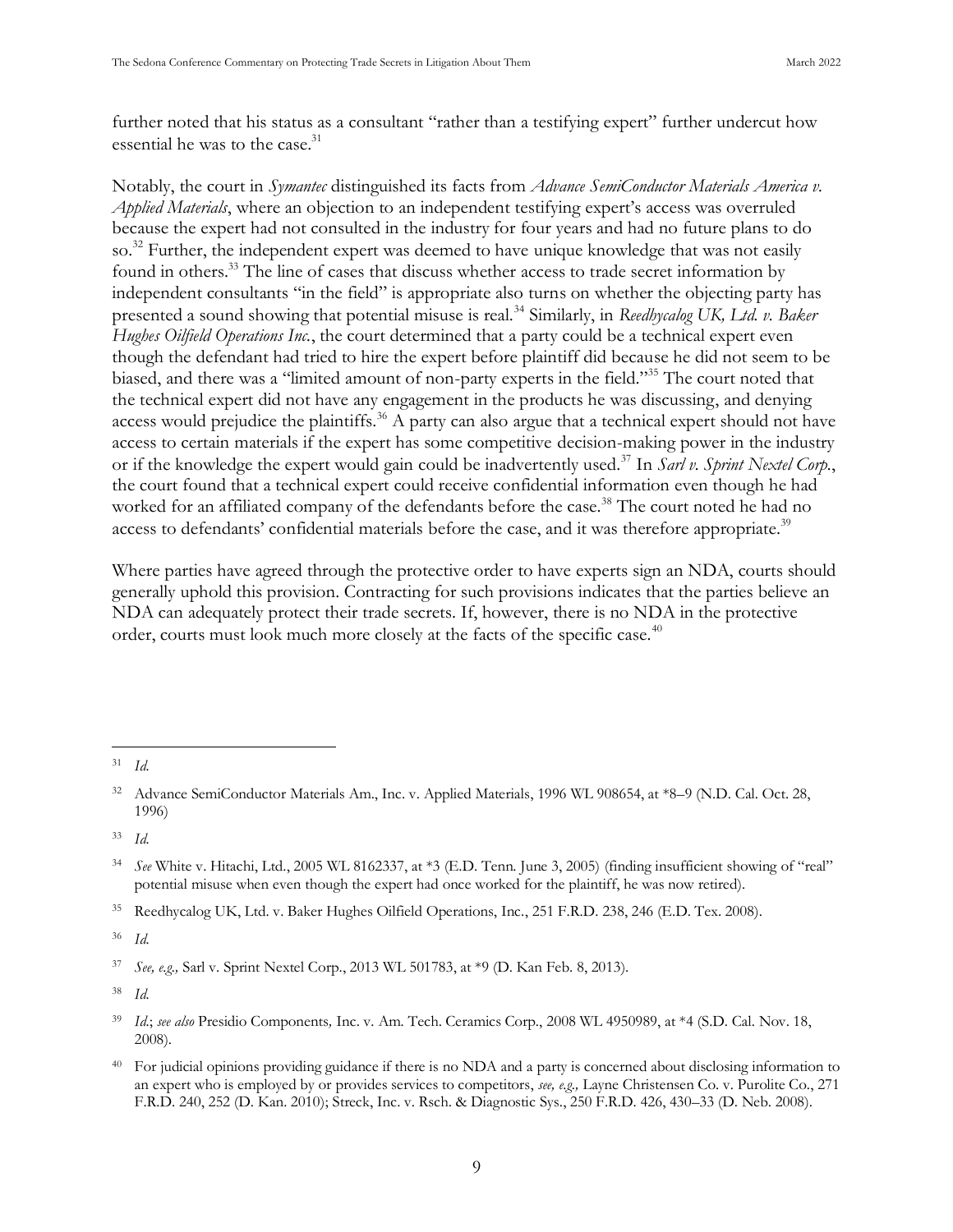#### <span id="page-18-1"></span><span id="page-18-0"></span> $C_{\cdot}$ **ACCESS BY EMPLOYEES**

## **Guideline No. 5 – An employee accused of misappropriating trade secrets should be given access to the former employer's trade secrets that he or she is accused of misappropriating, unless a case presents an unusual circumstance where the former employer can establish good cause for not doing so and appropriate restrictions are put in place to avoid further use or dissemination of the trade secrets.**

Should an employee accused of misappropriating trade secrets be granted access to the trade secrets that were allegedly misappropriated from the former employer? Is it sufficient to allow access to the trade secrets to the former employee's counsel or expert under an "Attorneys' Eyes Only" (AEO) or similar designation, but not allow access to the former employee? While there have been few reported cases addressing these questions, those that do attempt to balance the ability of the former employee to defend himself or herself against the harm to the former employer, who has allegedly already been harmed by the misappropriation and now is exposed to harm again by allowing the former employee unfettered and complete access to the trade secret information. In striking this balance and reaching a final determination, most courts have (a) consistent with Federal Rules of Civil Procedure 26(c) (Rule 26(c)), placed the burden of proving "good cause" on the former employer by requiring it to demonstrate why the former employee should not be granted access to the trade secrets; and (b) assessed the question of whether "good cause" exists based on the nature of the trade secret and the ability of the former employee to mount a defense to the claims asserted without being given access to the information.

Courts find themselves in a quandary when faced with challenges to multitiered confidentiality orders that include designations that can be used to shield documents from disclosure to a former employee accused of misappropriating trade secrets:

In deciding whether to compel disclosure of allegedly confidential or trade secret information, this Court weighs competing policy and practical considerations. A trade secret plaintiff has a legitimate interest in avoiding needless disclosure of confidential information. It seems somewhat unfair to make a plaintiff disclose a trade secret simply to prosecute his or her claims against someone who may have stolen that secret. Yet, that same plaintiff, having chosen to file suit accusing the defendant of misconduct, must identify trade secrets at issue with sufficient specificity for the defendant to prepare his or her defenses. Put simply, a defendant must be provided sufficient information to defend himself or herself. The Court also needs sufficient information to determine the relevancy of discovery and the basis for the claims asserted.<sup>41</sup>

It is the consensus of WG12 that consistent with Rule 26(c) and basic due process, the burden of establishing good cause should be placed on the former employer requiring it to demonstrate why

<sup>41</sup> Mobilitie Mgmt., LLC v. Harkness, Case No. 1:16-cv-04396, 2018 WL 7858685, at \*2 (N.D. Ga. July 10, 2018).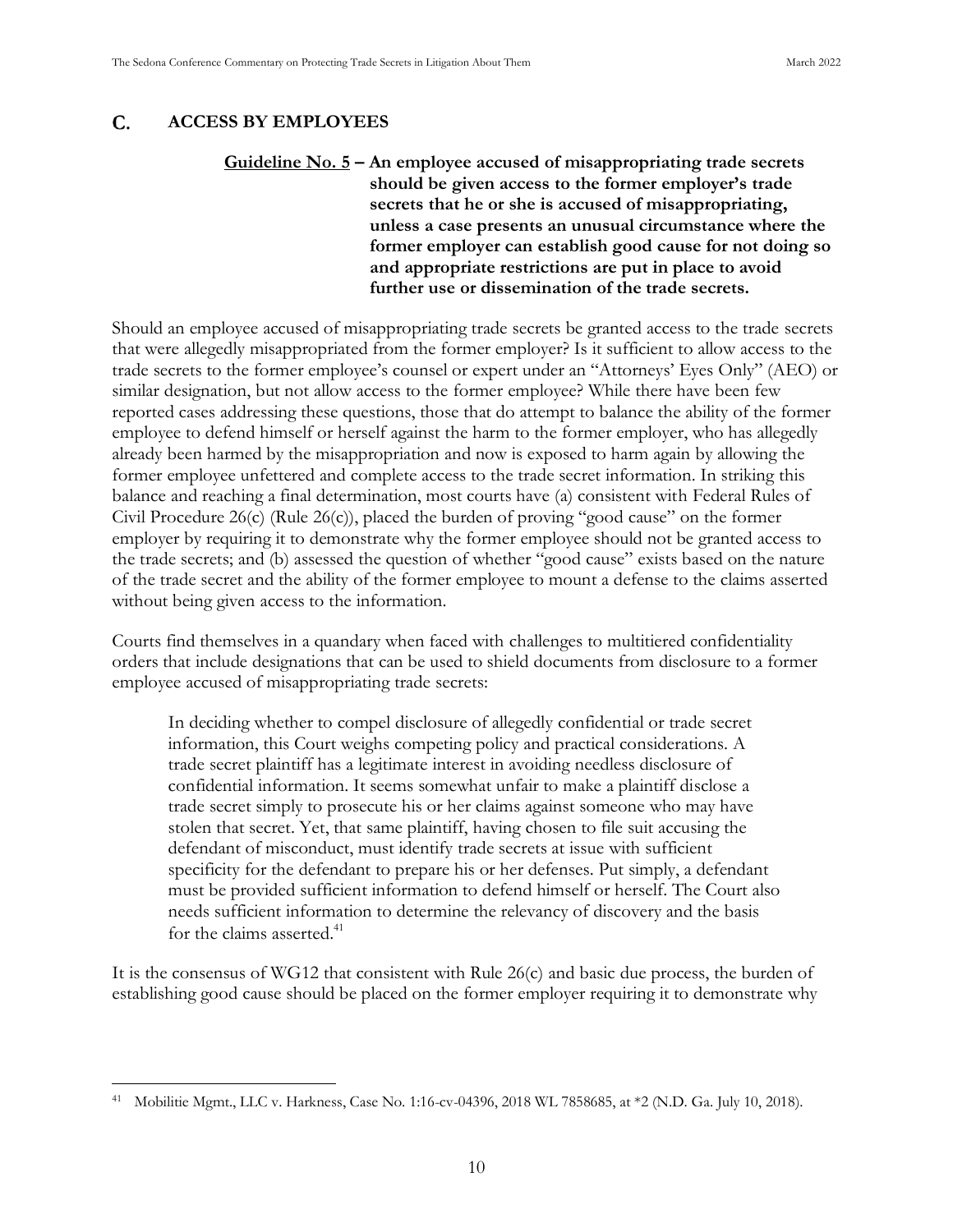the former employee should not be granted access to the trade secrets.<sup> $42$ </sup> The question of whether good cause exists should be assessed based upon relevant factors such as the nature of the trade secret, the extent of the former employee's previous access to the information during employment, whether the former employee's access during employment was authorized or unauthorized, and the ability of the former employee to mount a defense to the claims asserted without being given access to the information.

If the former employee is to be provided with access to the information in discovery, additional safeguards may be required to ensure the protection of the trade secret information, including prohibiting the former employee from being provided with copies (electronic or hard copy) of the information and prohibiting him or her from downloading, copying, or otherwise replicating (i.e., via screenshot) the information.

## <span id="page-19-0"></span>**Guideline No. 6 – An employee of a receiving party may be given access to the producing party's trade secret information if nonemployee subject matter experts are not readily available, the employee has unique specialized knowledge pertaining to the trade secrets, and the employee agrees to be bound by the restrictions in the protective order.**

The circumstances that could justify an adversary's employees being given access to a competitor's trade secret information are extremely limited. Many parties stipulate to limiting disclosure to independent experts in order to avoid any risk of competitive harm. However, there is a general absence of agreement on disclosures made to non-independent, or employee, experts. If a protective order generically authorizes experts to view trade secrets during discovery, it is unclear whether courts should permit or prohibit disclosure to nonindependent experts. This issue would necessarily be decided on a case-by-case basis.

The one reported case allowing for the sharing of trade secret information with a competitor's employees seems to be based on the particular fact pattern alleged in the complaint. In *Profil Institut fur Stoffwechselforschung GmbH v. ProSciento, Inc.*, the court recognized that it was appropriate to share an opposing party's trade secrets with a competitor's employees where the employees had highly specialized knowledge and, per the complaint's allegations, already had access to the alleged trade secrets at issue.<sup>43</sup> Specifically, this case involved the familiar fact pattern of an employee who allegedly stole trade secrets at the time of his departure and further used and relied upon that information during employment with the competitor. The defendant company sought the plaintiff company's trade secret information so that it could disprove the claims and, more specifically, argued that a select group of its employees with specialized knowledge and whom allegedly had already seen and used the information (by way of the employee who had moved from one company

<sup>&</sup>lt;sup>42</sup> When analyzing employees' access to trade secrets, some courts have made the distinction between general business information, such as a customer list, and technical or scientific information. *See, e.g., Layne Christensen*, 271 FRD at 246–47.

<sup>43</sup> Profil Institut fur Stoffwechselforschung GmbH v. ProSciento, Inc., Civil No. 16cv1549-LAB (BLM), No. 73, slip op. at 7 (S.D. Cal. July 3, 2017).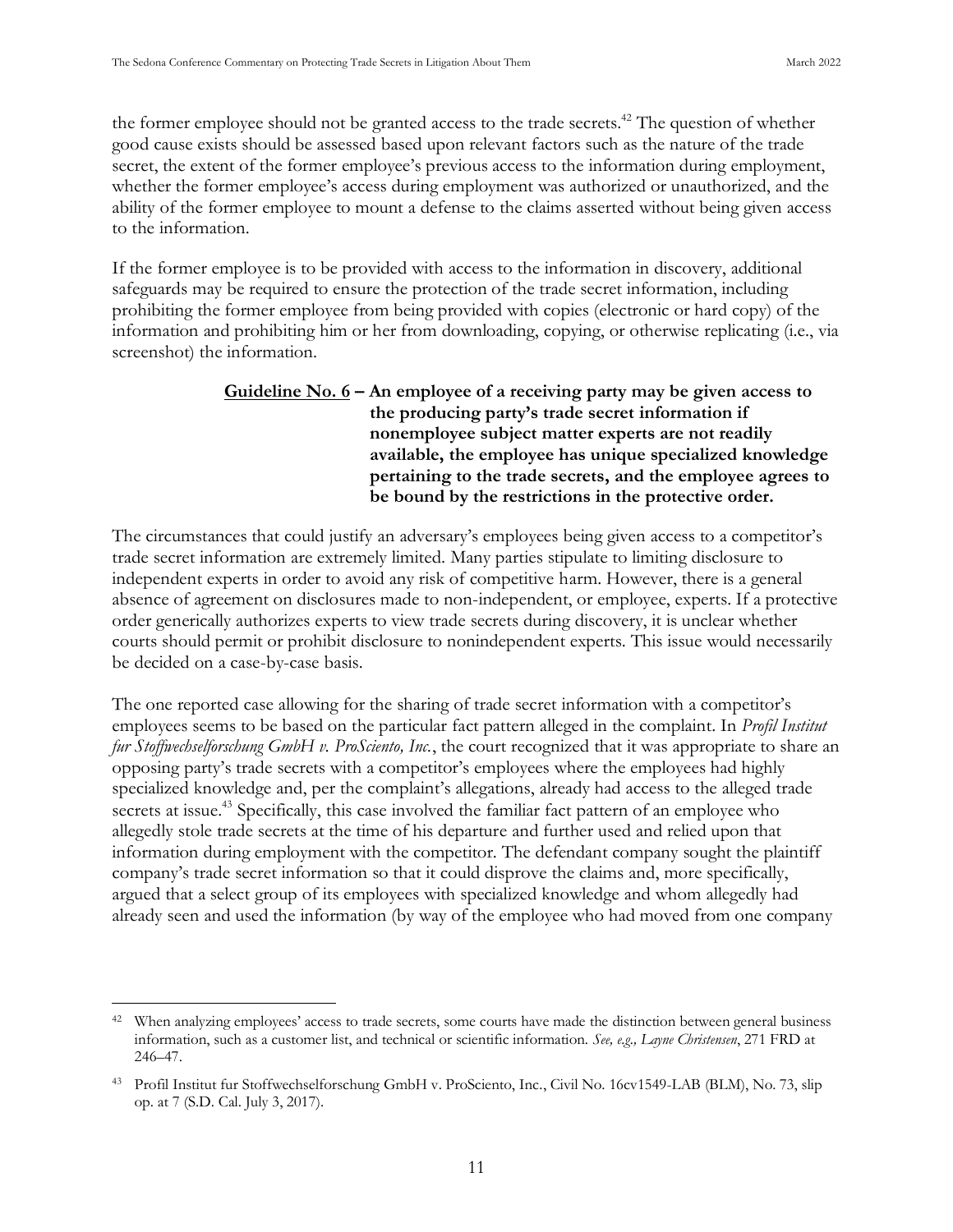to the next) should be permitted access to the information. The court agreed this was appropriate in the context of the claims asserted because the trade secrets at issue could not be further harmed.<sup>44</sup>

WG12 recommends applying a Rule 26(b)(3)-type analysis in these circumstances. Specifically, WG12 recommends that "substantial need" and "undue hardship" for providing trade secret information to a competitor's employee with specialized knowledge be satisfied only in extremely limited circumstances where (a) there are no subject matter experts available to provide assistance to counsel; (b) the party seeking disclosure has objectively conducted a reasonably exhaustive search for expert assistance; and (c) an employee with specialized knowledge has signed a declaration agreeing to be bound to the terms of the protective order. Further, WG12 recommends that consideration be given to (d) whether the employee with specialized knowledge who would receive the competitor's trade secret information plays a role in competitive decision making (this would weigh against compelling the disclosure), and (e) if disclosure is permitted, adopting the safeguards set forth above for in-house counsel who are permitted access to AEO information for the dissemination of trade secret information to a competitor's employee.

Parties commencing trade secret claims thus must be mindful not to include overly broad allegations that could later be used to further harm the plaintiff by the additional dissemination of its trade secret information.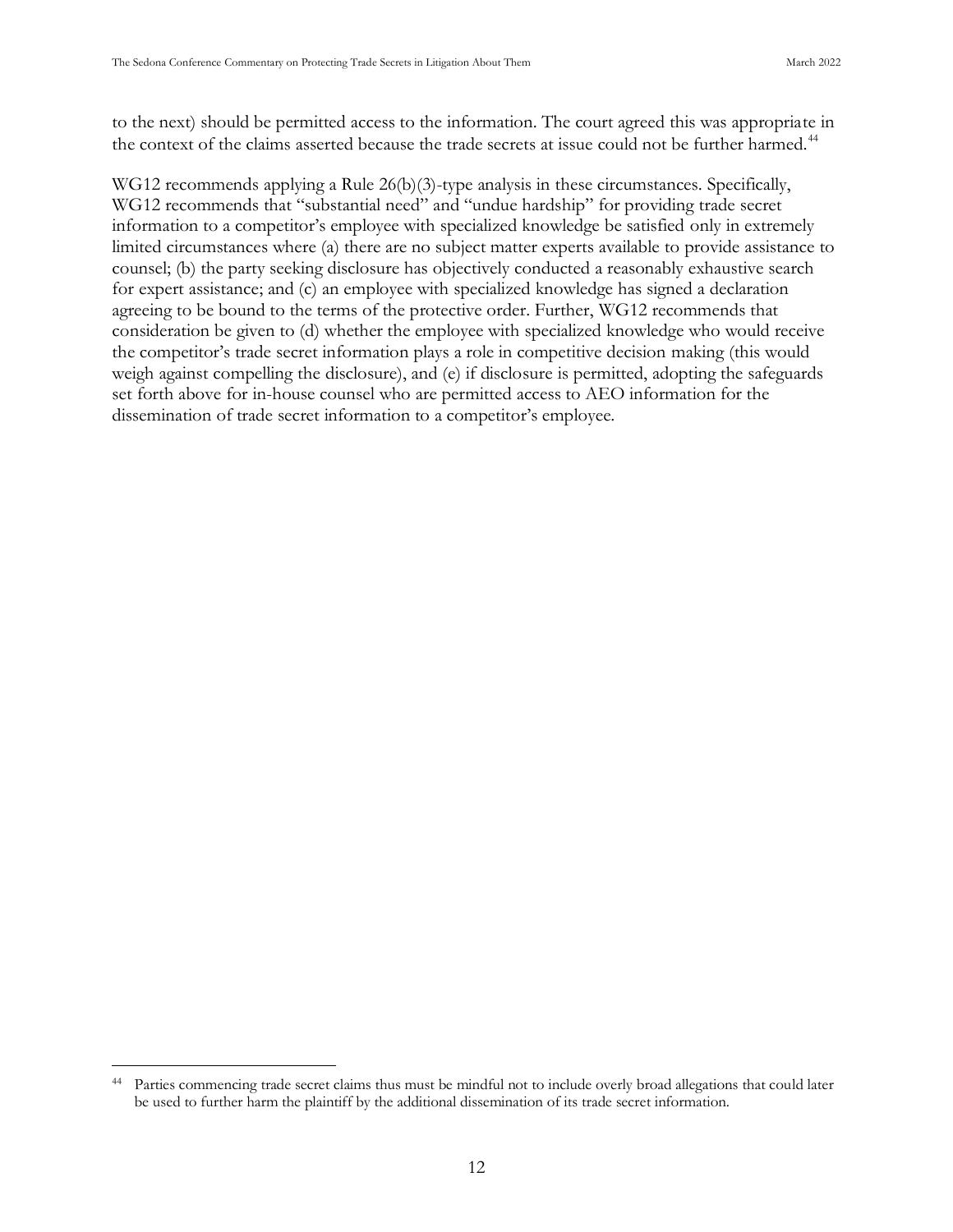## **III. Patent Prosecution Bars in Trade Secret Cases**

<span id="page-21-0"></span> patent prosecution bar precludes attorneys who have access to an opposing party's confidential information and trade secrets in litigation from prosecuting patents in the technology field at issue and/or from accessing such information at all. The purpose behind a patent prosecution bar is to prevent lawyers involved in both litigation and patent prosecution from using, even unintentionally, confidential information of an opposing party in patent prosecution.

Regarding patent prosecution bars, the Federal Circuit explained: "A determination of whether a trial lawyer should be denied access to information under a protective order because of his additional role in patent prosecution, or alternatively be barred from representing clients in certain matters before the U.S. Patent and Trademark Office (USPTO), is an issue unique to patent law."<sup>45</sup>

Given "a noted lack of uniformity" regarding patent prosecution bars, the Federal Circuit set forth the following guidelines:

A party seeking imposition of a patent prosecution bar must show that the information designated to trigger the bar, the scope of activities prohibited by the bar, the duration of the bar, and the subject matter covered by the bar reasonably reflect the risk presented by the disclosure of proprietary competitive information. We further hold that the party seeking an exemption from a patent prosecution bar must show on a counsel-by-counsel basis: (1) that counsel's representation of the client in matters before the [US]PTO does not and is not likely to implicate competitive decisionmaking related to the subject matter of the litigation so as to give rise to a risk of inadvertent use of confidential information learned in litigation, and (2) that the potential injury to the moving party from restrictions imposed on its choice of litigation and prosecution counsel outweighs the potential injury to the opposing party caused by such inadvertent use.<sup>46</sup>

Patent prosecution bars are often litigated in patent cases. However, there are few reported cases of patent prosecution bars in trade secret litigation. In one case involving a dispute over misappropriation of trade secrets regarding the development and marketing of blood collection tubes, a federal district court considered plaintiffs' request that a prosecution bar be included in the protective order. The court followed the Federal Circuit guidelines in *In re Deutsche Bank Trust Co. Americas* and determined that the plaintiffs had not met the threshold requirement of showing that absent a patent prosecution bar, defense counsel's "involvement in the subject matter of this litigation presents an unacceptable risk of inadvertent disclosure of confidential information."<sup>47</sup> While the court declined to require a patent prosecution bar in the trade secret dispute, the court

<sup>&</sup>lt;sup>45</sup> *In re* Deutsche Bank Tr. Co. Americas, 605 F.3d 1373, 1377–78 (Fed. Cir. 2010) (holding "determination of whether a protective order should include a patent prosecution bar is a matter governed by Federal Circuit law").

<sup>46</sup> *Id.* at 1381.

<sup>47</sup> CFGenome, LLC v. Streck, Inc., No. 4:16CV3130, 2018 WL 2463071, at \*5 (D. Neb. June 1, 2018).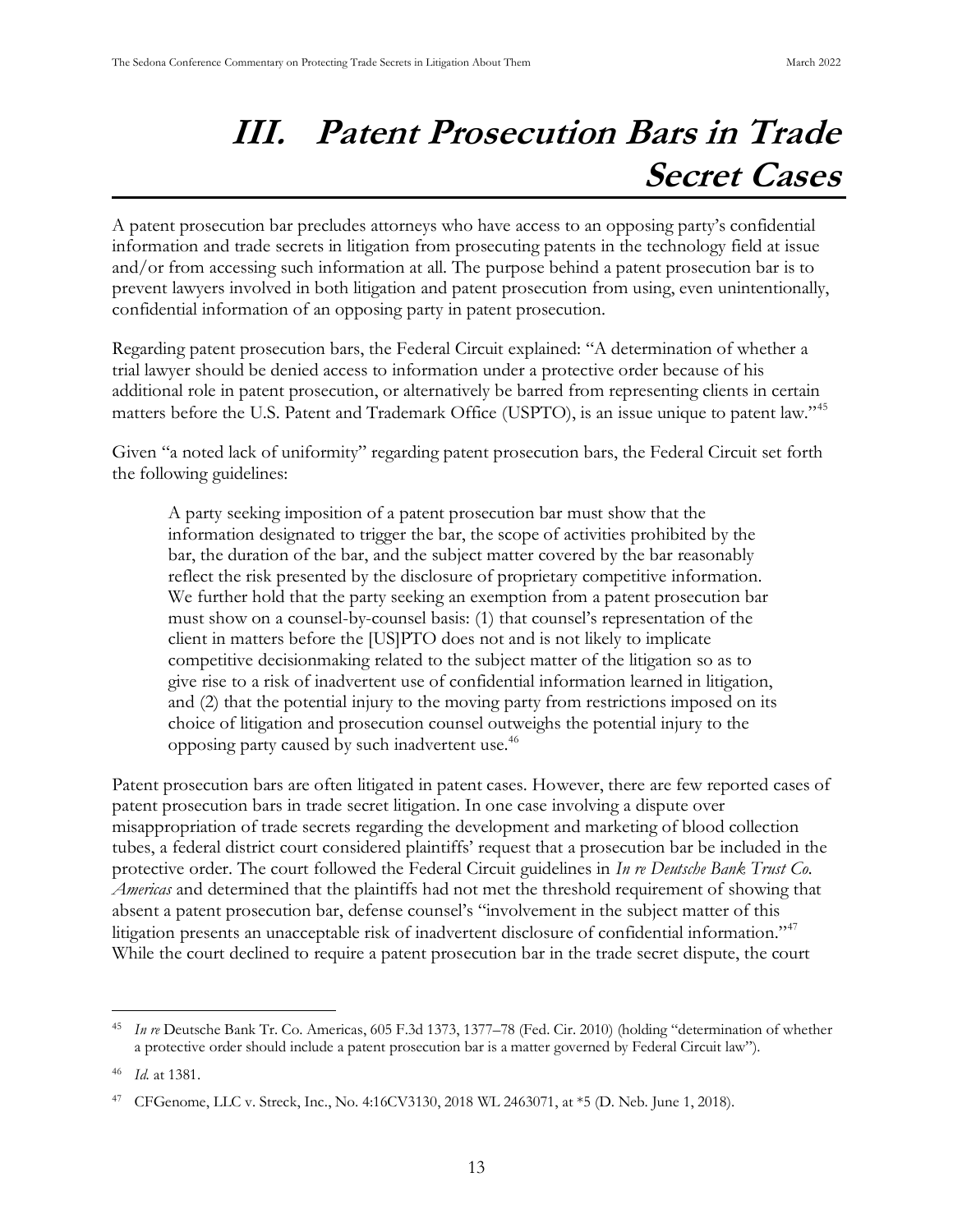found that "an AEO designation is appropriate to protect the technical and proprietary information of the parties."<sup>48</sup>

By contrast, another court interpreted a stipulated protective order with a patent prosecution bar in trade secret litigation and succinctly explained "plaintiffs may either consult with [a patent prosecution lawyer and agent] about this lawsuit or have them continue to prosecute patents on the technology at issue. They cannot do both."<sup>49</sup>

Should patent prosecution attorneys have access to an opposing party's trade secrets in trade secret litigation and use such trade secrets in their own client's patent prosecution, the consequences could be very serious. The trade secret owner would likely suffer irreparable and monetary harm, and patent prosecution attorneys could themselves be liable for misappropriation of trade secrets. The issue could also give rise to satellite litigation.

<span id="page-22-0"></span>While confidential and AEO designations of protective orders used in most trade secret cases are often sufficient to address the concerns of protecting confidential information and trade secrets in litigation about them, the use of patent prosecution bars should also be carefully considered and used in appropriate circumstances.

## **Guideline No. 7 – Patent prosecution bars should be considered in trade secret litigation when patent prosecution attorneys and agents are involved in the litigation and should assess pertinent factors that reasonably reflect the risks presented by the disclosure of proprietary competitive information to the specific counsel involved in the case.**

When patent prosecution attorneys and agents are involved in a trade secret litigation, the parties and the bench should consider whether a patent prosecution bar should be applied.

The burden should be on the party seeking imposition of a patent prosecution bar to show:

• the information designated to trigger the bar, the scope of activities prohibited by the bar, the duration of the bar, and the subject matter covered by the bar reasonably reflect the risk presented by the disclosure of proprietary competitive information.

The burden should be on a party seeking an exemption from a patent prosecution bar to show on a counsel-by-counsel basis:

<sup>48</sup> *Id.*; *Cf.* Encap LLC v. Scotts Co. LLC, No. 11-CV-685, 2015 WL 12991188, at \*4 (E.D. Wis. Jan. 8, 2015) (discussing stipulated patent prosecution bar of protective order in trade secret case and finding "Confidential—Subject to Patent Prosecution Bar" designation on specific documents under the protective order in effect reasonable given attorney's close relationship with his client, his long history with its patents, and the nature of the information contained in the documents).

M.A. Mobile LTD. v. Indian Inst. of Tech. Kharagpur, No. C08-02658 RMW HRL, 2010 WL 3490209, at \*2 (N.D. Cal. Sept. 3, 2010); *see also* Ultra Premium Servs., LLC v. OFS Int'l, LLC, No. 4:19-CV-2277, 2019 WL 5846900, at \*6 (S.D. Tex. Nov. 7, 2019) (requiring patent prosecution bar in trade secret case after litigation had begun based on balance of factors regarding risk of disclosure and illustrating the need to consider this issue early in the case).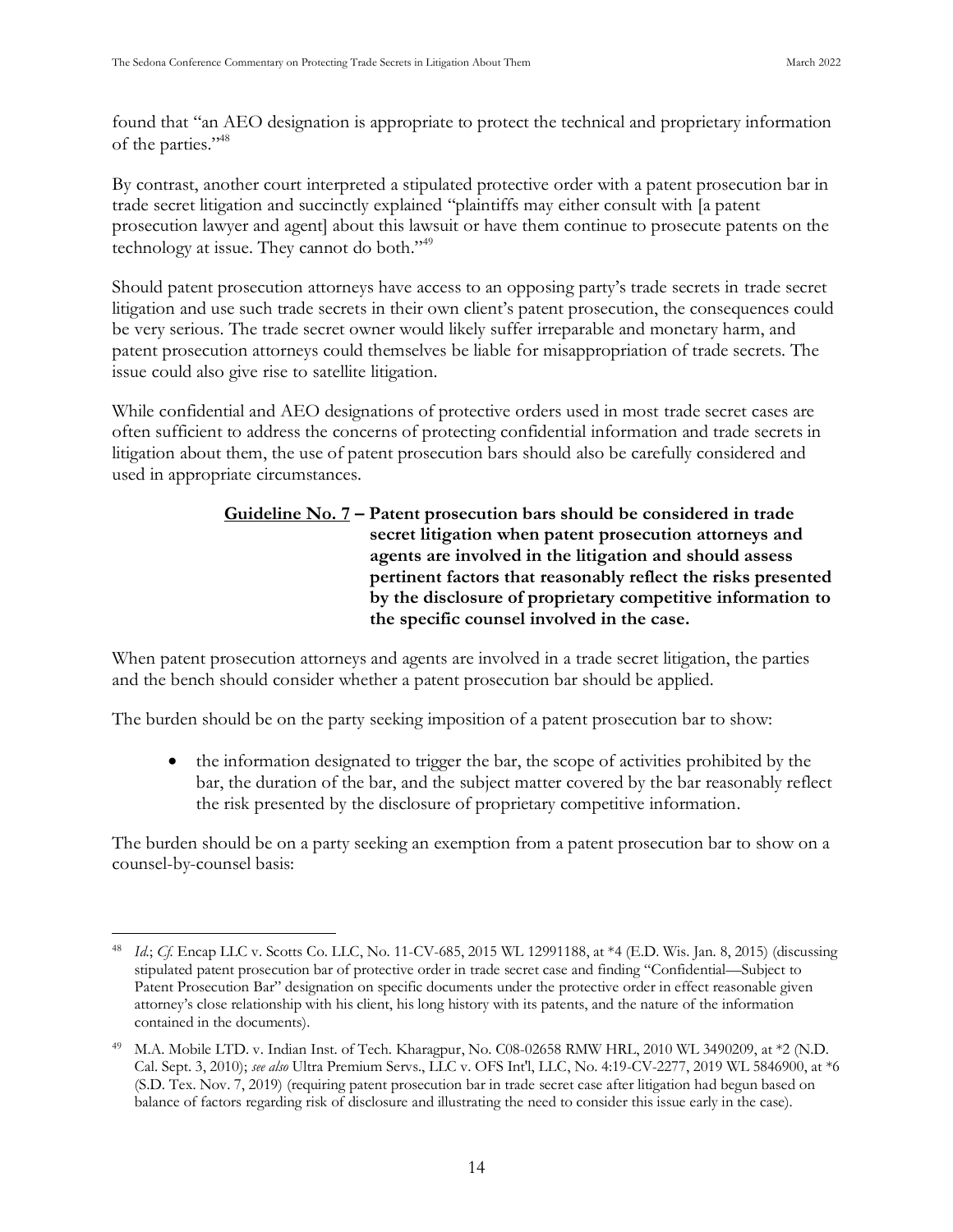- that counsel's representation of the client in matters before the USPTO does not and is not likely to implicate competitive decision making related to the subject matter of the litigation so as to give rise to a risk of inadvertent use of confidential information learned in litigation, and
- that the potential injury to the moving party from restrictions imposed on its choice of litigation and prosecution counsel outweighs the potential injury to the opposing party caused by such inadvertent use.

### **\*\*\*\*\***

A typical patent prosecution bar provision includes the following provisions:

- Absent written consent from the Producing Party, any individual who receives access to "HIGHLY CONFIDENTIAL – ATTORNEYS' EYES ONLY" [Optional: or "HIGHLY CONFIDENTIAL – SOURCE CODE"] information shall not be involved in the prosecution of patents or patent applications relating to [insert subject matter of the invention and of highly confidential technical information to be produced], including without limitation the trade secrets asserted in this action, before any foreign or domestic agency, including the United States Patent and Trademark Office.
- For purposes of this paragraph, "prosecution" includes directly or indirectly drafting, amending, advising, or otherwise affecting the scope or maintenance of patent claims.
- To avoid any doubt, "prosecution" as used in this paragraph does not include representing a party challenging a patent before a domestic or foreign agency (including, but not limited to, a reissue protest, ex parte reexamination or inter partes reexamination).
- This Prosecution Bar shall begin when access to "HIGHLY CONFIDENTIAL ATTORNEYS' EYES ONLY" [Optional: or "HIGHLY CONFIDENTIAL - SOURCE  $\text{CODE}^{\prime\prime}$  information is first received by the affected individual and shall end two  $(2)$ years after final termination of this action.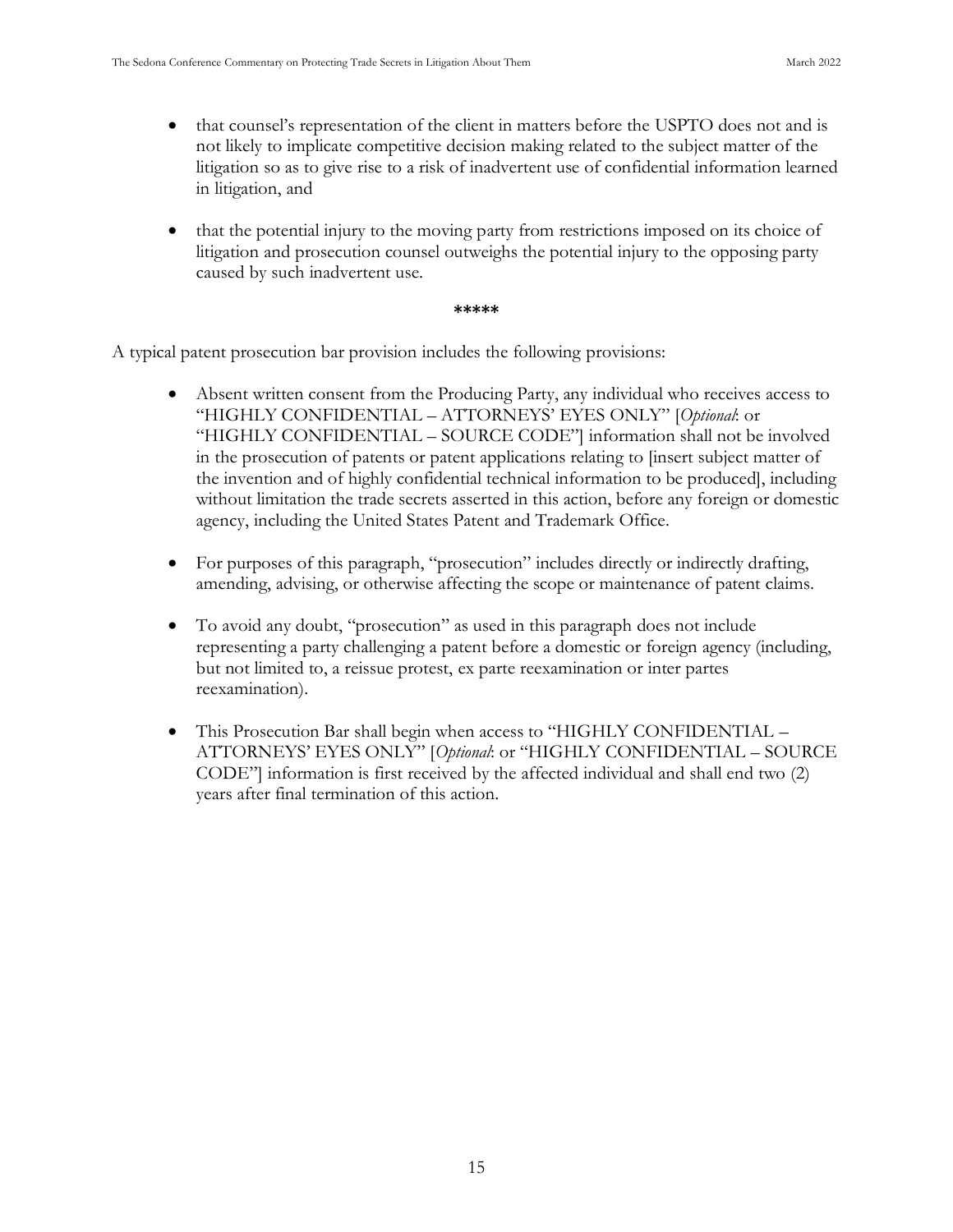## <span id="page-24-0"></span>**IV. Protection of Trade Secret Information Disclosed at Trial and the Right of Public Access to Court Proceedings**

#### <span id="page-24-2"></span><span id="page-24-1"></span> $\mathbf{A}$ . **QUALIFIED RIGHT OF PUBLIC ACCESS**

**Principle No. 2 [WG2, Chapter 2, Principle 1] – In civil proceedings, the public has a qualified right of access to documents filed with a court that are relevant to adjudicating the merits of a controversy. In compelling circumstances, a court may exercise its discretion to deny public access to submitted documents to protect the privacy, confidentiality or other rights of the litigants.<sup>50</sup>**

Trade secrets actions typically take place at the intersection between the public right of access to court filings/proceedings and the protection of the litigants' trade secrets. The right of access is firmly entrenched in the law throughout the United States. At the same time, there are protections available under the federal Defend Trade Secrets Act<sup>51</sup> (DTSA) and the Uniform Trade Secrets Act (UTSA) to safeguard trade secrets from disclosure during litigation, which serve as qualifications on the public's right of access to court proceedings. Thus, in trade secret cases, there is tension between the qualified right of public access and the litigants' need to protect the confidentiality and value of their trade secrets.

A constitutional right to public access arises if the proceedings or documents have historically been open to the general public and "public access plays a significant positive role in the functioning of the particular process in question."<sup>52</sup> "If the particular proceeding in question passes these tests of experience and logic, a qualified First Amendment right of public access attaches."<sup>53</sup> But this right is not unlimited. The qualified right to public access can be overcome "only by an overriding interest based on findings that closure is essential to preserve higher values and is narrowly tailored to serve that interest." <sup>54</sup> The protection of trade secrets has long been recognized as one of these overriding interests that justify an exception to this right. Indeed, the Supreme Court has recognized that "sources of business information that might harm a litigant's competitive standing" are exempted

The Sedona Conference, *The Sedona Guidelines: Best Practices Addressing Protective Orders, Confidentiality & Public Access in Civil Cases*, at Chapter 2, Principle 1 (March 2007) , *available at:* [https://thesedonaconference.org/publication/](https://thesedonaconference.org/publication/Working_Group_2_Guidelines) [Working\\_Group\\_2\\_Guidelines.](https://thesedonaconference.org/publication/Working_Group_2_Guidelines)

<sup>51</sup> 18 U.S.C. § 1836, *et seq.*

<sup>52</sup> Press-Enterprise Co. v. Superior Court, 478 U.S. 1, 8 (1986).

<sup>53</sup> *Id*. at 9.

<sup>54</sup> *Id.*; *see also* Globe Newspaper Co. v. Superior Court, 457 U.S. 596, 606–07 (1982) (" here, as in the present case, the State attempts to deny the right of access in order to inhibit the disclosure of sensitive information, it must be shown that the denial is necessitated by a compelling governmental interest, and is narrowly tailored to serve that interest.").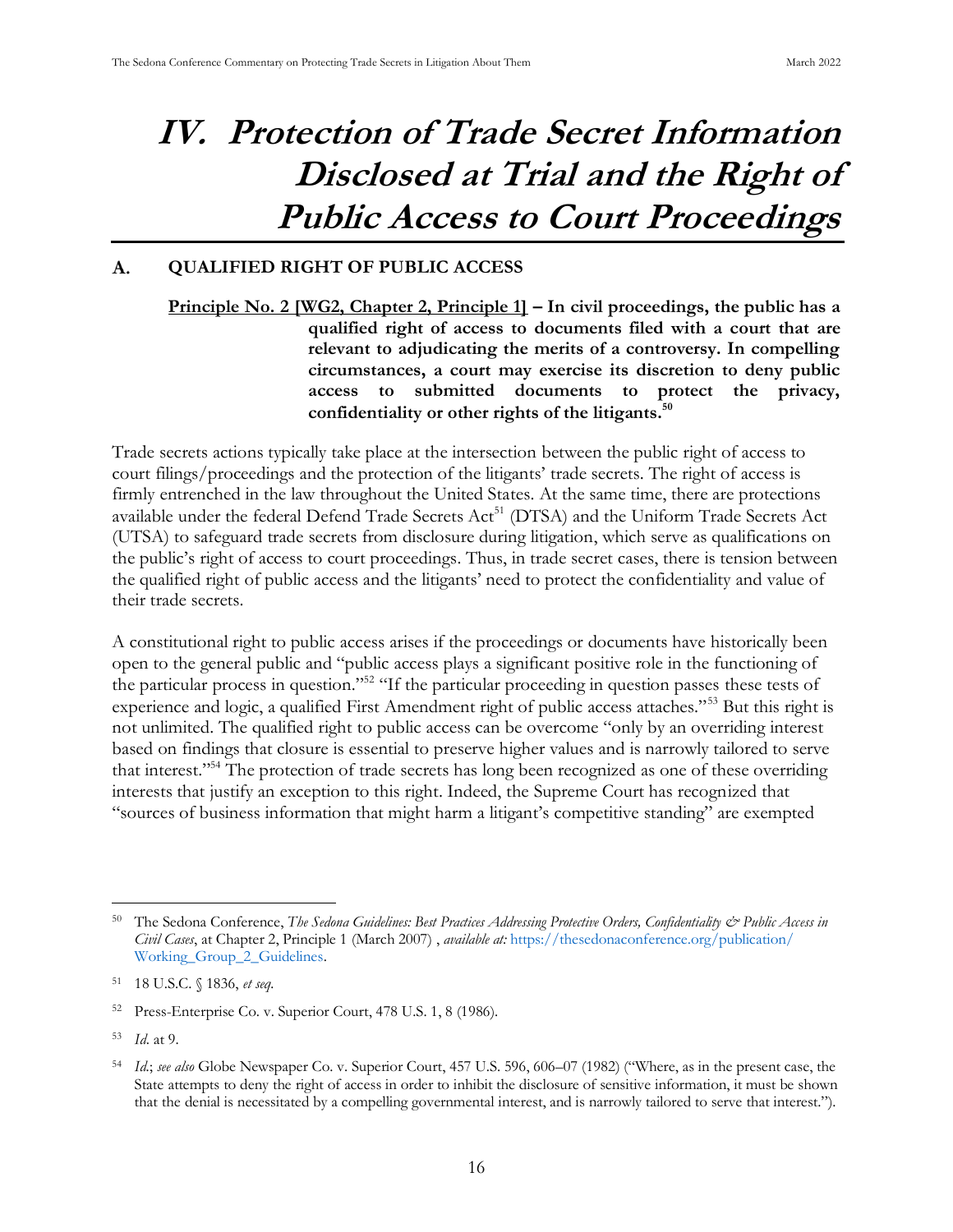from public disclosure.<sup>55 56</sup> As further noted by the Ninth Circuit, "[t]he publication of materials that could result in infringement upon trade secrets has long been considered a factor that would overcome the strong presumption" of public access to court proceedings.<sup>57</sup>

Both the DTSA and the UTSA direct courts to implement safeguards to protect the litigants' trade secrets.<sup>58</sup> And courts commonly implement protections in trade secret matters.<sup>59</sup> This sensible directive ensures that victims of trade secret misappropriation can seek redress in the courts without having to suffer further damage to their trade secret property rights by disclosure within the litigation.

#### <span id="page-25-0"></span>**B. TRADE SECRET INFORMATION PRESUMED TO BE RESTRICTED FROM DISCLOSURE**

## <span id="page-25-1"></span>**Principle No. 3 – Because public disclosure of a trade secret in litigation could destroy its value, if the trade secret owner establishes that certain information reveals all or a meaningful part of a trade secret, such information should be restricted from public disclosure, in both filings and open court. Restrictions should be as narrowly tailored as necessary to protect the trade secrets at issue.**

As discussed above, a party that has been victimized by trade secret misappropriation should be able to seek redress in the courts without having to fear further public disclosure of its trade secrets. Where a litigant can make a showing that disclosure of the information at issue would reveal all or a meaningful part of a trade secret, good cause exists to implement protections.<sup>60</sup> Indeed, this is precisely the reason why the DTSA and the UTSA instruct courts to implement protections. A trade

Nixon v. Warner Commc'ns, 435 U.S. 589, 598 (1978).

<sup>56</sup> For complete discussion of public access considerations, *see The Sedona Guidelines: Best Practices Addressing Protective Orders, Confidentiality & Public Access in Civil Cases, supra* note 50.

<sup>57</sup> Apple Inc. v. Psystar Corp., 658 F.3d 1150, 1162 (9th Cir. 2011).

<sup>&</sup>lt;sup>58</sup> See Uniform Trade Secrets Act § 5 (The Uniform Trade Secret Act requires that courts "preserve the secrecy of an alleged trade secret by reasonable means, which may include granting protective orders in connection with discovery proceedings, holding in camera hearings, sealing the records of the action, and ordering any person involved in the litigation not to disclose an alleged trade secret without prior court approval."); 18 U.S.C. § 1835(a) (The Defend Trade Secret Act requires that courts "enter such orders and take such other action as may be necessary and appropriate to preserve the confidentiality of trade secrets, consistent with the requirements of the Federal Rules of Criminal and Civil Procedure, the Federal Rules of Evidence, and all other applicable laws.").

<sup>59</sup> *See, e.g.*, *In re* Iowa Freedom of Info*.* Council, 724 F.2d 658 (8th Cir. 1983) (denying petition for mandamus regarding the exclusion of all non-parties from a contempt hearing to determine if a party used trade secrets in violation of a protective order); Brown & Williamson Tobacco Co. v. FTC, 710 F.2d 1165, 1180 (6th Cir. 1983) (vacating order to seal documents because trade secrets were not at issue, noting that "legitimate trade secrets" are a "recognized exception to the right of public access to judicial records"); Woven Elecs. Corp. v. Advance Grp., Nos. 89-1580, 89- 1588, 1991 WL 54118, at \*6 (4th Cir. 1991) (directing trial court to review the trial record and seal those portions "necessary to prevent the disclosure of trade secrets"); Joint Stock Soc'y v. UDV N. Am., 104 F. Supp. 2d 390, 396 (D. Del. 2000) (allowing certain records containing trade secrets to remain sealed over objection of news reporter); Neural Magic, Inc. v. Facebook, Inc., Civil Action No. 20-10444-DJC (D. Mass. May 29, 2020) (redacting alleged trade secrets from order denying motion for preliminary injunction).

<sup>60</sup> *See Nixon,* 435 U.S. at 598.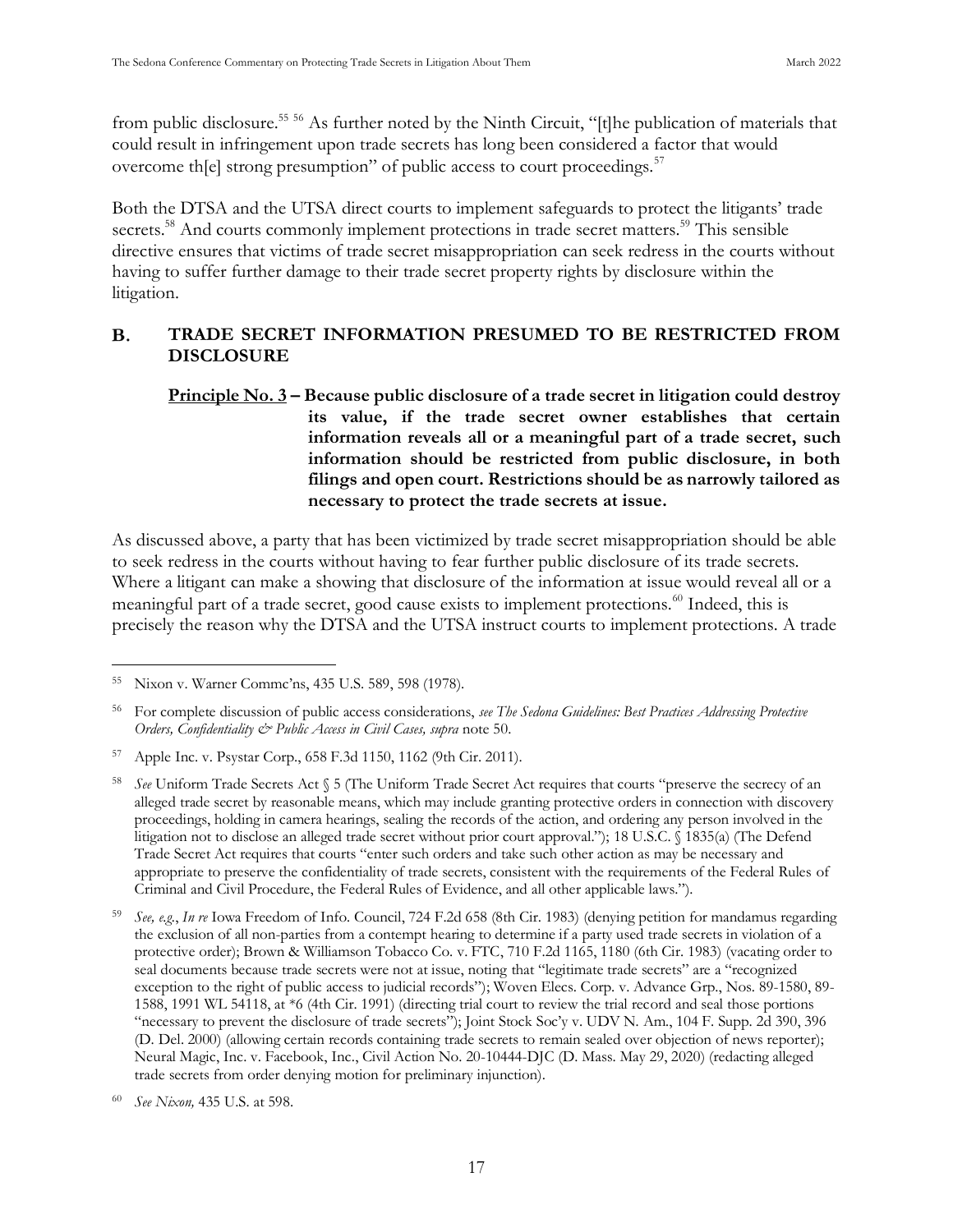secret is a property right that can be destroyed by disclosure. Without the ability to adequately protect a trade secret, the trade secret laws become useless. Thus, when a party makes a showing that the litigation involves information that reveals all or a meaningful part of a trade secret, that information should be entitled to protections against disclosure.

Whether restrictions are needed is "best left to the sound discretion of the court, discretion to be exercised in light of the relevant facts and circumstances of the particular case."<sup>61</sup> Thus, courts need to use their discretion when evaluating the evidence presented by the trade secret owner to determine whether protections are appropriate. For example, while the burden in the first instance is on the party seeking protections, once that party has met its burden of showing that the litigation involves information that reveals all or a meaningful part of a trade secret, the party opposing the restrictions can still show that disclosure will not cause harm. If the court finds that disclosure would not cause harm, for example in a situation where only a part of a trade secret would be disclosed in a manner that did not reveal information in a usable form, the court should determine whether any restriction is necessary. The plaintiff's identification of the trade secrets at issue at the outset of the case is a logical starting point for this analysis. The information at issue should fall within the scope of the plaintiff's prior identification. f it does not, the plaintiff will have to reconcile the omission before being entitled to protections.

Importantly, however, restrictions on the disclosure of trade secrets, whether in court filings or in open court, should be narrowly tailored to protect the trade secrets at issue. For example, in court filings, parties should redact only those portions of the public filings containing information that reveals part or all of a trade secret, instead of filing the entire document under seal. Similarly, the courtroom should be closed only for those limited portions of a trial or hearing during which information that reveals part or all of a trade secret is disclosed. By narrowly tailoring needed restrictions, courts give life to the constitutional right to public access. As noted in *Woven Electronics Corp. v. Advance Group*:

The district court should review the entire record of the trial, including the exhibits and transcripts if any, and seal only those portions necessary to prevent the disclosure of trade secrets. Such a partial sealing strikes an appropriate balance between the public's right of access to judicial records and proceedings and the parties' legitimate interest in the protection of sensitive proprietary information. We emphasize . . . that we are not announcing a blanket rule that the presence of trade secrets will in every case and at all events justify the closure of a hearing or trial. In these sensitive situations courts must proceed cautiously and with due regard to the unique facts involved in each case.<sup>62</sup>

When implementing protections, courts and parties should be mindful of the stage of the case in which the protections are sought. In particular, restrictions on information disclosed between the parties in discovery are far different than restricting access to publicly filed materials. The public right to access does not attach to nonpublic exchanges between parties, as opposed to matters filed with the court or presented in a court proceeding, and thus protections applicable to the former require far less scrutiny than the latter. Similarly, the

<sup>61</sup> *Id.* at 598–99.

<sup>62</sup> 1991 WL 54118, at \*6 (4th Cir. 1991) (citation omitted).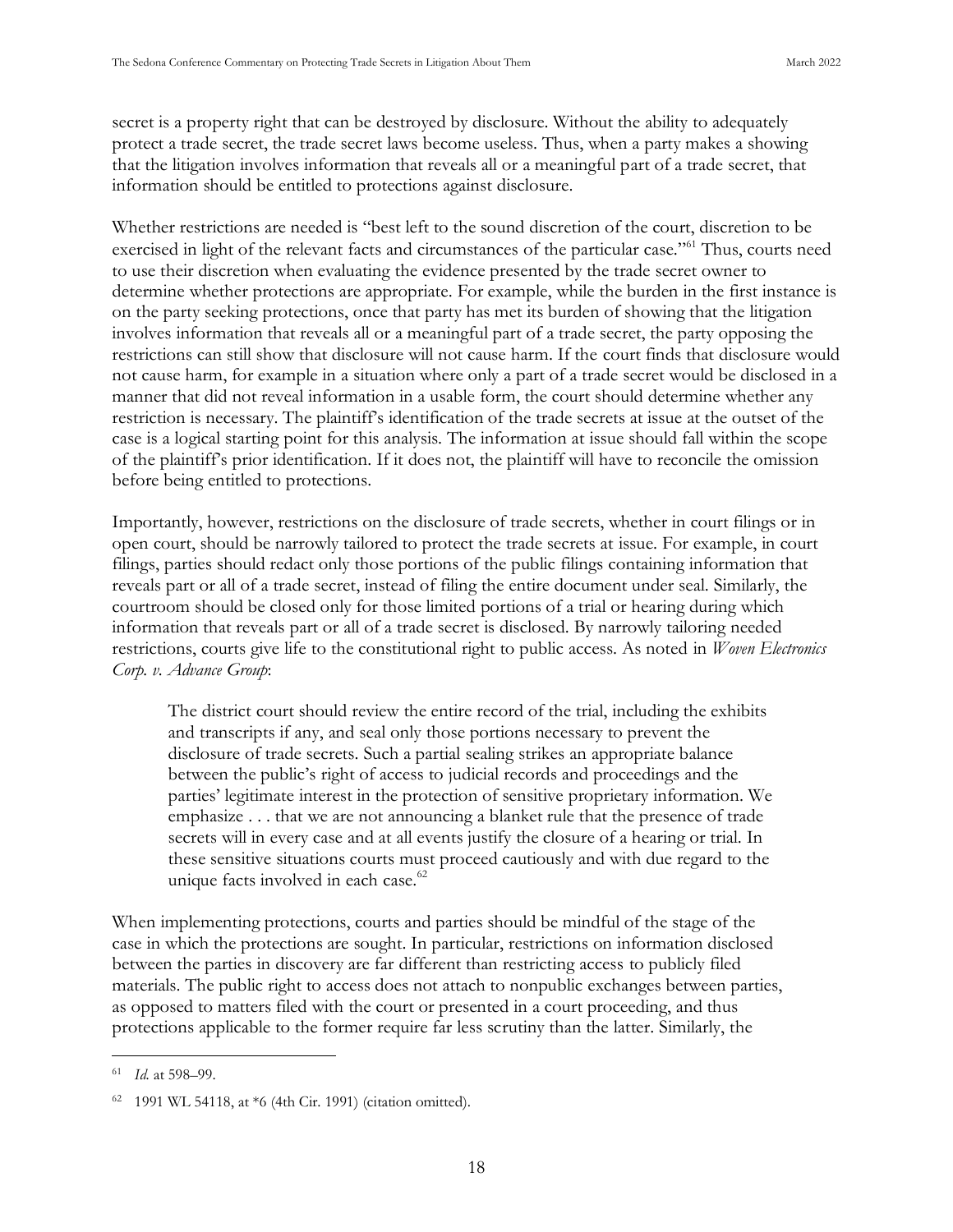degree to which otherwise public materials are restricted or redacted is relevant; there is a difference between limited redactions versus the wholesale sealing of a filing or exhibit. Courts and parties should limit the restriction to redactions wherever possible. Finally, once the matter reaches trial, the public's interest is at its apex, requiring courts and parties to carefully consider the need for protections as well as to narrowly tailor any protections that are deemed necessary.

#### <span id="page-27-1"></span><span id="page-27-0"></span> $C_{\cdot}$ **TRIAL CONSIDERATIONS**

## **Principle No. 4 – In cases to be tried before a jury, restrictions on disclosure of a trade secret at trial should be implemented in a manner that minimizes any prejudicial effects of the restrictions.**

At trial, the trade secret owner is not the only stakeholder who must be accounted for when implementing restrictions on disclosure. When a jury is involved, restrictions like sealing the courtroom could send a message to the jury that the information at issue is a trade secret, even though that determination may be in the jury's hands. For this reason, sealing the courtroom during trial should be a last resort, used only when less restrictive means—such as using aliases or code words to describe the trade secret—cannot be used. In these circumstances, courts will almost always need to give a curative instruction to the jury that directs them that the sealing of the courtroom and the use of other protections is not to be considered when making any of their findings.

Additionally, when sealing is necessary, the number of times that the courtroom is sealed should be minimized. This helps to mitigate any possible prejudice to the jury.

For example, in *United States v. Roberts*, a case involving photographs that allegedly disclosed trade secrets, the court implemented protections at trial in a way that limited the suggestive nature of the restrictions.<sup>63</sup> This included (a) publishing the photographs to the jury in a way that did not allow others in the courtroom to view them, such as by publishing by hand instead of electronically; (b) to the extent trade secret information needed to be displayed on the electronic monitors, turning off the public monitors without the jury being aware; (c) placing demonstrative aids where only the jury could see them; and (d) giving a special instruction that the jury should attach no significance to the manner in which the photos were displayed or handled.

These issues do not apply to (a) matters to be tried before the court, and (b) pretrial disclosure restrictions, such as those in a protective order that governs the pretrial exchange of documents and information between the parties.

<sup>63</sup> United States v. Roberts, No. 3:08-CR-175, 2010 WL 1010000, at \*1 (E.D. Tenn. Mar. 17, 2010).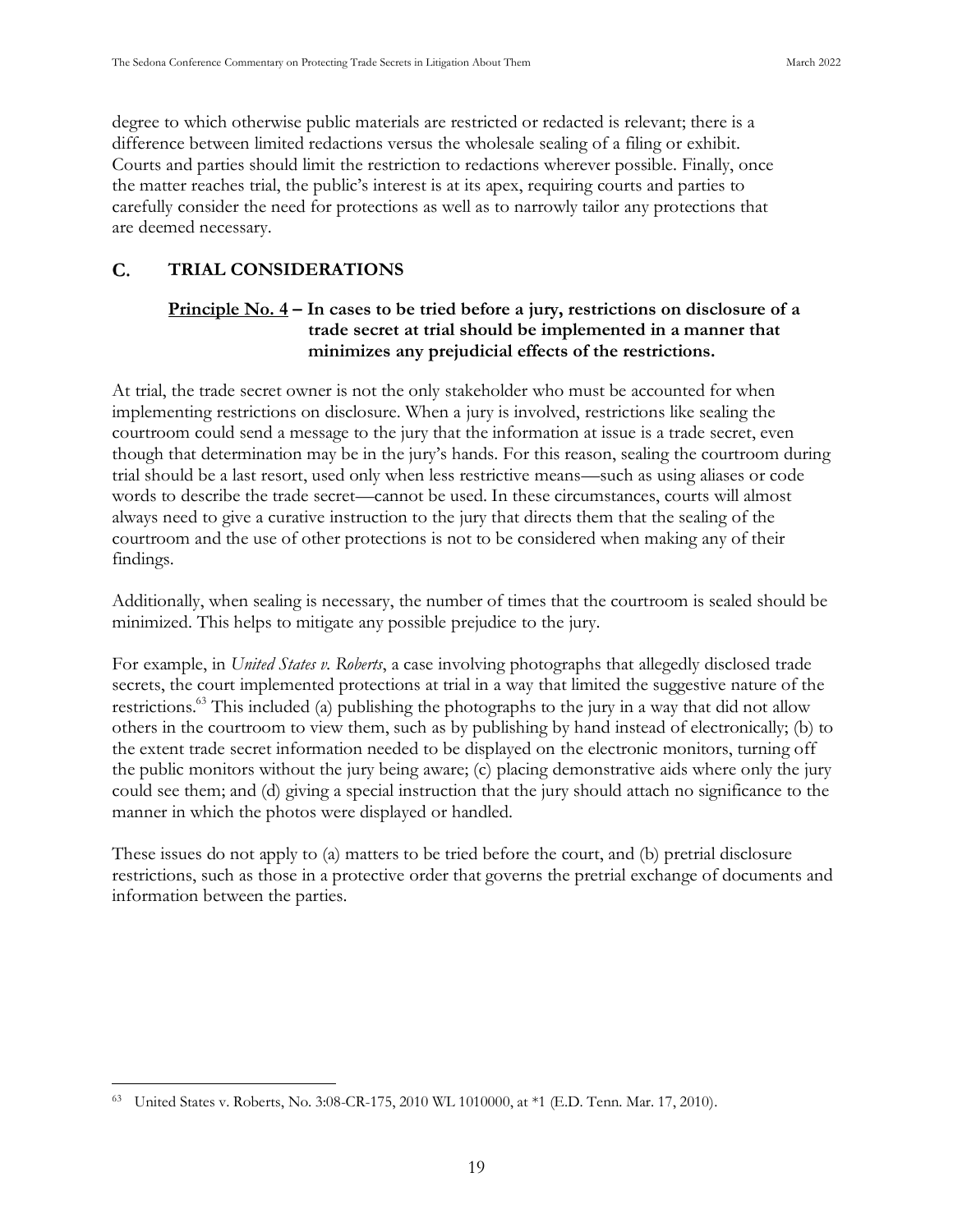<span id="page-28-1"></span>**Guideline No. 8 – In a matter tried before a jury, when the court seals the courtroom or implements other protections that are known to the jury, the court should instruct the jury to draw no inferences on any contested issue from the existence of those protections.**

## **Guideline No. 9 – When a trial will involve sealing the courtroom, the parties should confer and propose to the court a means of coordinating the presentation of evidence to minimize the number of times that the courtroom needs to be sealed.**

<span id="page-28-2"></span>Taking these steps protects the parties' rights to a fair trial by an impartial jury. Grouping the presentation of the evidence may entail calling witnesses out of order but may also minimize the number of times that the courtroom needs to be sealed and mitigate against any improper inferences that the jury may draw from that.

**\*\*\*\*\***

WG12 provides the following proposed model jury instruction:

This action involves allegations that certain materials are subject to protection as trade secrets. To protect this information from public disclosure, the court has [describe protections]. The jury is reminded that [the party asserting the trade secret] bears the burden of proving all elements of its claim for misappropriation of trade secrets, as explained in instruction number [insert]. When evaluating whether [the party asserting the trade secret] has satisfied this burden, the jury is not permitted to take into account, or consider in any way, the fact that the court [describe protections].

This instruction makes the jury aware that the restrictions themselves are not to be considered when determining whether the party asserting the trade secret has satisfied its burden to establish the existence of the trade secrets at issue. Depending on the court's local practice, this instruction can be given in the initial instructions, the final instructions, or both. Again depending on local practice, this instruction could be inserted immediately after the substantive instruction on the misappropriationof-trade-secrets claim, and it can be modified to parallel the form of instructions used in the particular jurisdiction.

#### <span id="page-28-0"></span>D. **CASE MANAGEMENT GUIDELINES FOR IMPLEMENTING PROTECTIONS**

Implementing protections against disclosure of trade secret information in litigation raises practical considerations, such as the timing and types of protections. Effectively addressing these considerations requires parties to work together cooperatively, in good faith, and in a timely fashion.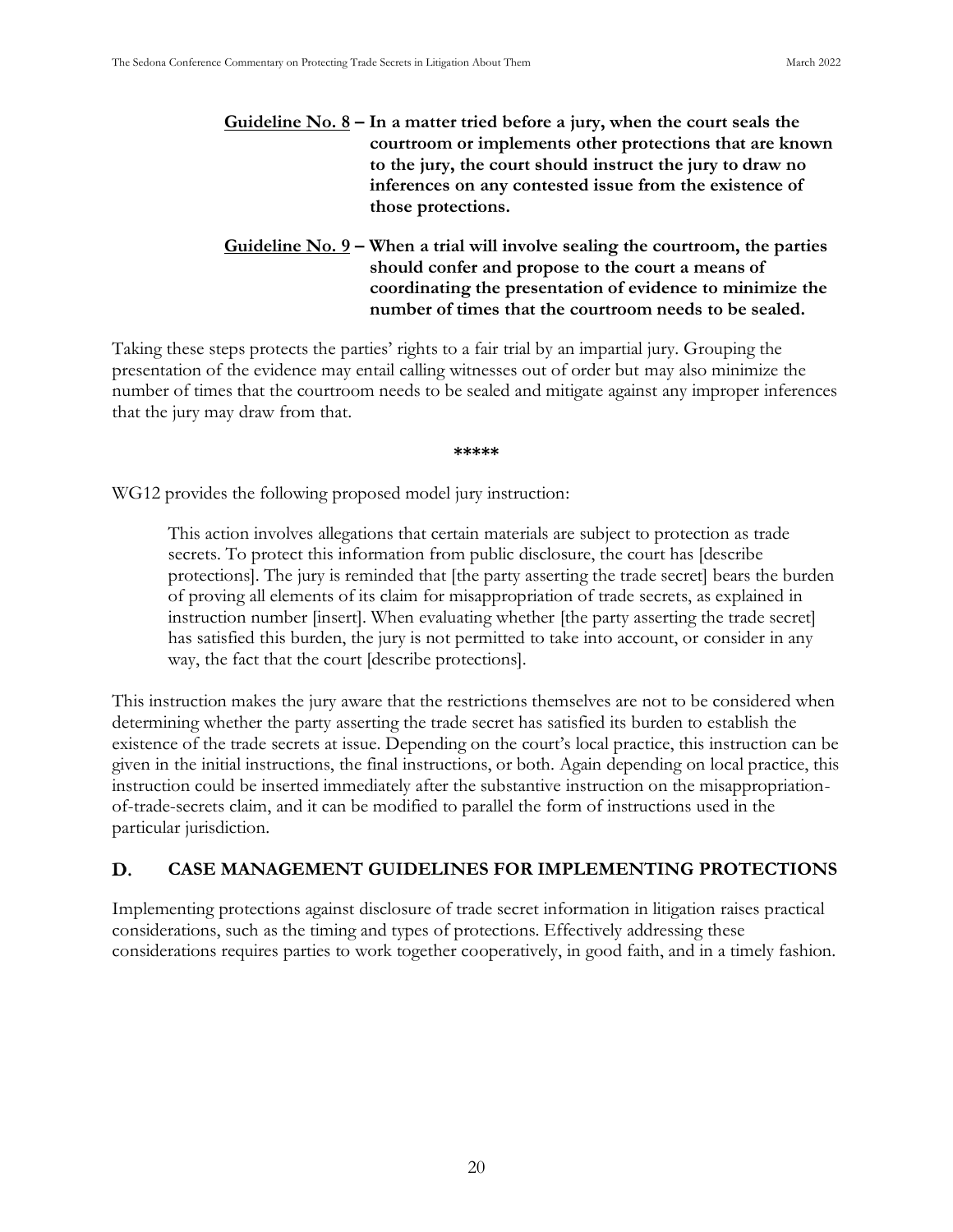## <span id="page-29-2"></span><span id="page-29-0"></span>**1. Address protections early in a case**

## **Guideline No. 10 – Attorneys should address the issue of needed protections at the earliest possible time, for example, at the Federal Rule of Civil Procedure 26(f) initial conference.**

Attorneys need to work together to ensure that the need for protections is addressed early in the case. This allows for agreement where possible and the ability to bring any areas of disagreement to the judge at an early stage in the case. It is important for attorneys to work collaboratively to address the issue of protections and narrow any areas of dispute as much as possible.

## **Guideline No. 11 – Restrictions on disclosure of a trade secret in litigation should be implemented in a manner that minimizes the burden on courts and their administrative staff, while adequately protecting the trade secrets at issue.**

<span id="page-29-3"></span>Additionally, attorneys need to be cognizant of the burdens that the requested protections will have on courts and their administrative staff. These restrictions will often be unique to each jurisdiction. For example, some courts use systems where sealing a document restricts access from all court personnel except the judges themselves. This could make it more difficult for a judge to efficiently handle a matter. Where less restrictive options are available, they should be carefully considered. For example, some jurisdictions distinguish between "confidential" filings, which can be reviewed by court staff, and "under seal" filings, which can only be viewed by the judge.<sup>64</sup> Filing "under seal" may place greater administrative burdens on courts and judicial staff. Thus, parties should use the least burdensome method that will adequately protect the information at issue. Similarly, there are many jurisdiction-specific rules relating to the filing of motions to seal that will determine how such motions must be filed.

## <span id="page-29-4"></span><span id="page-29-1"></span>**2. Types of protections**

## **Guideline No. 12 – Protections for trade secrets may include: sealing the courtroom during portions of trials or hearings; restricting public access to the portions of filings, transcripts, exhibits, and evidence that reveal part or all of a trade secret; and ordering court personnel and jurors not to disclose or use any information learned at trial.**

As discussed above, protections should be narrowly construed. As part of this effort, parties and courts should look to the full arsenal of protections, selecting the narrowest available restriction that adequately protects the trade secrets at issue. For example, court filings should be redacted where possible, instead of sealing the entire filing.

Case law shows the various ways courts implement protections, including:

<sup>64</sup> *See, e.g.*, Minn. Gen. R. Prac. 11.03 & 11.04.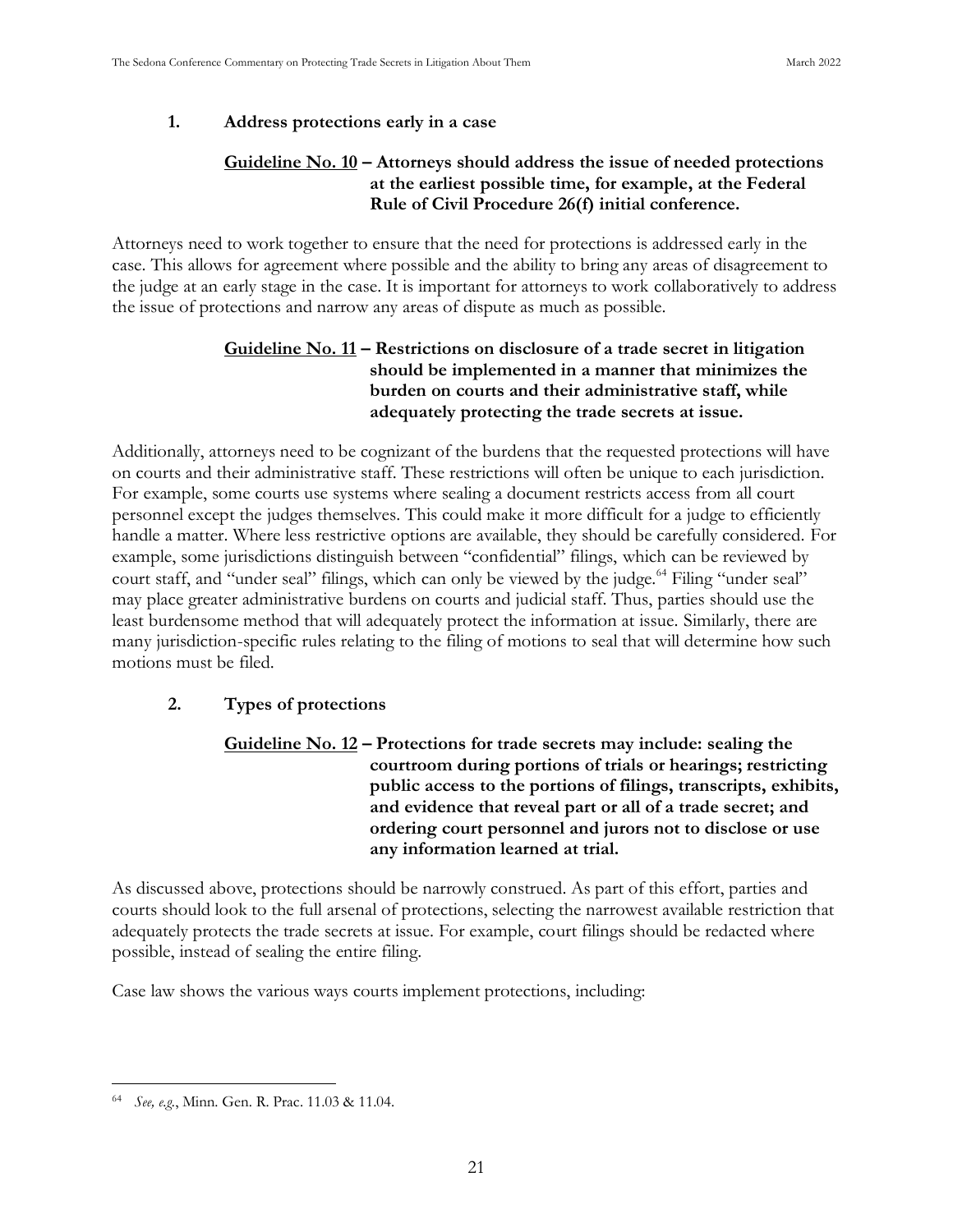- sealing the courtroom for a preliminary injunction hearing that involved alleged trade secrets; 65
- ordering that transcripts be redacted before being made publicly available;<sup>66</sup>
- permitting exhibits to be filed under seal;<sup>67</sup>
- entering a number of protections, including (a) not filing exhibits on the public docket; (b) not publishing exhibits to the gallery; and (c) subjecting witnesses who were shown certain exhibits to an order requiring them to keep the information confidential;<sup>68</sup>
- closing the courtroom at trial whenever there was testimony about alleged trade secrets;<sup>69</sup> and
- declining to close the courtroom at trial, instead (a) making trial observers subject to the protective order; (b) sealing exhibits admitted into evidence; and (c) redacting court orders<sup>70</sup>

Courts may also consider using code names to identify the particular trade secrets or categories of trade secrets. These decisions show that determining the appropriate protections requires a case-bycase analysis. The court must review the particular trade secrets at issue to determine how to implement protections that will safeguard the information.

When drafting orders or opinions, judges should be careful not to publicly disclose trade secret information that has previously been ordered subject to protections. One way to avoid this inadvertent disclosure is, to the extent possible under the rules of the particular jurisdiction, to have the court provide the parties with the order prior to filing it publicly. This would allow the parties to offer proposed redactions for the court's consideration.

<sup>65</sup> BP Am. Prod. Co. v. Hamer, No. 19-CV-03581-CMA-STV, 2019 WL 7049990, at \*1 (D. Colo. Dec. 23, 2019).

<sup>66</sup> Facebook, Inc. v. ConnectU, Inc., No. C 07-01389 JW, 2008 WL 11357787, at \*1 (N.D. Cal. July 2, 2008).

<sup>67</sup> Motorola Sols., Inc. v. Hytera Commc'ns Corp., 367 F. Supp. 3d 813 (N.D. Ill. 2019).

<sup>68</sup> Sumotext Corp. v. Zoove, Inc., No. 16-CV-01370-BLF, 2020 WL 836737, at \*1 (N.D. Cal. Feb. 20, 2020).

<sup>69</sup> CDA of Am. Inc. v. Midland Life Ins. Co., No. 01-CV-837, 2006 WL 5349266, at \*1 (S.D. Ohio Mar. 27, 2006).

<sup>70</sup> LifeNet Health v. LifeCell Corp., No. 2:13CV486, 2015 WL 12516758, at \*1 (E.D. Va. Jan. 9, 2015).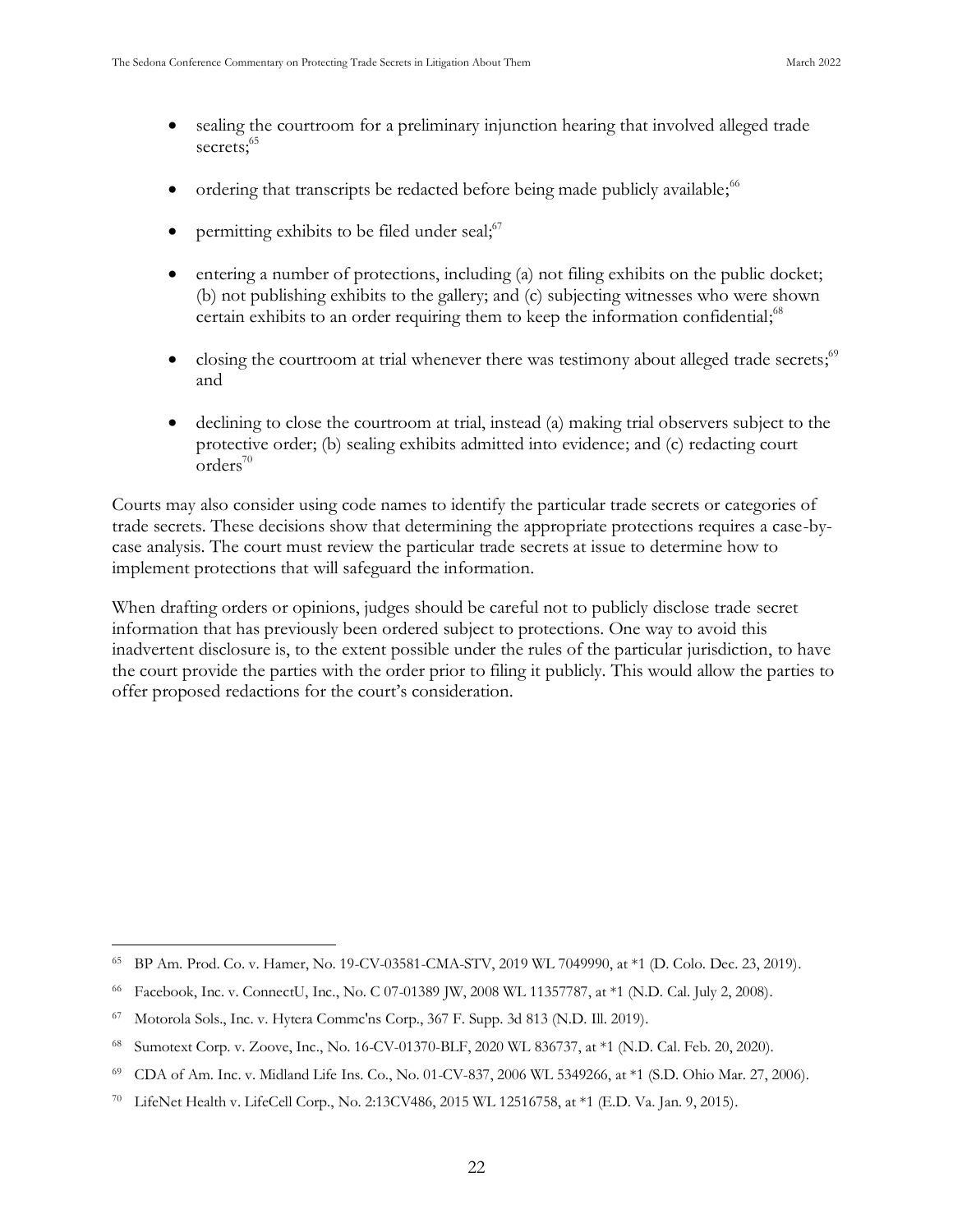## <span id="page-31-0"></span>**3. Dealing with "alleged" trade secrets**

## <span id="page-31-2"></span>**Principle No. 5 – A court does not need to make a conclusive determination as to whether a party's information qualifies as a trade secret before ordering appropriate protections. Instead, the court should determine whether that party has credibly identified the existence of a trade secret, making a particularized finding regarding the specific information that is subject to protection.**

Consistent with the Uniform Trade Secrets Act, which addresses protections for "alleged" trade secrets,<sup>71</sup> courts do not need to make a conclusive determination as to whether a party's information qualifies as a trade secret before ordering appropriate protections. Indeed, in jury cases, this determination may be the province of the jury. Instead, the court should determine whether that party has credibly identified the existence of a trade secret, making a particularized finding regarding the specific information that is subject to protection.

The plaintiff's identification of its trade secrets informs this analysis. If a plaintiff has satisfied its burden to identify the trade secrets at issue with reasonable particularity, then information falling within the identified trade secrets should be subject to protections. For further information on the issue of identification, consult Working Group 12's *Commentary on the Proper Identification of Asserted Trade Secrets*. 72

If that a court determines that a party is not entitled to requested protections, the court should nonetheless restrict public access to the information at issue until the moving party has had the opportunity to seek appellate relief.

## <span id="page-31-3"></span><span id="page-31-1"></span>**4. Trial-specific issues**

## **Guideline No. 13 – Prior to sealing the courtroom in a trial or hearing, the court should conduct an in camera hearing to examine the trade secrets at issue and determine the scope of the protection.**

Courts will generally have to review, *in camera*, the alleged trade secrets to determine if protections are warranted, as well as what protections to apply.<sup>73</sup> Given the public's right to access, this review should take place even if the other party does not object to the restrictions.<sup>74</sup>

<sup>71</sup> Uniform Trade Secrets Act § 5.

<sup>72</sup> The Sedona Conference, *Commentary on the Proper Identification of Asserted Trade Secrets in Misappropriation Cases*, 22 SEDONA CONF. J. 223, 234 & n. 5 (2021) *available at* [https://thesedonaconference.org/publication/](https://thesedonaconference.org/publication/Commentary_on_Proper_Identification_of_Trade_Secrets_in_Misappropriation_Cases) [Commentary\\_on\\_Proper\\_Identification\\_of\\_Trade\\_Secrets\\_in\\_Misappropriation\\_Cases.](https://thesedonaconference.org/publication/Commentary_on_Proper_Identification_of_Trade_Secrets_in_Misappropriation_Cases)

<sup>73</sup> *See*, *e.g.*, Woven Elecs. Corp. v. Advance Grp., 1991 WL 54118, at \*6 (4th Cir. 1991) (" here a party or a member of the public voices an objection to closure a district court must provide that person a reasonable time to state his objections. The court should then make an initial *in camera* determination as to whether trade secrets are likely to be involved.") (citation omitted).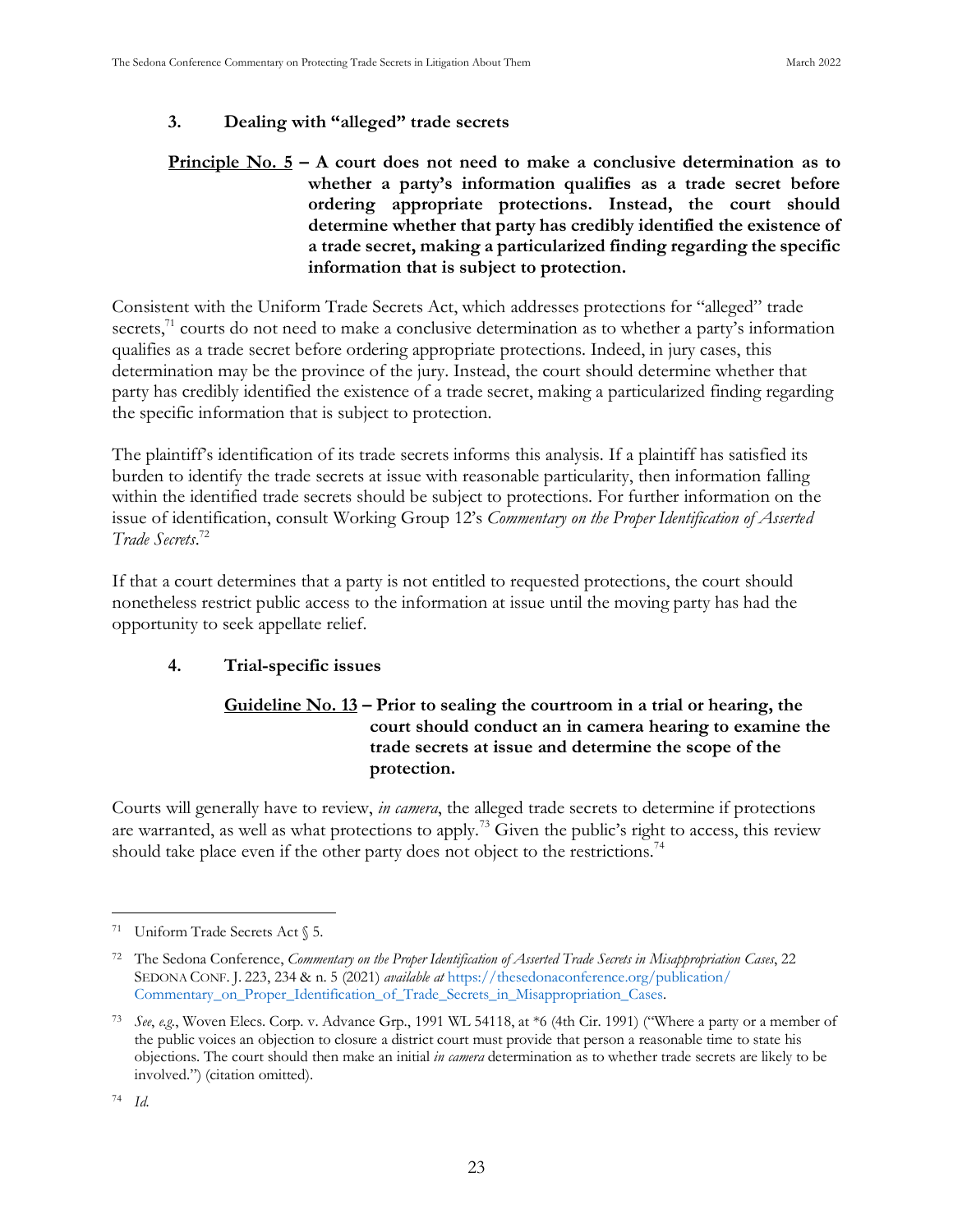## **V. Appropriate Classification of Information in Trade Secret Discovery**

<span id="page-32-0"></span>Trade secret litigation presents plaintiffs and defendants alike with a common dilemma: how best to protect their respective trade secrets (and other internal confidential information) while seeking a remedy for misappropriation or pursuing a defense against a misappropriation claim. In practice, in order to support their asserted misappropriation claim, a party in a trade secret case must disclose not only the alleged existence of a trade secret, but, in most cases, the secret itself and the details regarding its proprietary development, protections and value. Similarly, to wage an adequate defense in a trade secret case, a party must collect and produce evidence containing the details surrounding the alleged misappropriation that may reveal its own cache of trade secrets and other highly sensitive internal information. Fact discovery is routinely the battleground where these two competing concerns face off, and, depending on the contentiousness of the case, can lead to expensive, protracted motion practice that does not serve any participant—including the court.

Parties are best served when, at the outset of litigation, agreement is reached as to the certain tiers of designations that shall be used to provide the framework for the necessary protections of discovery by respective sides. The most common classification tiers include " Confidential," and " Highly Confidential-Attorneys' Eyes Only." Depending on the scope and variety of information, and the extent to which nonlawyers may be required to interpret the information, additional classifications may be appropriate to identify which of the information may be accessible by in-house lawyers (if there is a need to distinguish between internal and external counsel), nonlawyer party personnel with particular technical or subject-matter insight, or third-party experts and advisors. Classification tiers should be identified and defined in the governing stipulated protective order entered in the case.

When the parties agree to a protective order and submit it to the court for approval, they should keep in mind that such an order is an agreement between them about how they want to protect their proprietary information while conducting the case. The parties cannot, through an agreed protective order, require the court to take or refrain from taking any actions. The parties should also be wary of burdens on the court and administrative staff when drafting protective orders. And the parties should use, wherever possible, a jurisdictionally approved protective order.

In a perfect world, the classification designations are applied judiciously to each and every document (or portion of document) in accordance with the protective order. However, during high-stakes trade secret litigations, parties tend to flinch at the notion of turning over their internal sensitive information directly to competitors, worrying that the tiers do not necessarily provide protection for the secrets—after all, once the cat is out of the bag, it is out of the bag. Additionally, and especially as the number of documents grows with electronic discovery while response times remain the same or shrink, parties are often under tremendous pressure to turn out voluminous document production and may (at least initially) feel pressure to conservatively overdesignate or mass-designate documents in lieu of thoughtful document-by-document review and classification. In particular, trade secrets cases often involve expedited discovery in advance of an injunction hearing, which puts further pressure on the parties and, in some circumstances, may justify initial designation of documents by group, to be followed by appropriate adjustment when the time pressure lifts.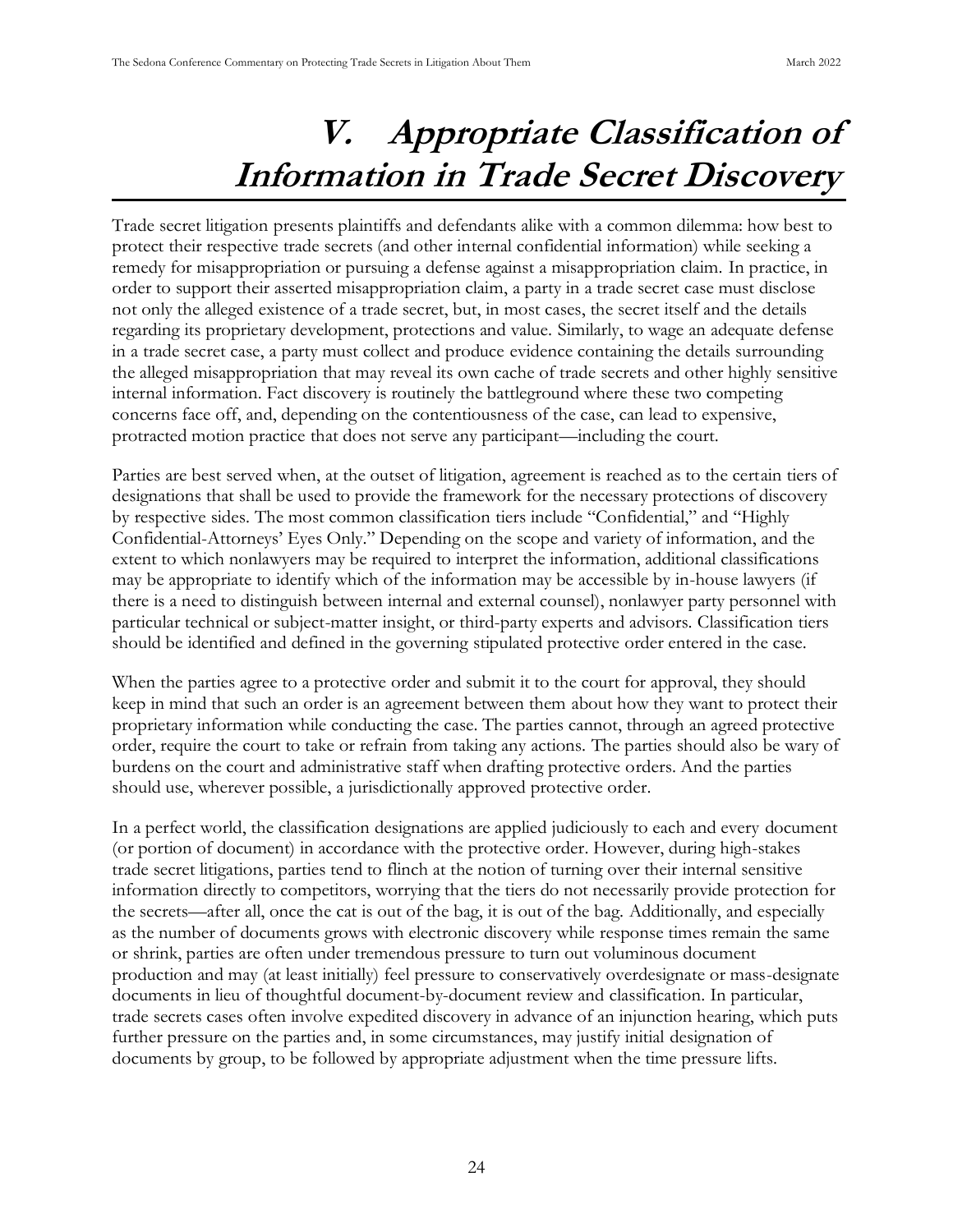Overdesignation can burden the receiving party. To the extent it leads to litigated dispute, overdesignation also burdens courts. And it can unnecessarily complicate (a) the taking of depositions (by placing procedural burdens on the process of examining witnesses regarding designated documents), and (b) the presentation of evidence to the court or jury. For these reasons, it is essential that the parties work in good faith to address any designation-related issues, avoiding court intervention wherever possible.

## <span id="page-33-0"></span>**Principle No. 6 – The parties should cooperate in good faith to develop and implement a protective order that balances: (a) the need to protect trade secret information; (b) the right of both parties to receive timely disclosures and discovery responses; and (c) the right to have specified nonattorney representatives also timely review the other party's discovery responses**.

Poorly drafted protective orders can be negotiated and executed in haste during a particularly urgent stage of litigation (in advance of a preliminary injunction hearing, in connection with expedited discovery, etc.), when parties may be motivated more by time than substance; or they can be treated more perfunctorily, where standard classifications are identified, followed by boilerplate language regarding designation challenges and filing procedures. It is important that the protective order, and its terms and guidelines for designating material into protective classifications, balance the need to protect confidential information concerning trade secrets against the right of both parties to timely receive disclosures and discovery responses; while also allowing access to such information including for review and evaluation by appropriately qualified and interested nonattorneys. Whether motivated by the urgency of time, the intent of protecting proprietary and trade secret information, or procedural strategy, producing parties may be inclined to designate information or documents to higher levels of restriction than may reasonably be appropriate under the circumstances. An undernegotiated protective order that does not effectively inform and guide the parties for fair, reasonable, and balanced designation can lead to frequent, unnecessary, time-consuming, and costly dispute resolution throughout discovery and during trial. Parties should take time, even when time is most of the essence, to anticipate the likely disputes in a contentious trade secret case and draft the relevant provisions accordingly, both with respect to the rules of designation and the consequences of overdesignation. All parties should strive to minimize the extent to which the court is called upon to resolve disputes pertaining to appropriate designations, but they should also set forth clear, objective criteria for settling disputes. Where the parties are willing to thoughtfully craft reciprocal provisions governing the information exchange, then the court can more efficiently enforce the negotiated repercussions of noncompliance

## **Guideline No. 14 – Parties should develop protective orders to protect the type of information likely to be discovered in each particular case, using any jurisdictionally provided model protective order as a starting point.**

<span id="page-33-1"></span>Parties should develop protective orders specific to the case, using any jurisdictionally provided model protective order as a starting point. For example, the Northern District of California issued a Model Protective Order for Litigation Involving Patents, Highly Sensitive Confidential Information and/or Trade Secrets that provides thorough definitions, restrictions, and other guidelines that are crucial to the protection of information, and applies equally to both plaintiff and defendant in such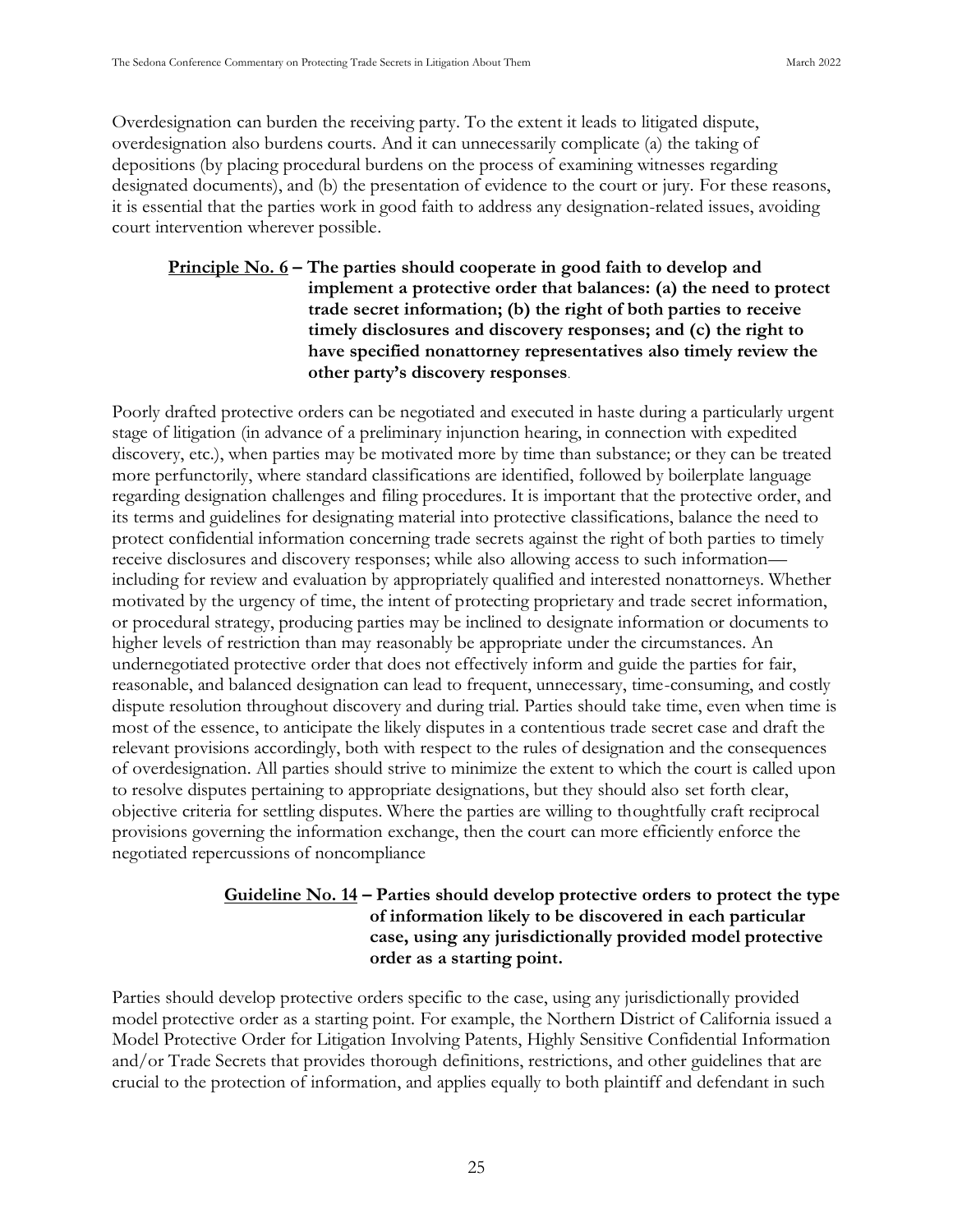cases.<sup>75</sup> Other districts, in 33 of the 50 states, have similar model protective orders containing provisions that define the types of information that warrant the "Confidential" classification, and that warrant "Attorneys' Eyes Only." See for example, the "Discovery Confidentiality Order" for the District of New Jersey,<sup>76</sup> where "Attorneys Eyes Only" is reserved for "highly sensitive business or personal information, the disclosure of which is highly likely to cause significant harm to an individual or to the business or competitive position of the designating party." These model protective orders can be used by the parties in their entirety or with minor revisions should the circumstances of the case necessitate deviation from the template. Using a standing order by the court that sets forth its expectations of the parties, as well as an accepted form of protective order, can provide parties with a common, reasonable starting place while minimizing the court's burden in reviewing often lengthy and dense proposed protective orders.

For cases in jurisdictions where there is no such model protective order, the parties should develop protective orders with confidentiality designations specifically defined to address the types of information likely to be discovered in that particular case. The parties should not agree to or propose a form protective order, without tailoring it to the specific circumstances of each case. It may be helpful to use as a starting point a confidentiality order that has been approved by another jurisdiction. The protective order should provide objective guidelines categorizing the type of information or documents likely to be discovered in each particular case into confidentiality designations, to the extent knowable at the time.

Parties should avoid relying on recycled forms of protective orders without further analysis and review. Parties should take time to consider the special circumstances of the matter at hand and draft the protective order accordingly in each instance, taking into consideration the trade secrets at issue, the foundation and context of such trade secrets, the unique circumstances in the appropriate context of the parties to the litigation and the legitimate need for access by the other side. The justification for satisfying a designation threshold may vary depending on the nature of the trade secret—what may be "Highly Confidential – Attorneys' Eyes Only" in one matter, may only need be "Confidential" in another. Similarly, whether there should even be a "Confidential – Outside Attorneys' Eyes Only" designation and what information meets the higher level of restriction should be considered on a case-by-case basis. The protective order should narrowly address the circumstances of the particular case. Again, if the jurisdiction has an approved form of protective order, that should be the starting point.

Parties often lack motivation to take the time up front to vet the circumstances of the particular case and draft protective orders narrowly for the specific situation. Often, parties (especially plaintiffs with an urgent mandate to proceed) will deem it in their best interest to proceed quickly with a broad, undefined protective order, leaving themselves the "flexibility" to customize arguments on a situation-by-situation basis as the case progresses. This places a significant burden on the court to subjectively adjudicate discovery matters frequently, urgently, and contentiously throughout the case. By insisting on a well-considered protective order before it is entered, the parties may reduce the number of situations that require the court's involvement, or, at least, may afford the court a more objective foundation with more guidance from the parties for resolving such disputes.

<sup>75</sup> *Available at* [https://www.cand.uscourts.gov/forms/model-protective-orders/.](https://www.cand.uscourts.gov/forms/model-protective-orders/) 

<sup>76</sup> *Available at* [https://www.njd.uscourts.gov/sites/njd/files/APPS.pdf.](https://www.njd.uscourts.gov/sites/njd/files/APPS.pdf)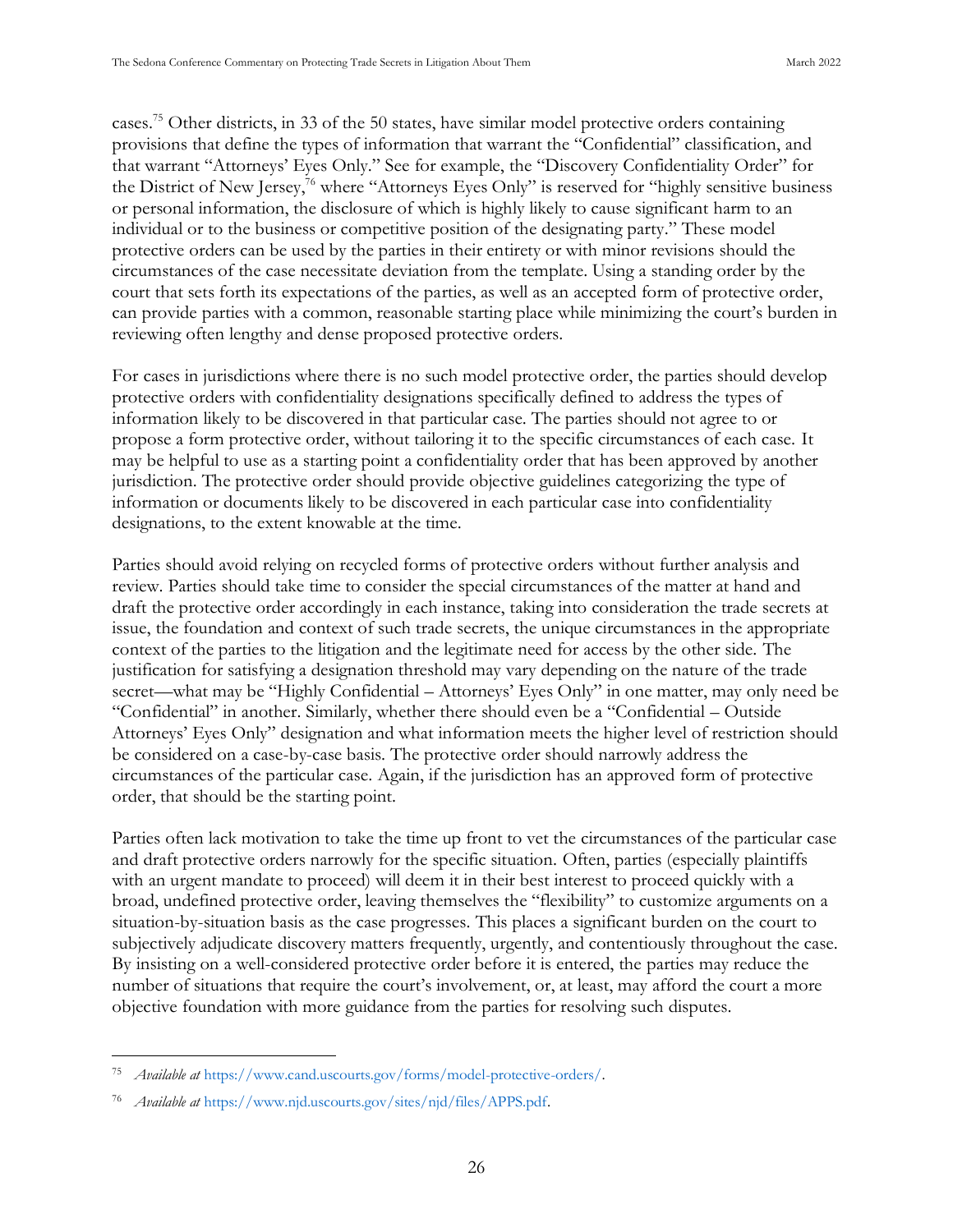Occasionally, the parties may find as discovery progresses that the confidentiality designation categorizations defined in the confidentiality order at the outset turn out not to properly address certain categories of documents. In that circumstance, counsel should first negotiate in good faith to amend the relevant portion of the protective order in way that will help both sides anticipate and address any issues going forward, bringing such disputes to the court only as a last resort.

## <span id="page-35-0"></span>**Guideline No. 15 – In circumstances where group designation of documents is required, within a reasonable time after initial production, the parties should cooperate in good faith to adjust the confidentiality designation from documents or categories of documents to allow access by specific individuals as appropriate and necessary for the recipient to defend its position.**

Group designation of documents as Attorney's Eyes Only without evaluation of individual documents may be a practical necessity in some trade secret cases to allow for timely responses to document requests. However, this practical constraint must be balanced against the recipient's ability to prepare its case.

As a practical reality, trade secret cases often require parties to review and produce a large number of documents quickly. This is particularly true for cases involving expedited discovery in advance of a preliminary injunction hearing, as often occurs in misappropriation cases. As a result of such timing pressure or the sheer volume of modern electronically stored information production, a producing party will frequently designate large groups of documents under a protective order as AEO, without conducting a document-by-document review to determine an appropriate level of designation. In Group designation may not be necessary in cases involving a small volume of documents, where a producing party has sufficient time to conduct a document-by-document designation analysis.

While group designation as AEO may be expedient, it can also interfere with the receiving party's ability to manage its case by limiting communications with clients or other parties or witnesses. It also can create logistical hurdles when taking depositions, filing documents with the court, and presenting evidence at evidentiary hearings or at trial. For these reasons, when such a group designation is used, the parties should work together to address these issues within a reasonable time following production. The "reasonable time" for engaging in this process will necessarily vary by case and turn on factors such as the need to prepare for an evidentiary hearing or depositions, the need to confer with clients in connection with settlement negotiations, and any local rules governing the filing of documents under seal.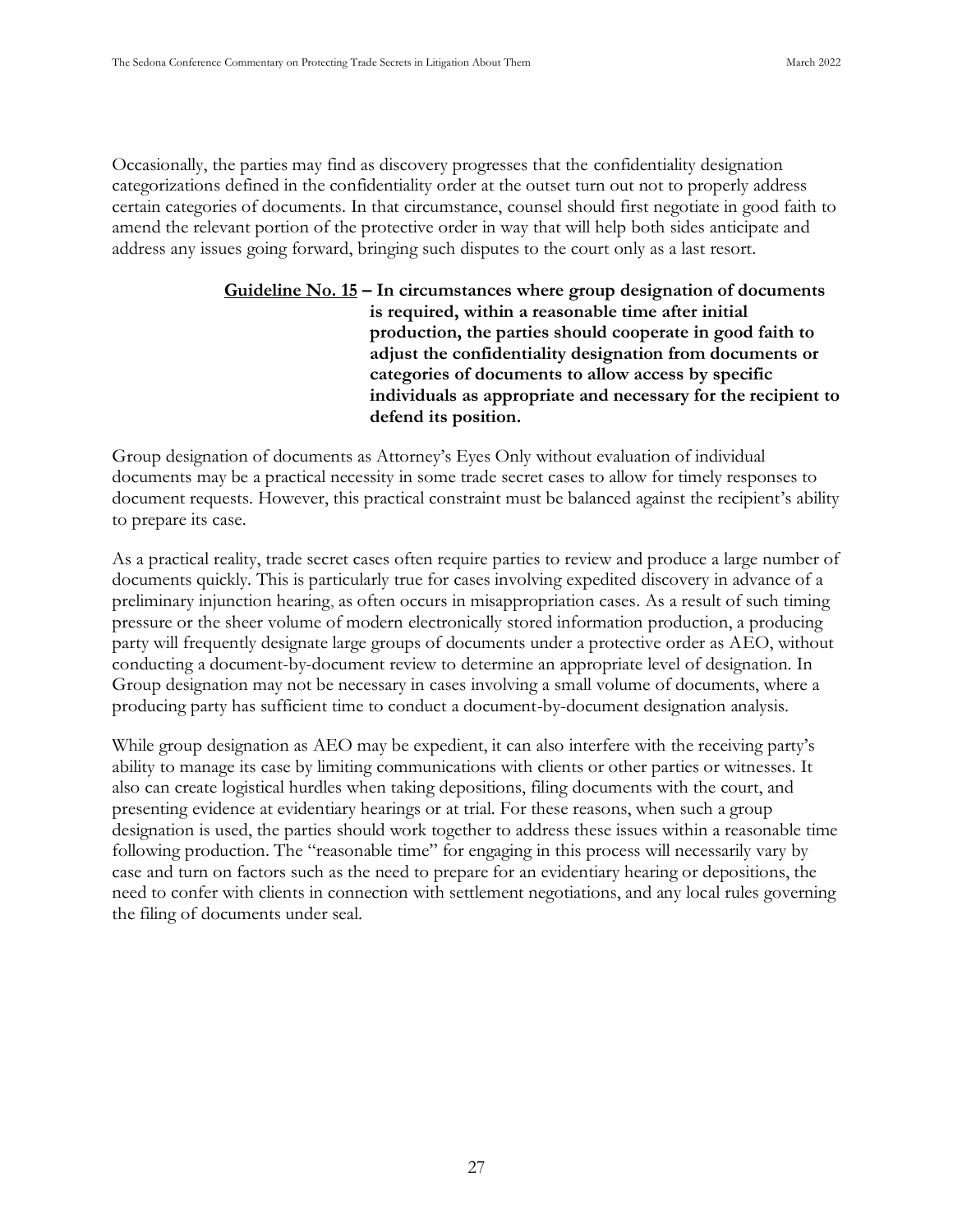### <span id="page-36-0"></span>**Guideline No. 16 – Protective orders should set forth a specific process for challenging confidentiality designations, including a conference between the parties. Should the parties be unable to resolve a dispute, the producing party should be required under the protective order to file a motion seeking to maintain the designation.**

Proposed protective orders should set forth a specific process for challenging confidentiality designations, including the requirement of a good-faith telephonic or in-person conference between the parties within a set period following the requesting party's challenge, during which the parties are required to discuss each challenged document in an effort to resolve any disagreement. Protective orders should take into consideration local rules or practice for adjudicating disputes arising under protective orders.

The producing party bears the burden of justifying its confidentiality designations. Should the receiving party challenge a confidentiality designation, the producing party should be required under the protective order to file a motion seeking to maintain the designation.

<span id="page-36-1"></span>The producing party's original confidentiality designation should be maintained until the resolution of the dispute over the designation.

## **Guideline No. 17 – Protective orders should contain a provision recognizing that the court can award fees to the prevailing party in a motion regarding the propriety of a designation where the court finds that the designation or opposition thereto was not substantially justified.**

While designation, disclosure, and use in litigation of protected information is primarily the obligation of the parties, the court is inevitably involved and affected by the diligence, or lack thereof, of the parties. Therefore, it becomes the responsibility of all parties, and the court, together, to ensure an efficient, least-disruptive process for protecting trade secret information while making sufficient protected disclosures for the parties to realize their rights to prosecute and defend claims in litigation. This responsibility begins with a narrowly drafted protective order that considers the specific facts and circumstances of the matter and the parties, clearly defines necessary classification levels, expresses objective criteria by which the parties may designate information at each level of protection, and provides for consequences that are a meaningful deterrent to violation of, and incentive for good-faith compliance with, its terms. The court can play an important oversight and authoritative role in this part of the process as a condition to accepting and entering the proposed order. Once the order is entered, the parties must act in good faith to efficiently comply, and the court may intervene with some force, including with an award of fees, when the parties stray substantially from this commitment.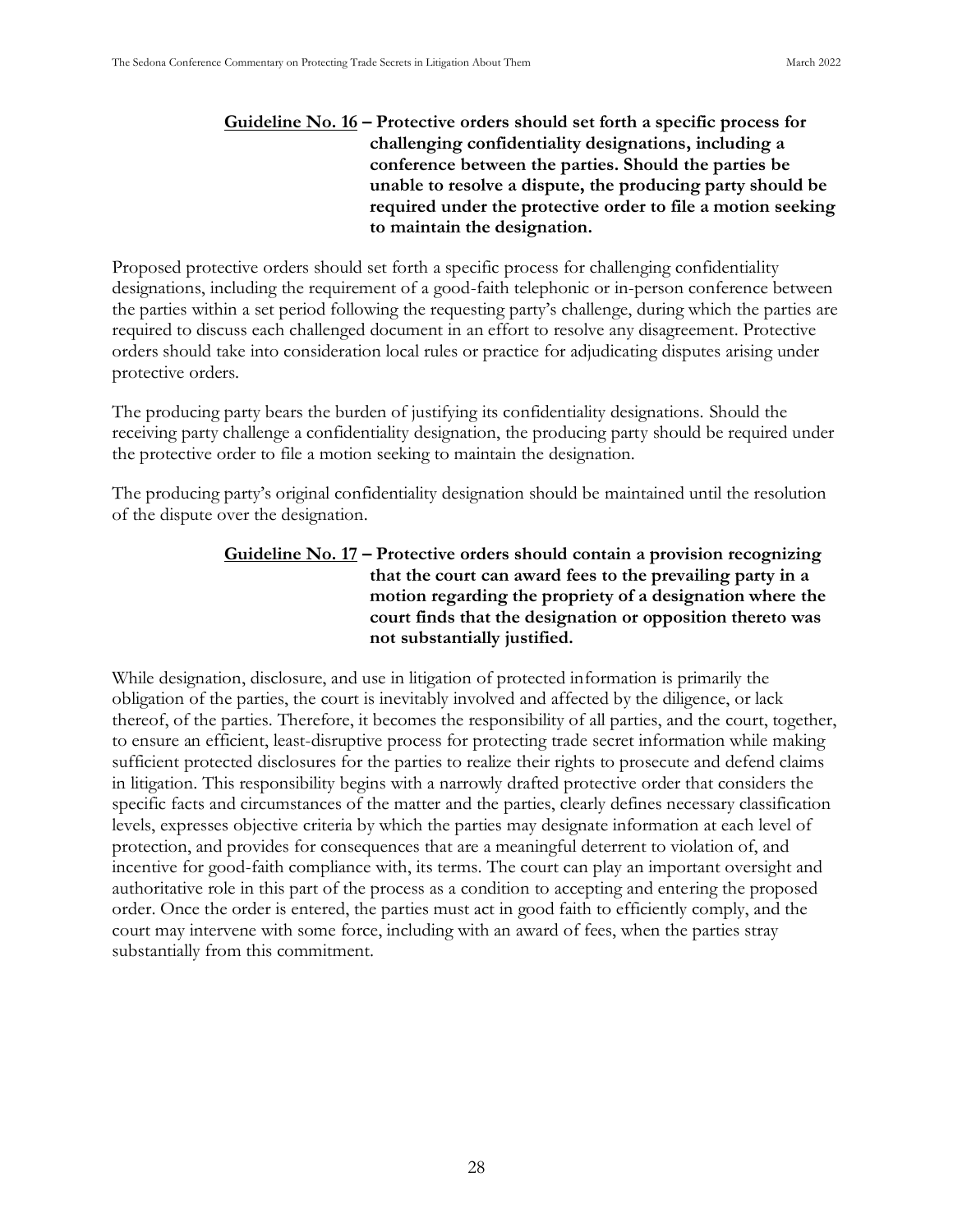### **Guideline No. 18 – Protective orders should address how designated documents are handled and produced between the parties. By contrast, procedures for the filing of such designated documents with the court or presenting such documents at trial are governed by the applicable law and practice of each jurisdiction.**

Courts are granted the authority to enter a protective order "for good cause," which at the discovery stage usually means facilitating the prompt and fair exchange of discovery without compromising the confidentiality of bona fide or alleged trade secrets or other commercial confidences. The negotiation of a protective order represents a good opportunity for the parties to define appropriate tiers of classification and provide guidelines for classifying documents to be used in discovery. Such designations should be minimized and applied on a document-by-document, or at least classificationby-classification, basis only to the extent necessary to adequately protect trade secrets from disclosure under the specific circumstances of the matter and the document or testimony.

A well-drafted protective order may also spell out the procedures to be followed between the parties should a party wish to file a designated document with the court, either as an attachment to a motion or an exhibit at a hearing or trial. However, while the court may enforce the terms of a protective order as between the parties, a protective order cannot bind a court to procedures contrary to its local rules, policies and procedures or governing law.

To address the handling of designated documents by the court, many courts have adopted model procedures and many judges have their own model orders.<sup>77</sup> These are not the "boilerplate" orders referred to in prior Guidelines. These court-issued model orders have been carefully crafted to reflect the courts' resources and internal procedures. They also reflect a different standard for adoption, in that the standard required for entry of an order that would prevent evidence or a proceeding from public view is higher than the "good cause" that facilitates discovery between the parties.<sup>78</sup>

As a best practice – or simply common sense – the first step in drafting a protective order should be to consult the court to determine whether there are relevant local rules, model orders, or required forms. Then, consider whether your case raises any special issues that require modification of that model or form and document the reasons supporting such modification for the court's consideration. If the court does not have a model, consider modifying a relevant model from another jurisdiction with similar resources. In all cases, however, avoid starting from recycled samples, models or forms that were not developed to address trade secrets or similar commercial confidences, or that ignore the court's established procedures.

<sup>77</sup> *See, e.g.,* U.S. District Court, Southern District of New York, Electronic Case Filing Rules & Instruction, Section 6, Filing Under Seal and Redacting in Civil and Miscellaneous Cases, [https://nysd.uscourts.gov/sites/default/files/](https://nysd.uscourts.gov/sites/default/files/pdf/ecf_rules/ECF%20Rules%20020121%20FINAL.pdf) [pdf/ecf\\_rules/ECF%20Rules%20020121%20FINAL.pdf.](https://nysd.uscourts.gov/sites/default/files/pdf/ecf_rules/ECF%20Rules%20020121%20FINAL.pdf) *See also* HouseCanary Inc. v. Title Source Inc., No. 19- 0673 (Tex., April 30, 2021).

<sup>78</sup> *See, e.g.,* Lugosch v. Pyramid Co. of Onondaga, 435 F.3d 110, 119–20 (2d Cir. 2006); *In re* Avandia Mktg., Sales Practices and Prods. Liab. Litig., 924 F.3d 662 (3d Cir. 2019).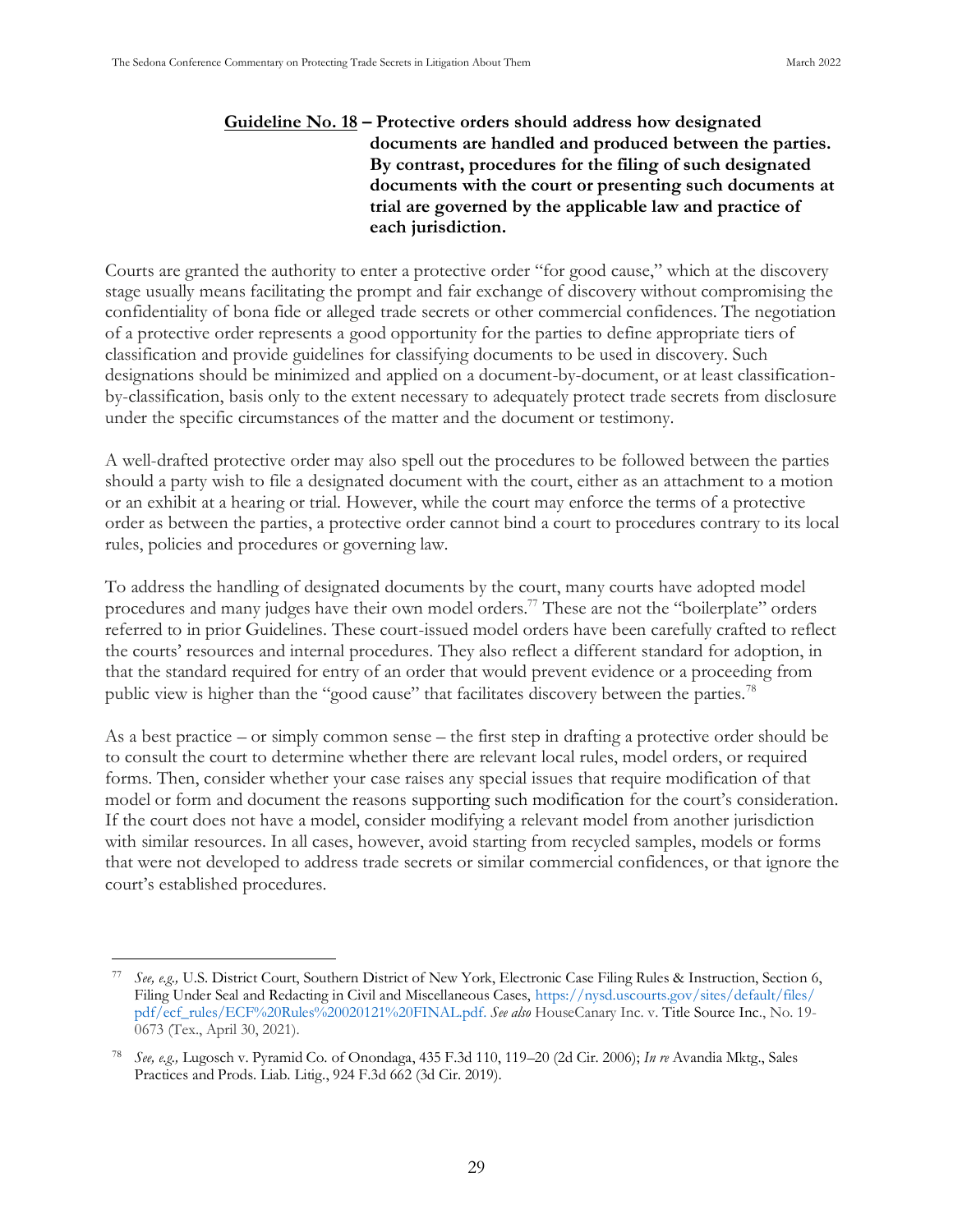While a well-crafted and narrowly tailored protective order may assist the parties and the court by articulating the criteria for designating a document or testimony as "confidential" or "attorneys eyes only," may establish procedures for resolving any dispute between the parties regarding such designations, and may even establish a framework for presenting a dispute or a stipulation regarding such designations to the court (subject to the court's own procedures), the protective order alone cannot require the court to seal any evidence or proceeding. The court has an independent duty to strike a proper balance between maintaining public access to court proceedings and allowing parties to protect as confidential whatever information qualifies for such protection. To the extent that the issue can be anticipated, the appropriate mechanisms for those determinations are a casemanagement order that addresses the filing of designated documents and testimony with the court in pretrial motions and proceedings, and a pretrial order that addresses the handling of designated documents and testimony at trial. The purpose of the protective order is to minimize the instances in which the parties must approach the court regarding the designation of confidential documents and testimony, and to provide a smooth path for the litigants to present the issue to the court in the rare instances in which a court determination is necessary.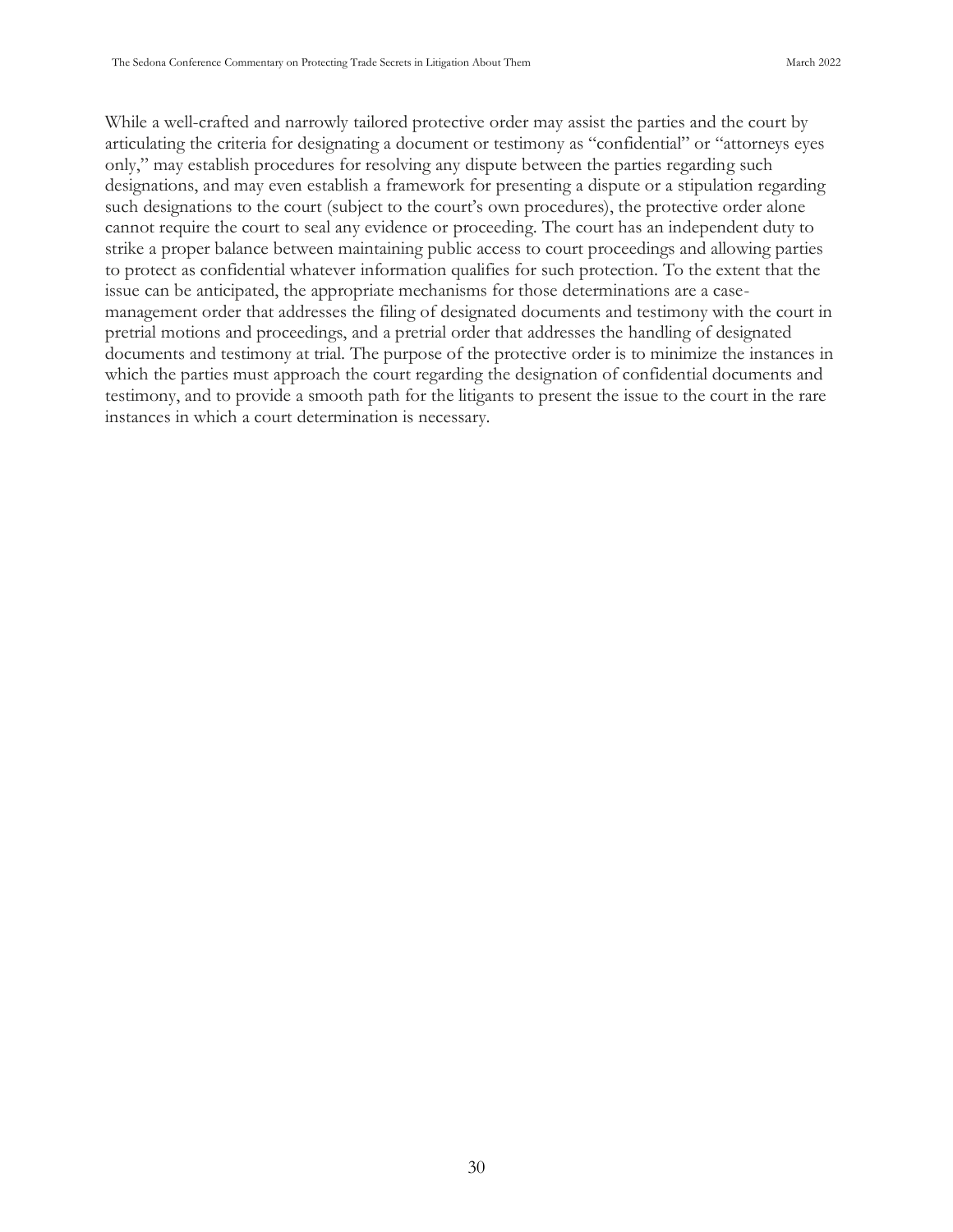## **The Sedona Conference Working Group Series & WGS Membership Program**

**"DIALOGUE DESIGNED TO MOVE THE LAW FORWARD IN A REASONED AND JUST WAY."**

The Sedona Conference was founded in 1997 by Richard Braman in pursuit of his vision to move the law forward in a reasoned and just way. Richard's personal principles and beliefs became the guiding principles for The Sedona Conference: professionalism, civility, an open mind, respect for the beliefs of others, thoughtfulness, reflection, and a belief in a process based on civilized dialogue, not debate. Under Richard's guidance, The Sedona Conference has convened leading jurists, attorneys, academics, and experts, all of whom support the mission of the organization by their participation in conferences and the Sedona Conference Working Group Series (WGS). After a long and courageous battle with cancer, Richard passed away on June 9, 2014, but not before seeing The Sedona Conference grow into the leading nonpartisan, nonprofit research and educational institute dedicated to the advanced study of law and policy in the areas of complex litigation, antitrust law, and intellectual property rights.

The WGS was established to pursue in-depth study of tipping point issues in the areas of antitrust law, complex litigation, and intellectual property rights. It represents the evolution of The Sedona Conference from a forum for advanced dialogue to an open think tank confronting some of the most challenging issues faced by our legal system today.

A Sedona Working Group is created when a "tipping point" issue in the law is identified, and it has been determined that the bench and bar would benefit from neutral, nonpartisan principles, guidelines, best practices, or other commentaries. Working Group drafts are subjected to a peer review process involving members of the entire Working Group Series including—when possible—dialogue at one of our regular season conferences, resulting in authoritative, meaningful, and balanced final commentaries for publication and distribution.

The first Working Group was convened in October 2002 and was dedicated to the development of guidelines for electronic document retention and production. Its first publication, *The Sedona Principles: Best Practices Recommendations & Principles Addressing Electronic Document Production*, has been cited favorably in scores of court decisions, as well as by policy makers, professional associations, and legal academics. In the years since then, the publications of other Working Groups have had similar positive impact.

Any interested jurist, attorney, academic, consultant, or expert may join the Working Group Series. Members may participate in brainstorming groups, on drafting teams, and in Working Group dialogues. Membership also provides access to advance drafts of WGS output with the opportunity for early input. For further information and to join, visit the "Working Group Series" area of our website,<https://thesedonaconference.org/wgs>.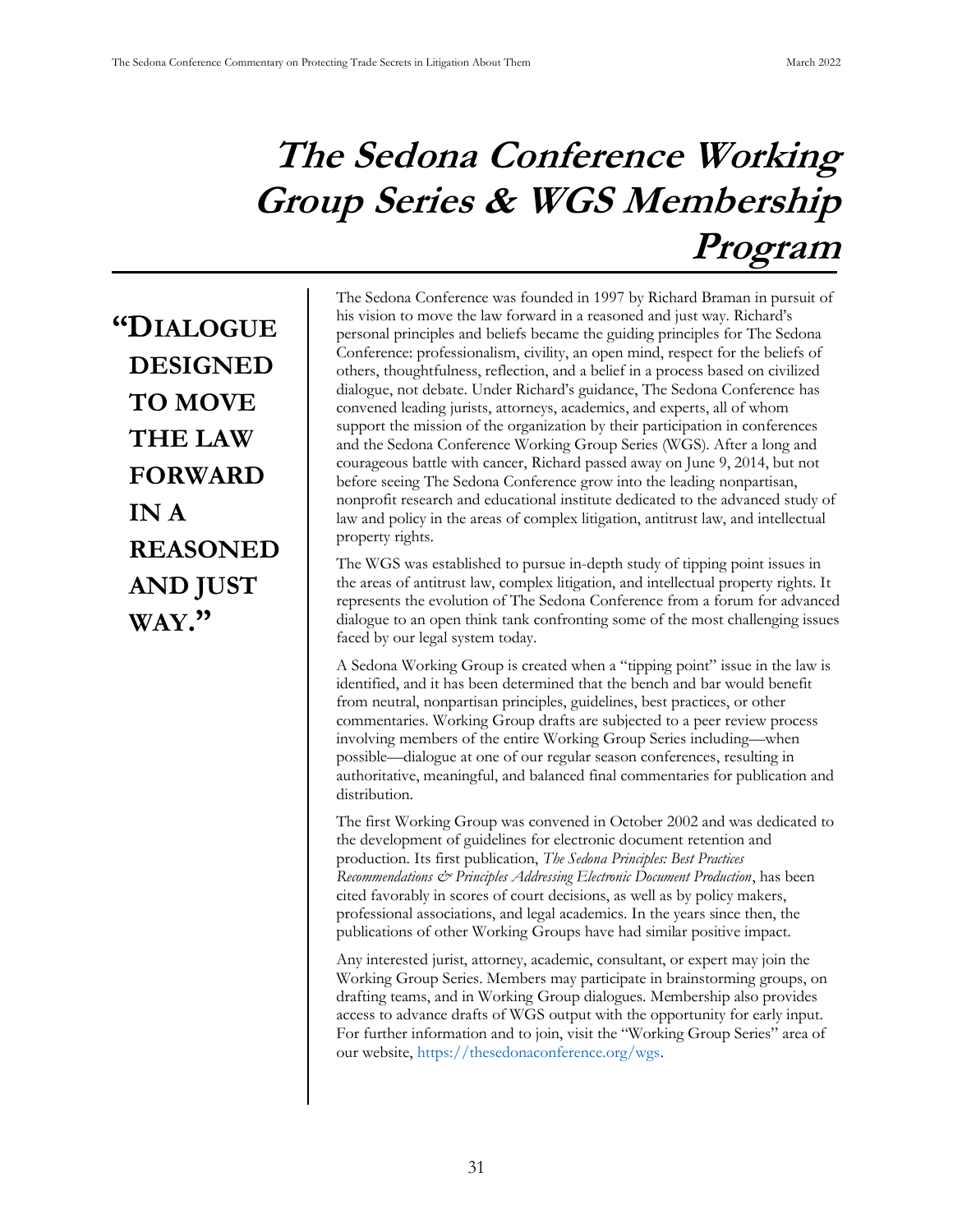## **The Sedona Conference Working Group 12 on Trade Secrets—List of Steering Committee Members and Judicial Advisors**

The Sedona Conference's Working Group 12 on Trade Secrets Steering Committee Members and Judicial Advisors are listed below. Organizational information is included solely for purposes of identification.

The opinions expressed in publications of The Sedona Conference's Working Groups, unless otherwise attributed, represent consensus views of the Working Groups' members. They do not necessarily represent the views of any of the individual participants or their employers, clients, or any organizations to which they may belong, nor do they necessarily represent official positions of The Sedona Conference. Furthermore, the statements in each publication are solely those of the nonjudicial members of the Working Group; they do not represent judicial endorsement of the opinions expressed or the practices recommended.

## **Steering Committee Members**

James Pooley, James Pooley PLC—WG12 Chair Emeritus Victoria Cundiff, Paul Hastings—WG12 Chair David Almeling, O'Melveny—WG12 Vice-Chair Monte Cooper, Goodwin Procter LLP—WG10-WG12 Steering Committee Liaison Russell Beck, Beck Reed Riden LLP Thomas A. Brown, Dell Nicole D. Galli, ND Galli Law LLC Charles Tait Graves, Wilson Sonsini Randall E. Kahnke, Faegre Drinker Elizabeth McBride, Applied Materials, Inc. Robert Milligan, Seyfarth Shaw Patrick J. O'Toole, Jr., Weil, Gotshal & Manges LLP Elizabeth Rowe, University of Florida, Levin College of Law

## **Judicial Advisors**

Hon. Gail A. Andler (ret.), JAMS; Superior Court of California Hon. Laurel Beeler, U.S. Magistrate Judge, Northern District of California Hon. Hildy Bowbeer, U.S. Magistrate Judge, District of Minnesota Hon. Denise Cote, U.S. District Judge, Southern District of New York Hon. James L. Gale, North Carolina Business Court Hon. Paul Grewal (ret.), Facebook, Inc.; U.S. Magistrate Judge, Northern District of California Ronald J. Hedges, former U.S. Magistrate Judge, District of New Jersey Hon. Faith S. Hochberg (ret.), Hochberg ADR, LLC; U.S. District Judge, District of New